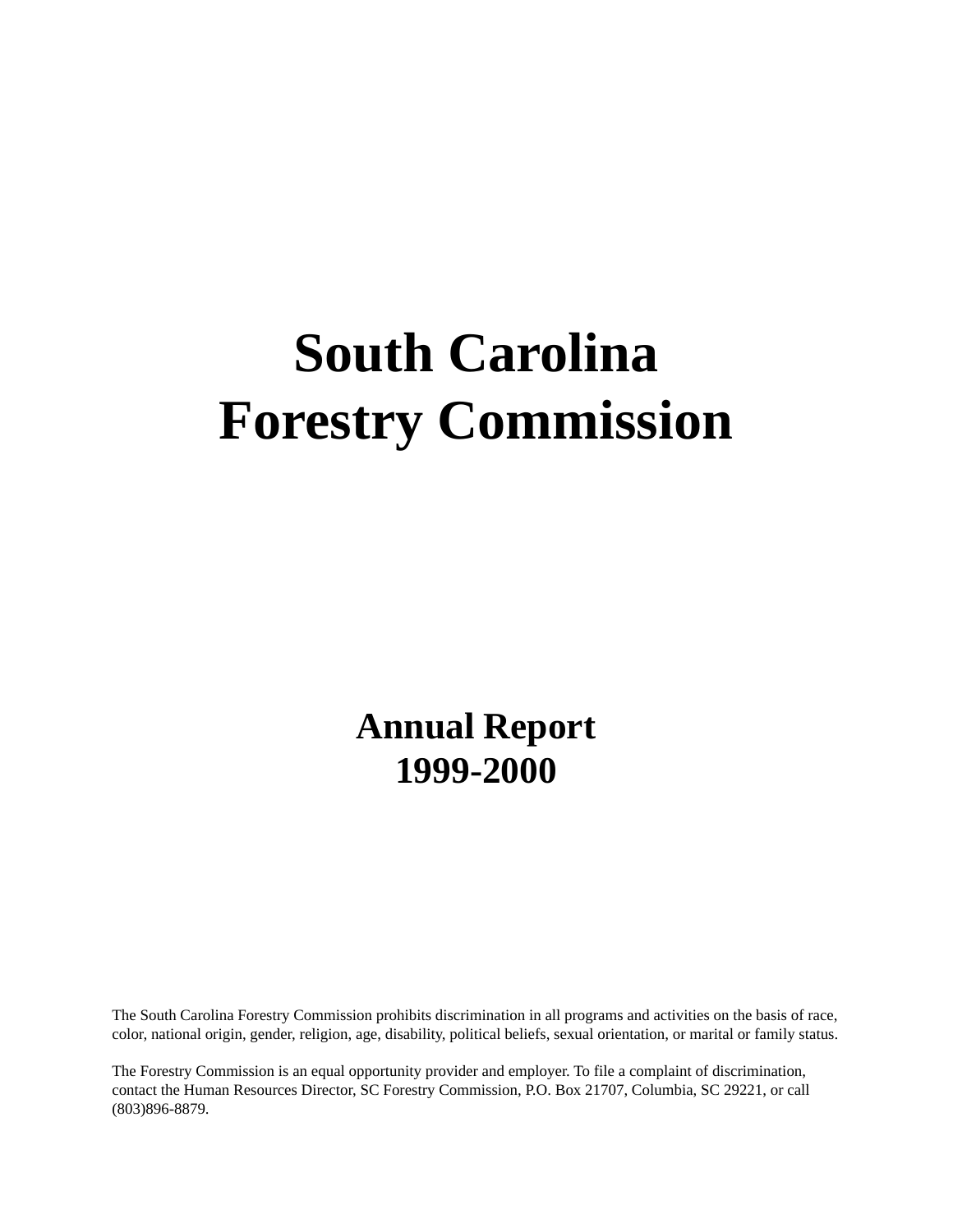# **TABLE OF CONTENTS**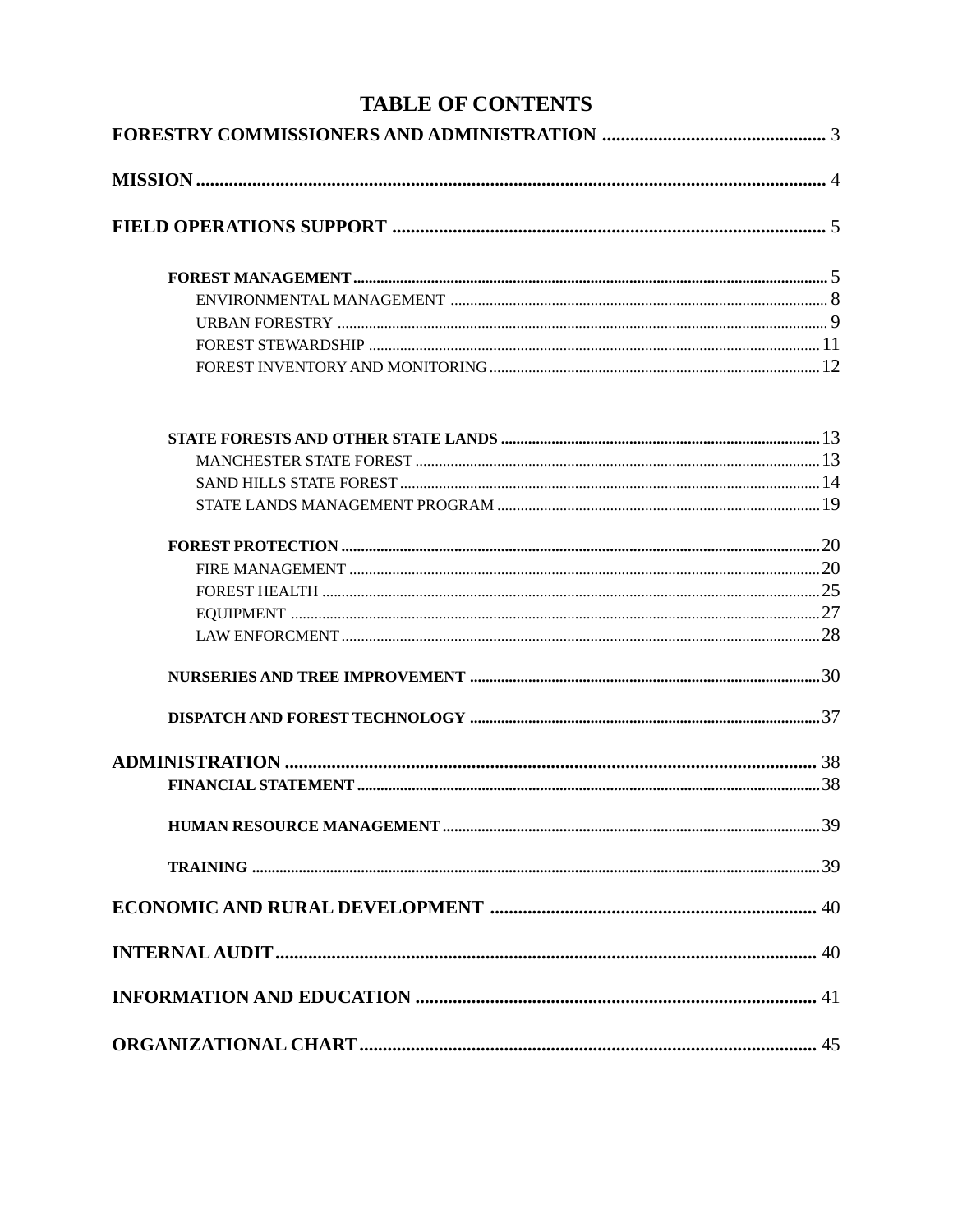# <span id="page-2-0"></span>**STATE COMMISSION OF FORESTRY**

#### **Members of the Commission**

G. Edward Muckenfuss, Chairman, Summerville

George E. Callaway, Vice Chairman, Manning

Joel R. Thrift, Westminster

Lawrence J. Bloomer, Easley

Sara Lee Simons, Florence

David B. Smith, Conway

Mitchell S. Scott, Allendale

J. Kenneth Hill, Fort Mill

Dr. Constantine Curris, Clemson University, Clemson

Boris Hurlbutt, Chairman Emeritus

### **Administration**

J. Hugh Ryan, State Forester and Secretary to the Commission William Boykin, Deputy State Forester Dean Carson, Technical Assistant to the State Forester Judy J. Weston, Executive Assistant to the State Forester Tim Adams, Division Director, Field Operations Support Joe M. Richbourg, Division Director, Administration Cecil Campbell, Division Director, Coastal Region Steve Scott, Division Director, Pee Dee Region Charles Ramsey, Division Director, Piedmont Region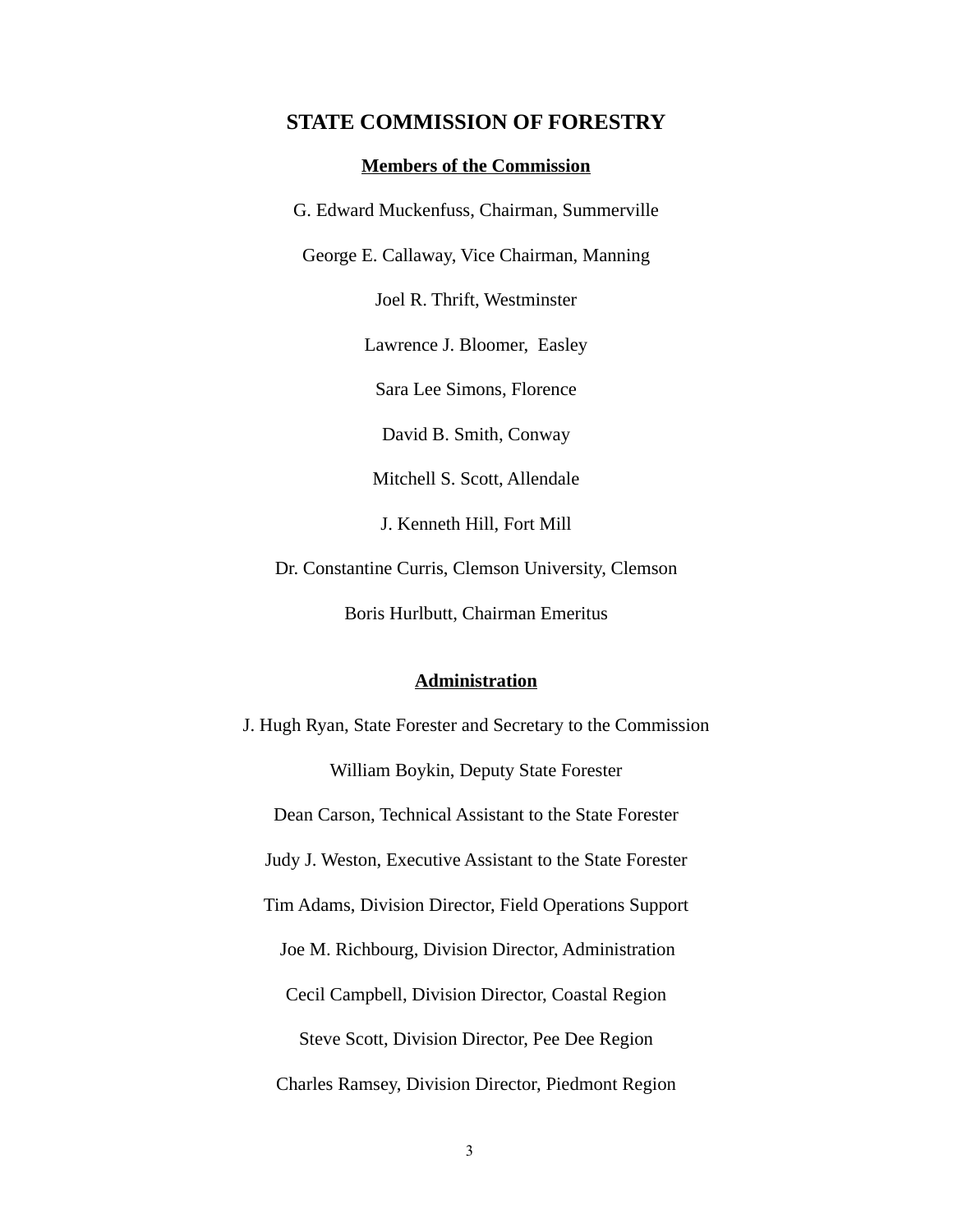# **MISSION**

<span id="page-3-0"></span>The mission of the Forestry Commission is to protect, promote, enhance, and nurture the forest lands of South Carolina in a manner consistent with achieving the greatest good for its citizens.

The Commission will utilize Total Quality Management concepts in meeting its responsibilities.

Responsibilities extend to all forest lands, both rural and urban, and to all associated forest values and amenities including, but not limited to, timber, wildlife, water quality, air quality, soil protection, recreation, and aesthetics.

The Forestry Commission shall have general and specific responsibilities for the promulgation and enforcement of laws and regulations related to protection of the forest and its associated values.

The Commission shall be responsible for promoting and developing the appropriate technologies to accomplish its objectives, and for the development and promulgation of Best Management Practice Guidelines for South Carolina's forest land.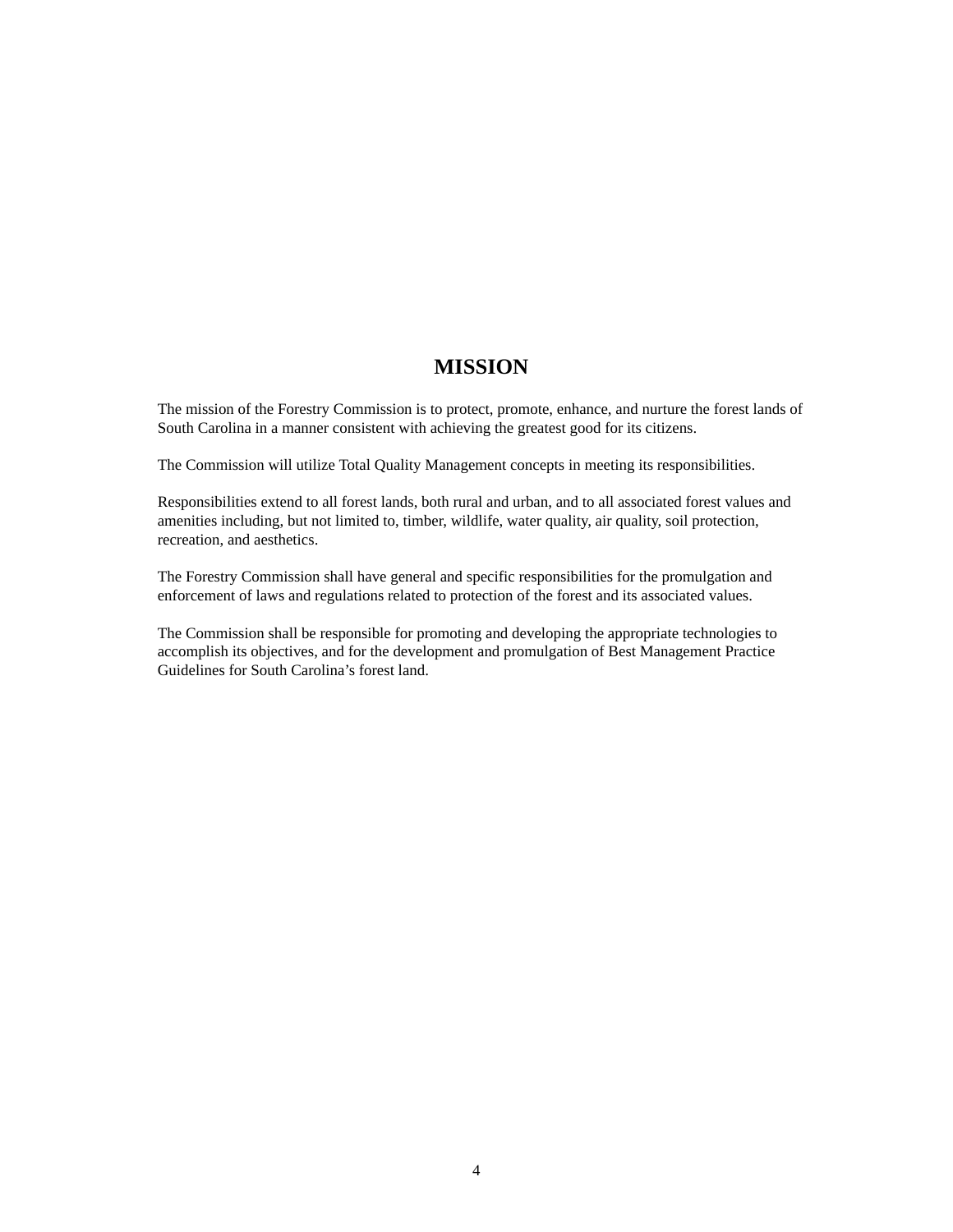# **FIELD OPERATIONS SUPPORT**

<span id="page-4-0"></span>The Field Operations Support (FOS) Division provides operational and technical staff direction to the Forestry Commission field organization in each of the major program areas of forest management, forest protection, nurseries and tree improvement, and state forests and other state lands. During FY 1999-2000, the FOS Division was reorganized to reflect these primary program areas.

# **FOREST MANAGEMENT**

The Forest Management Section assists South Carolina citizens with management and development of the forest resources of the state. Programs include woodland management assistance, reforestation assistance, forestry services, forest products utilization and marketing assistance, resource conservation and development, water quality, urban forestry, and forest inventory. These programs assist owners in growing more timber, aid industries in more efficient utilization of the timber resource, and foster conservation and multiple use of the forest resource.

There are 12.4 million acres of commercial forestland in South Carolina. According to the 1993 US Forest Service Survey, farmers and miscellaneous private owners own 72% of this land. Forest industry owns approximately 19% with 9% in public ownership.

The Forest Management programs are designed to assist the non-industrial private landowner with multiple-use forest management.

# **FOREST MANAGEMENT ASSISTANCE**

Professional foresters from the Forestry Commission provide forest management advice and assistance to landowners. The land is examined and a written forest management plan is prepared. Recommendations for management may include such silvicultural practices as forest protection, reforestation, harvesting, prescribed burning, wildlife habitat improvement, and recreation.

This year, 3,113 management plans were prepared for 160,965 acres. Beginning in July of 1999, customer satisfaction surveys were sent to every landowner that received a forestry management plan. In FY 00, 94% of the landowners that responded to the survey indicated that they were very satisfied or somewhat satisfied with the management plan they received. Of these landowners, 82% also indicated that they intended to complete most or all of the recommendations in their plan. Where practical, the landowner is referred to consulting or industrial foresters to assist in carrying out management recommendations. This year 399 cases were referred to consulting foresters and 70 to industrial foresters.

# **COST SHARE PROGRAMS**

# **Forest Renewal Program (FRP) - State**

In 1982 the program was funded for the first time by a \$100,000 state appropriation. This permitted an assessment of \$400,000 from forest industry, and created a \$500,000 Forest Renewal Fund. The funding was doubled effective July 1, 1996 increasing the program to \$1,000,000.

# **Forest Incentives Program (FIP) - Federal**

FIP funding for fiscal year 1999-00 was \$460,112.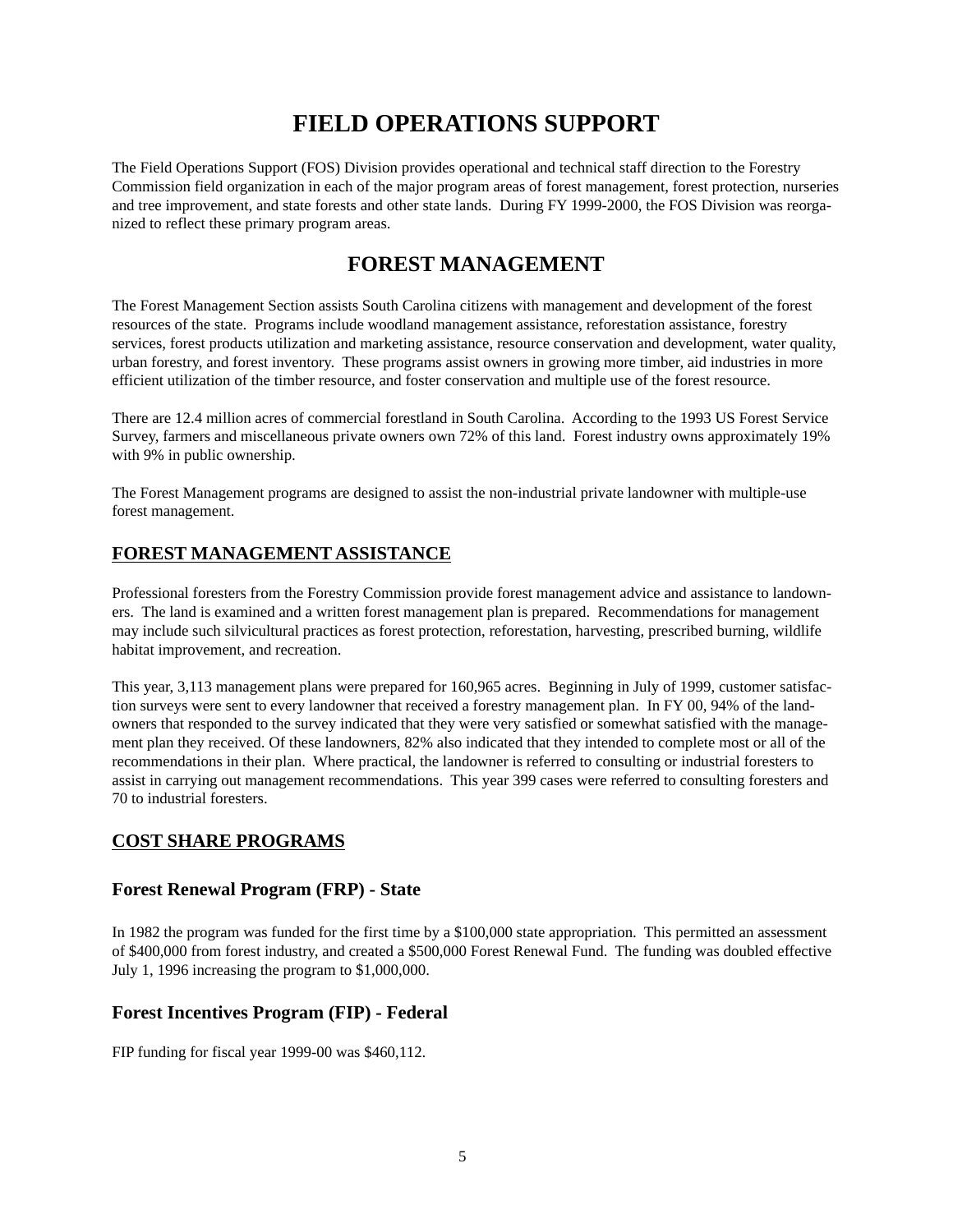# **Agricultural Conservation Program (ACP) - Federal**

The Agricultural Conservation Program was not continued with the 1996 Farm Bill. The figures below refer to completion of previously obligated funds.

# **Conservation Reserve Program (CRP) - Federal**

The Program began with crop year 1986 and was renewed with the passage of the 1990 Farm Bill. Twenty signups have been held. This year 9,691 acres were planted The CRP program has been renewed again with the 1996 Farm Bill.

#### **Statewide Accomplishments for All Cost-Share Programs Reforestation and Timber Stand Improvement**

| Program       | Number of<br>Landowners | <b>Acres Planted</b> | <b>Natural</b><br>Regeneration | <b>TSI Acres</b> | <b>Cost Share</b><br><b>Payments</b> |
|---------------|-------------------------|----------------------|--------------------------------|------------------|--------------------------------------|
| FRP           | 327                     | 6,494                | $\boldsymbol{0}$               | 1,643            | \$657,438                            |
| FIP           | 350                     | 7,500                | $\boldsymbol{0}$               | 1,100            | \$500,000                            |
| <b>ACP</b>    | $\mathbf{1}$            | 40                   | $\boldsymbol{0}$               | $\boldsymbol{0}$ | \$7,139                              |
| <b>CRP</b>    | 273                     | 9,691                | $\boldsymbol{0}$               | $\boldsymbol{0}$ | \$508,178                            |
| ${\bf SIP}$   | 31                      | 1,435                | $\boldsymbol{0}$               | $\boldsymbol{0}$ | \$73,198                             |
| <b>Totals</b> | 982                     | 25,160               | $\bf{0}$                       | 2,743            | \$1,745,953                          |

### **SEEDLING SURVIVAL**

Survival checks were made on 10 percent of plantings using a row count or tenth acre plot method for determining survival. A weighted analysis involving all survival checks was used to determine the statewide survival of 73%.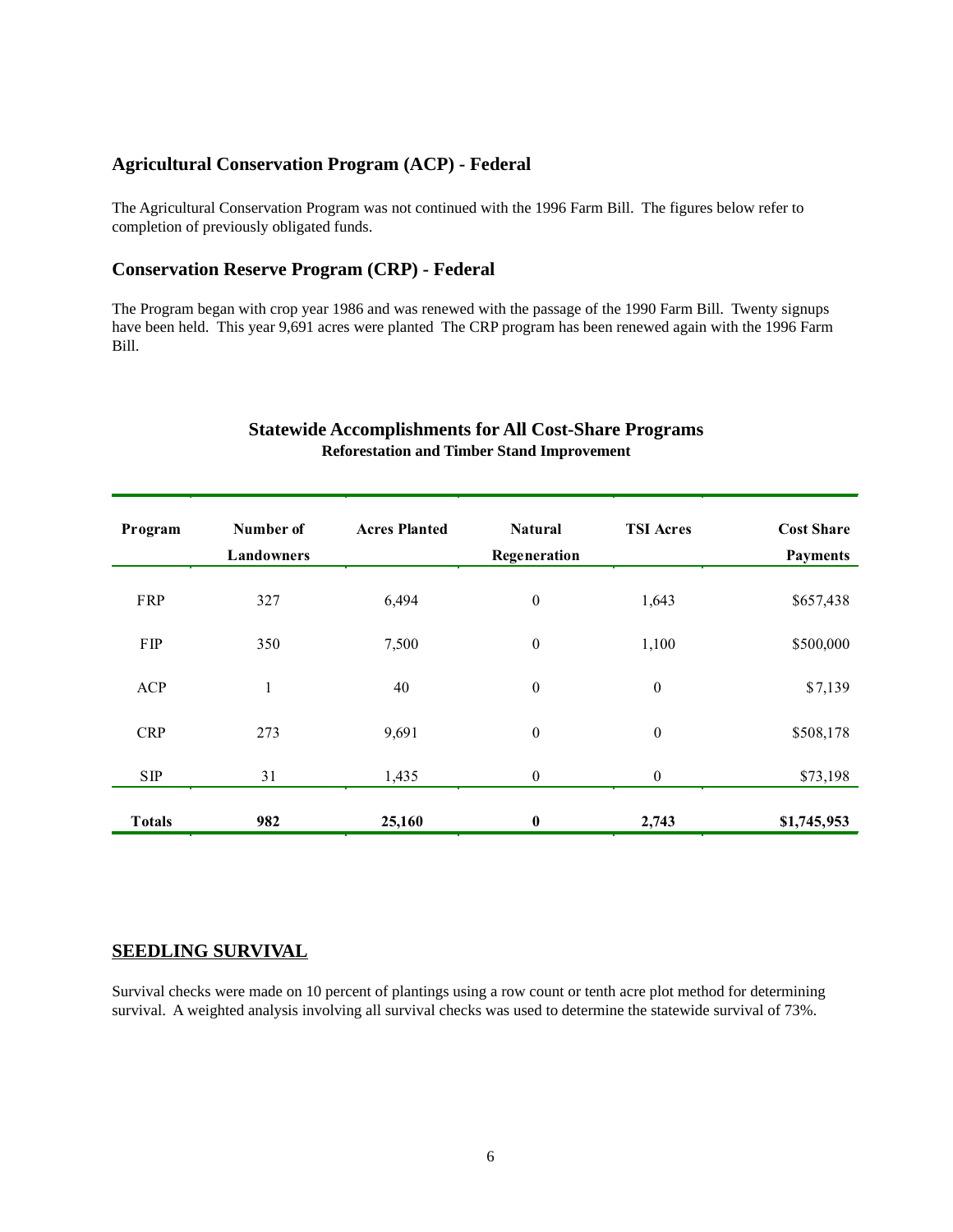|                         |                | <b>Cost-Share</b><br><b>Non Cost-Share</b> |                |        | <b>Forest Stewardship</b> |                  |  |
|-------------------------|----------------|--------------------------------------------|----------------|--------|---------------------------|------------------|--|
| County                  | Exams          | Acres                                      | Exams          | Acres  | Exams                     | Acres            |  |
| Abbeville               | 37             | 1,387                                      | 5              | 113    | 3                         | 454              |  |
| Aiken                   | 32             | 2,150                                      | 49             | 2,875  | $\overline{c}$            | 628              |  |
| Allendale               | 3              | 143                                        | 45             | 1,794  | $\overline{c}$            | 1,146            |  |
| Anderson                | 37             | 4,758                                      | 11             | 460    | $\boldsymbol{0}$          | $\theta$         |  |
| Bamberg                 | $\overline{4}$ | 314                                        | 35             | 1,384  | $\overline{c}$            | 266              |  |
| <b>Barnwell</b>         | 13             | 665                                        | 60             | 2,335  | $\overline{c}$            | 420              |  |
| Beaufort                | 13             | 1,039                                      | 3              | 180    | 1                         | 11               |  |
| Berkeley                | 24             | 1,472                                      | 20             | 780    | $\overline{4}$            | 664              |  |
| Calhoun                 | 11             | 858                                        | 131            | 5,954  | 6                         | 996              |  |
| <b>Upper Charleston</b> | 5              | 173                                        | $\overline{c}$ | 139    | 1                         | 40               |  |
| Lower Charleston        | 31             | 950                                        | 7              | 280    | 4                         | 442              |  |
| Cherokee                | 9              | 490                                        | 12             | 433    | 4                         | 1,036            |  |
| Chester                 | 22             | 2,489                                      | 19             | 891    | 7                         | 1,193            |  |
| Chesterfield            | 20             | 3,359                                      | 51             | 2,065  | $\overline{\mathcal{L}}$  | 2,026            |  |
| Clarendon               | 25             | 996                                        | 104            | 2,170  | 5                         | 1,193            |  |
| Colleton                | 19             | 946                                        | 35             | 1,253  | 3                         | 388              |  |
| Darlington              | 38             | 2,087                                      | 31             | 1,056  | 4                         | 397              |  |
| Dillon                  | 11             | 930                                        | 68             | 1,266  | 3                         | 676              |  |
| Dorchester              | 28             | 1,221                                      | 34             | 1,029  | 4                         | 472              |  |
| Edgefield               | 19             | 1,357                                      | 80             | 3,707  | 3                         | 750              |  |
| Fairfield               | 32             | 710                                        | 20             | 1,027  | 7                         | 1,154            |  |
| Florence                | 16             | 1,268                                      | 120            | 2,049  | $\boldsymbol{0}$          | $\boldsymbol{0}$ |  |
| Georgetown              | $\,8\,$        | 720                                        | 28             | 873    | $\boldsymbol{0}$          | $\boldsymbol{0}$ |  |
| Greenville              | 35             | 2,682                                      | 3              | 57     | $\overline{c}$            | 154              |  |
| Greenwood               | 5              | 110                                        | 29             | 1,308  | 3                         | 192              |  |
| Hampton                 | 27             | 1,995                                      | 39             | 1,465  | 10                        | 4,812            |  |
| Horry                   | 50             | 3,495                                      | 194            | 3,126  | 9                         | 665              |  |
| Jasper                  | 13             | 759                                        | 19             | 1,043  | $\mathbf{1}$              | 25               |  |
| Kershaw                 | 13             | 1,211                                      | 24             | 737    | $\overline{c}$            | 605              |  |
| Lancaster               | 26             | 1,150                                      | 29             | 2,036  | $\overline{c}$            | 170              |  |
| Laurens                 | 10             | 890                                        | 33             | 1,892  | $\overline{c}$            | 148              |  |
| Lee                     | 6              | 163                                        | 29             | 1,509  | $\mathbf{1}$              | 249              |  |
| Lexington               | 23             | 2,035                                      | 52             | 1,562  | 1                         | 27               |  |
| McCormick               | 6              | 241                                        | $\mathbf{1}$   | 18     | 4                         | 198              |  |
| Marion                  | 15             | 989                                        | 27             | 446    | $\mathbf{1}$              | 108              |  |
| Marlboro                | 34             | 1,604                                      | 21             | 536    | 1                         | 322              |  |
| Newberry                | 36             | 3,913                                      | 33             | 1,842  | $\boldsymbol{0}$          | $\boldsymbol{0}$ |  |
| Oconee                  | 12             | 706                                        | 24             | 1,063  | 3                         | 108              |  |
| Orangeburg              | 14             | 729                                        | 161            | 4,500  | 12                        | 2,015            |  |
| Pickens                 | 19             | 995                                        | 16             | 646    | 1                         | 124              |  |
| Richland                | 39             | 1,863                                      | 39             | 1,639  | $\overline{\mathcal{L}}$  | 320              |  |
| Saluda                  | 6              | 493                                        | 74             | 2,568  | $\overline{c}$            | 182              |  |
| Spartanburg             | 18             | 1,262                                      | 10             | 444    | 12                        | 911              |  |
| Sumter                  | 5              | 386                                        | 33             | 1,408  | 1                         | 143              |  |
| Union                   | 14             | 1,006                                      | 12             | 649    | 1                         | 106              |  |
|                         | 14             | 795                                        | 161            | 5,647  | 1                         | 774              |  |
| Williamsburg<br>York    | $8\,$          | 720                                        | 24             | 1,451  | $\overline{4}$            | 1,872            |  |
| <b>State Totals</b>     | 905            | 60,676                                     | 2,057          | 71,707 | 151                       | 28,582           |  |
|                         |                |                                            |                |        |                           |                  |  |

# **Forest Management Assistance 1999 – 2000**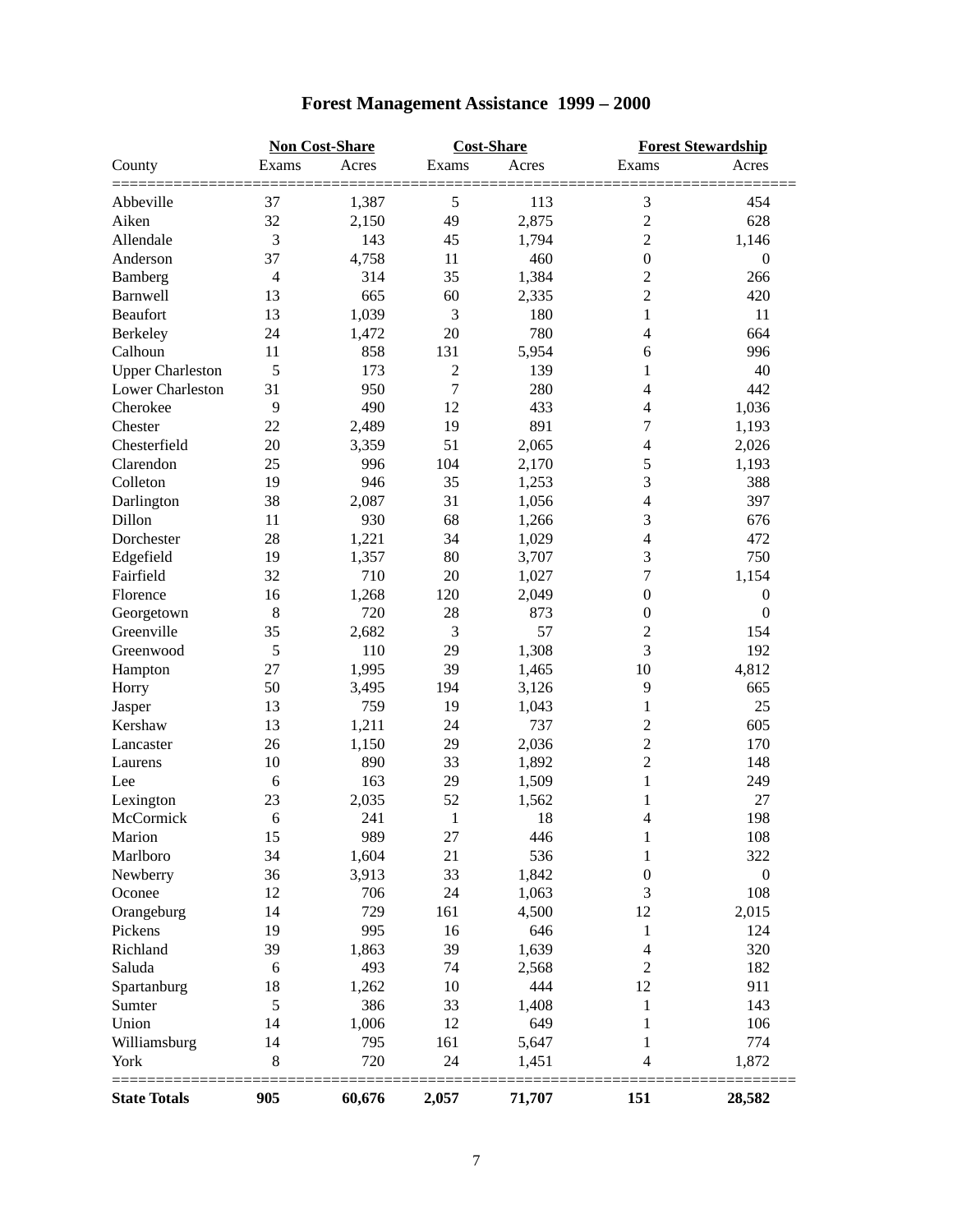# **FOREST SERVICES**

Through this program the Commission provides assistance to landowners and other state agency lands with afforestation, reforestation, and maximization of production from their woodlands. The landowner is charged the cost of all services performed.

These services were available to landowners during the year:

Firebreak Plowing - performed by Forestry Commission employees using agency equipment for \$75 for the 1st hour and \$50 for each additional hour.

Prescribed Burning - performed by Forestry Commission employees using agency equipment for \$12 per acre for the 1st 50 acres, \$10 per acre for the 2nd 50 acres and \$8 per acre for all over 100 acres. Firebreak plowing costs are not included. Minimum fee \$100.00.

Prescribed Burning Standby - an agency tractor and employee on standby at burning site while landowner performed burning under an approved plan for \$45 for the 1st hour and \$20 for each additional hour. Minimum fee \$100.00.

Equipment Rental Program - agency owned tree planters, bedding plows and drum choppers made available to private landowners at rates from \$4 to \$15 per acre.

Timber Marking - performed by Forestry Commission employees at the rate of \$5 per thousand board feet and \$2.00 per cord.

| <b>Service</b>             | <b>Number of Tracts</b> | <b>Units of Measure</b> | Receipts FY 99-00 |
|----------------------------|-------------------------|-------------------------|-------------------|
| Firebreak Plowing          | 556                     | $2,726$ miles           | \$121,955         |
| Prescribed Burning         | 166                     | 12,314 acres            | \$133,329         |
| Prescribed Burning Standby | 42                      | $2,269$ acres           | \$6,500           |
| <b>Equipment Rental</b>    | 55                      | 986 acres               | \$7,850           |
| Water Bar Construction     | 9                       | 335 bars                | \$3,325           |
| <b>Timber Marking</b>      | 18                      | 3,846 cords             | \$26,890          |
|                            |                         | 1,398,474 board feet.   |                   |
| <b>Totals</b>              | 846                     |                         | \$299,849         |

Beginning in July of 1999, a customer satisfaction survey was sent to all landowners that received forestry services. In FY 00, 56% of the surveys were returned and 96% of these landowners indicated that they were very satisfied or somewhat satisfied with the services they had received.

# **ENVIRONMENTAL MANAGEMENT**

The Environmental Management program is responsible for the development and implementation of South Carolina Forestry Commission services that are related to the environmental protection of forest and associated natural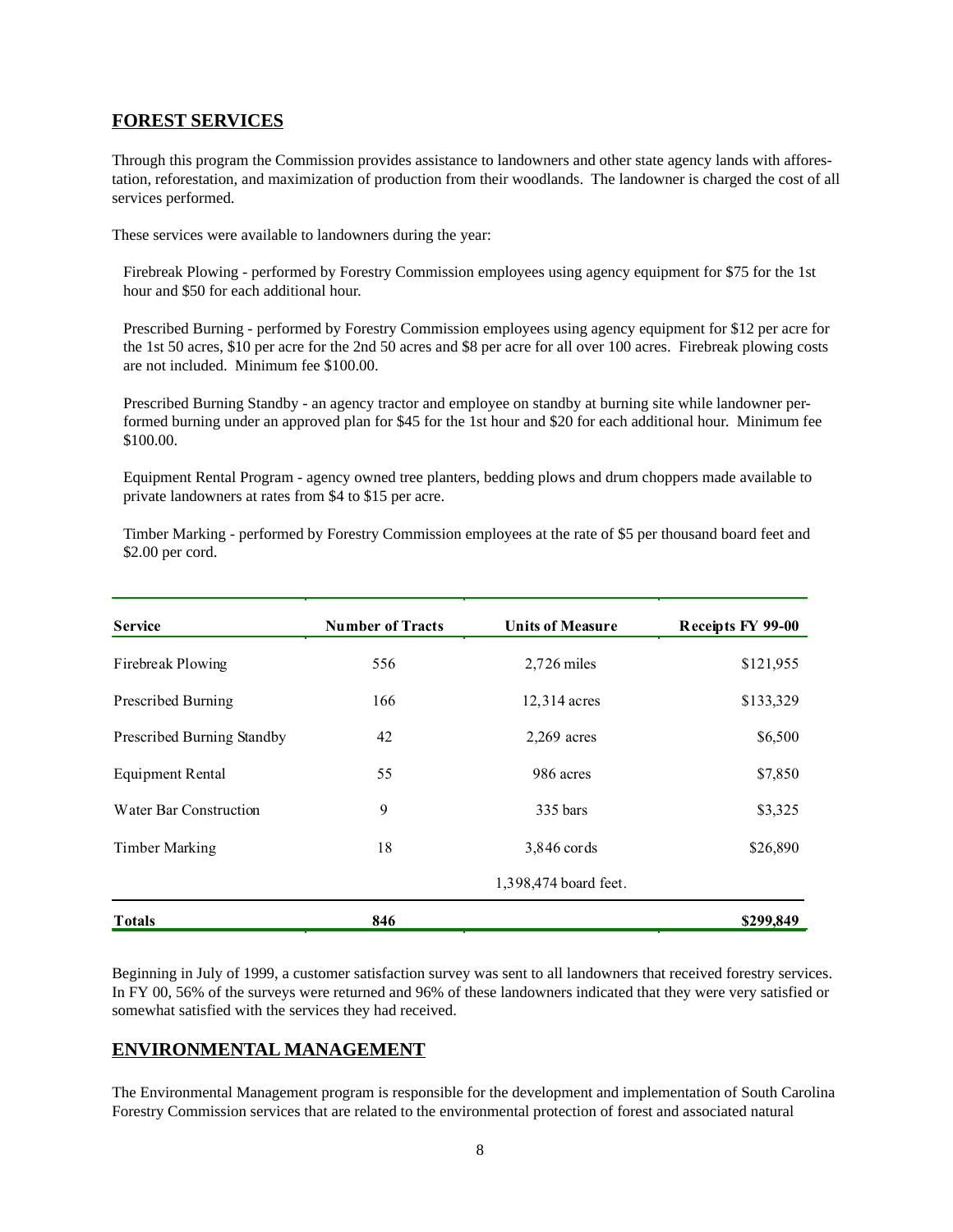<span id="page-8-0"></span>resources. Issues that are addressed include the protection of water quality, site productivity, endangered species, and unique ecosystems.

# **BMP Implementation Monitoring**

Compliance with harvesting BMPs has been documented in three previous surveys. Compliance for harvesting BMPs was 84.5% in 1990, 84.7% in 1991, and 89.5% in 1994. A new survey was initiated in the spring of 1997 to update BMP compliance. Two hundred sites were randomly located and inspected throughout South Carolina by BMP Foresters. Compliance with harvesting BMPs in the 1997 survey improved to 91.5%. In the winter of 1998, site preparation BMPs were evaluated on the same 200 sites as the first part of a two-year monitoring study. A third and final site visit to each monitoring location was conducted in early 1999 to determine site preparation BMP compliance, regeneration methods, site stabilization, conversion to other uses, and other related factors. In the last site preparation monitoring survey, conducted in 1996, overall compliance was 86.4%. Overall compliance with site preparation BMPs in the 1999 survey rose to 98%. Data from the 1997, 1998, and 1999 site visits was published this year in the monitoring report entitled *Implementation Monitoring of Forestry Best Management Practices for Harvesting and Site Preparation in South Carolina 1997-1999.* 

# **BMP Education/Training Program**

BMP education and training are essential to the success of the Forestry Commission's non-regulatory BMP program. During this fiscal year, 53 BMP meetings were held across the state for forest landowner groups, government agencies, and professional organizations. A total of 1,665 people attended these meetings. Included in these meetings were five Timber Operations Professional (TOP) workshops, one TOP Road Construction workshop, four TOP Refresher courses, and one Braided Stream BMP workshop, which reached 476 loggers, landowners, foresters, and road construction contractors.

# **Courtesy Exam Program**

The SC Forestry Commission's BMP Foresters, located in each of the three operating regions of South Carolina, offer courtesy BMP exams to landowners, foresters, and timber buyers. The BMP Forester makes site-specific BMP recommendations to follow while conducting forestry activities. During the 1999-2000 fiscal year, the BMP Foresters completed 303 courtesy exams. Of the 303 sites, 297 (98%) were completed in compliance with our recommended guidelines.

# **Endangered Species**

This year, the Environmental Management program continued training on endangered species biology and management, with an emphasis on those species that may impact forestry operations. The BMP Foresters are available to provide information and assistance to SCFC personnel, foresters, and private landowners. This assistance may include site visits, cooperating on the Safe Harbor program administered by the SC Department of Natural Resources, and assisting State Forests and other state-owned properties upon request. This year, the BMP foresters made 23 site visits to assist landowners and foresters with endangered species identification and information and presented information regarding forestry and endangered species to 8 groups, reaching 124 college students, forest landowners, foresters, and the public.

# **URBAN FORESTRY**

Urban forestry seeks to improve the quality of life in populated areas by providing direct technical assistance to municipal and county governments, educational institutions, non-profit conservation organizations, businesses and homeowners. This is accomplished by working through diverse and cooperative partnerships to protect, conserve and improve the management of community tree resources. Clean air, clean water, increased property value, energy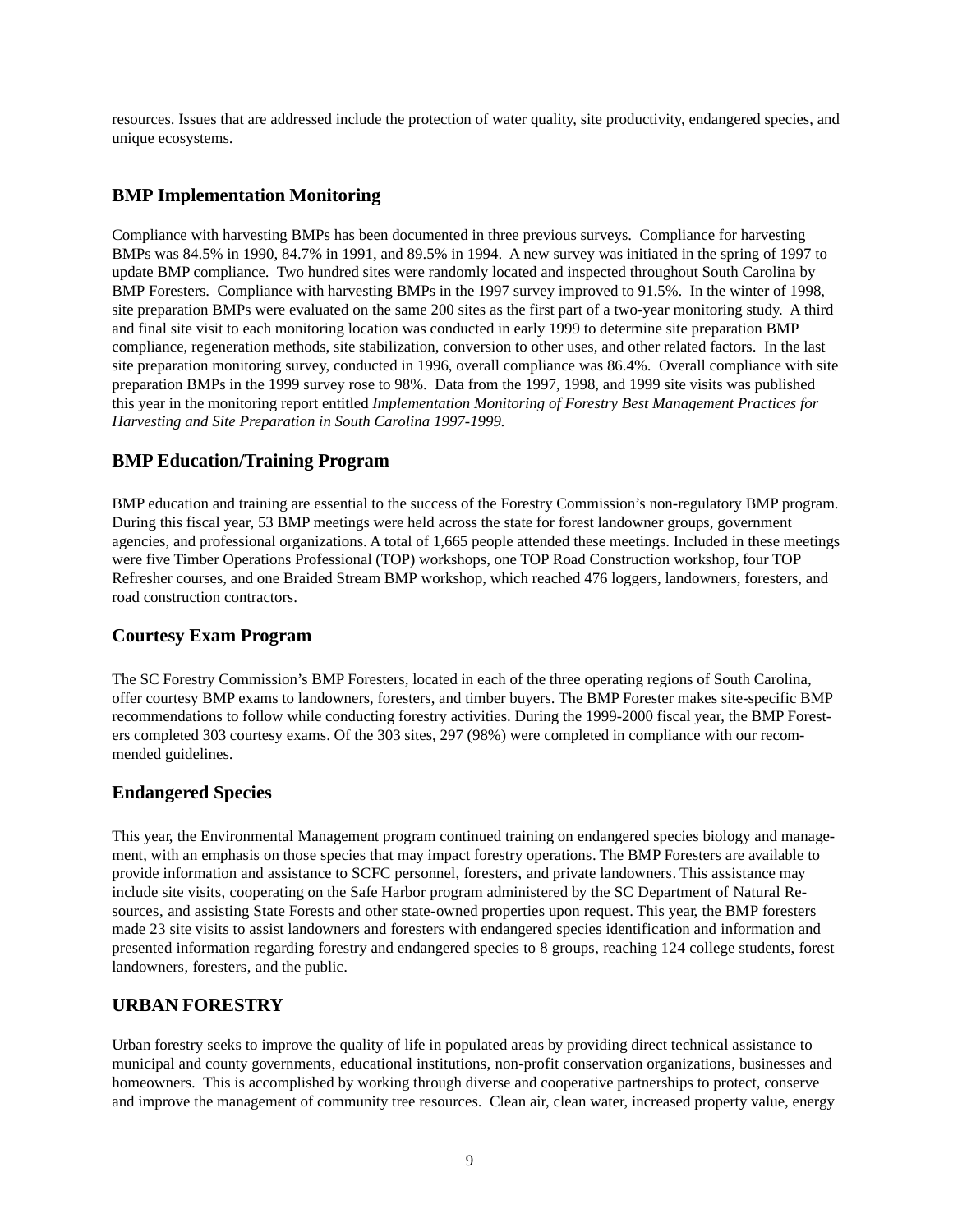conservation, improved aesthetics, noise buffering, and public safety are some of the products of these endeavors.

# **Urban and Community Forestry Grant Program**

The Urban and Community Forestry Grant Program is a national program funded by Congress through the US Forest Service. South Carolina received \$150,000 in base funding to provide technical assistance and training. Three fulltime urban foresters are responsible for providing that technical assistance on a regional basis for the Piedmont, Pee Dee, and Coastal regions of the state. Other Commission foresters provide urban forestry assistance in their respective areas on a time-available basis. A full-time Grants Administrator works in the Columbia office along with the Urban Forestry Coordinator for statewide program management.

Pass-through grants in the amount of \$290,000 were provided to county and local governments, non-profit organizations, and educational institutions to assist in the establishment and enhancement of long-lasting urban forestry programs for their communities.

# **Partnership Development and Educational Programs**

Through the technical assistance of the urban and community forestry staff and utilization of grant funds, the urban forestry program strives to develop partnerships with a variety of organizations and units of local government. Often these partnerships result in educational programs about the benefits and importance of urban forest resources. During FY 00, the urban and community forestry staff and grantees developed partnerships with 135 organizations and presented 52 educational sessions to approximately 3,050 participants.

# **Tree City/Tree Line USA**

Sponsored by the National Arbor Day Foundation, Tree City USA is administered in South Carolina by the SC Forestry Commission. The program seeks to stimulate and promote the management of urban and community trees by recognizing towns and cities which meet the following criteria: (1) establishment of a municipal tree ordinance, (2) expenditure of at least two dollars per capita on tree care and planting, (3) a legally constituted tree board or permanent staff, and (4) observance of Arbor Day by a mayoral proclamation and official ceremony. The SC Forestry Commission has recognized and awarded 23 municipalities and 3 military bases as a Tree City USA.

Another program sponsored by the National Arbor Day Foundation is Tree Line USA. The Tree Line USA program seeks to stimulate and recognize proper line clearing and safety techniques of private and public utility companies. In order to qualify as a Tree Line USA, a utility must meet three criteria: (1) Perform quality tree care regarding pruning, trenching and tunneling methods, (2) Provide opportunities for annual utility line worker training, and (3) Sponsor an ongoing community tree planting program to include an Arbor Day celebration and at least one educational mailing to customers. This year, the Forestry Commission recognized and awarded the first and only South Carolina Tree Line USA to the Gaffney Board of Public Works.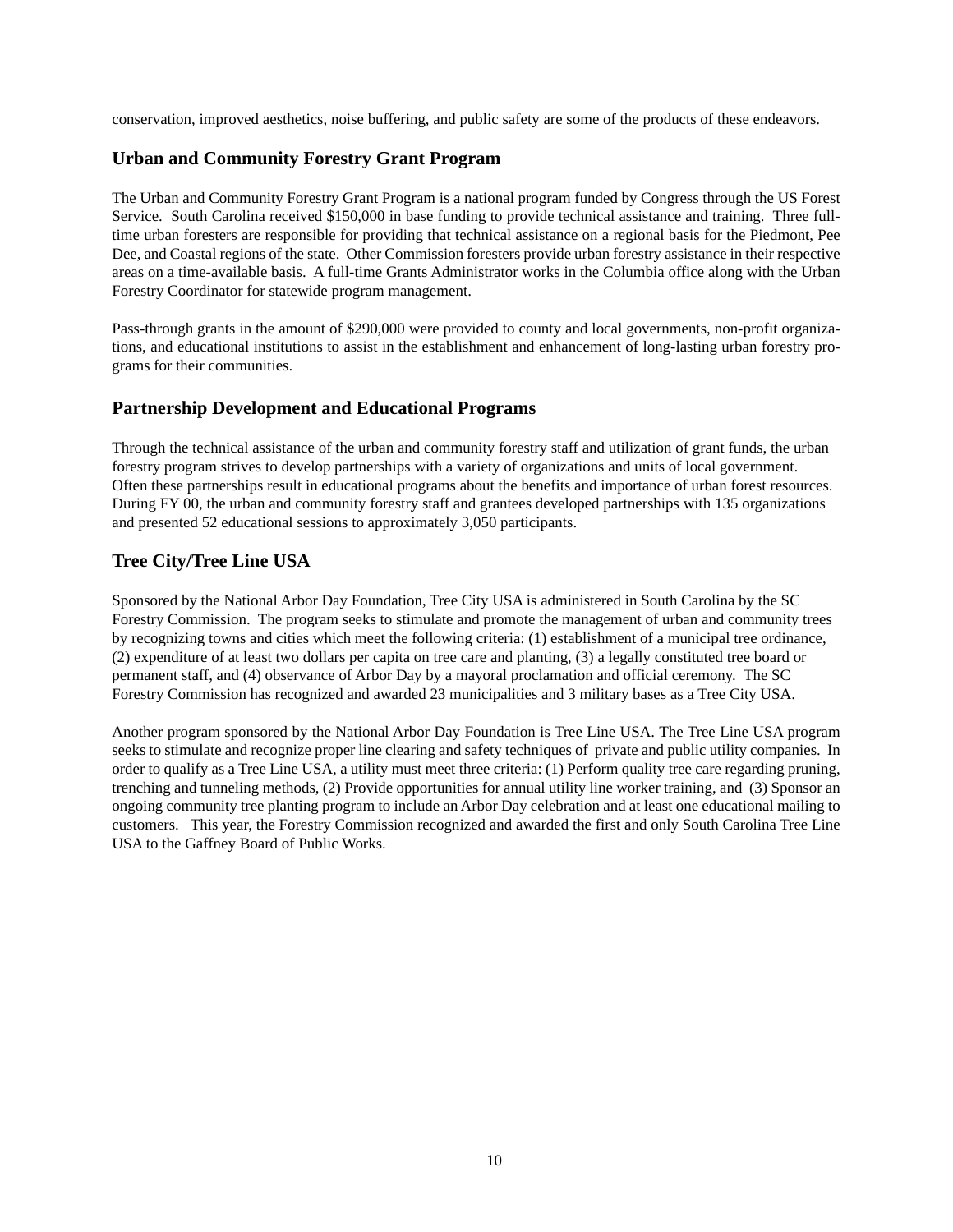|                                        | <b>U&amp;CF Program Accomplishments</b>                               | <b>U&amp;CF Program</b>            |
|----------------------------------------|-----------------------------------------------------------------------|------------------------------------|
| <b>Types of Technical Assistance</b>   | <b>Through Technical Assistance of</b><br><b>SCFC Urban Foresters</b> | <b>Accomplishments of Grantees</b> |
| Program Development/Expansion          |                                                                       |                                    |
| Municipal Government                   | 85                                                                    | <b>NA</b>                          |
| Non-Profit Organizations               | 23                                                                    |                                    |
| <b>Educational Institutions</b>        | 26                                                                    |                                    |
| State/County Government                | 31                                                                    |                                    |
| Total Assists (#)                      | 165                                                                   |                                    |
| <b>Public Vegetation Ordinances</b>    |                                                                       |                                    |
| <b>Passed or Revised</b>               | $\overline{c}$                                                        | 1                                  |
| <b>Urban Forest Cultural Practices</b> |                                                                       |                                    |
| Commercial / Business                  | 116                                                                   | NA                                 |
| Residential                            | 1,121                                                                 |                                    |
| Public Agency                          | 96                                                                    |                                    |
| Total Assists (#)                      | 1,333                                                                 |                                    |
| <b>Public Trees Inventoried</b>        |                                                                       |                                    |
| <b>Street</b>                          | NA                                                                    | 16,453                             |
| Park                                   | <b>NA</b>                                                             | $\overline{0}$                     |
| Total Trees Inventoried (#)            |                                                                       | 16,453                             |
| <b>Public Trees Planted</b>            |                                                                       |                                    |
| Saplings $(\leq 2$ " caliper)          | NA                                                                    | 101                                |
| Street / Park $(>2$ " caliper)         | NA                                                                    | 409                                |
| Total Trees Planted (#)                |                                                                       | 510                                |
| <b>Public Trees Maintained (#)</b>     | NA                                                                    | 1,840                              |
| <b>Demonstration Planting Projects</b> | <b>NA</b>                                                             | 20                                 |
| <b>Partnership Development</b>         | 135                                                                   | 1,206                              |
| <b>Public Information / Education</b>  |                                                                       |                                    |
| Municipal                              | 18                                                                    | NA                                 |
| Civic Organizations                    | 9                                                                     | <b>NA</b>                          |
| School/Youth Groups                    | $\frac{25}{52}$                                                       | NA                                 |
| Total Programs (#)                     |                                                                       |                                    |
| Total # of hours                       | 81                                                                    | 1,346                              |
| Total # of people                      | 3,066                                                                 | 7,851                              |

# **FOREST STEWARDSHIP**

The Forest Stewardship Program is a cooperative effort among the USDA Forest Service, Forestry Commission, other natural resource agencies and organizations, forest industry, and private forest consultants in South Carolina to encourage the long-term stewardship of non-industrial private forestlands. Landowners are provided technical assistance by having a multiple-resource management plan developed for their property addressing their management objectives.

During Fiscal Year 1999-00, 238 Forest Stewardship plans were written in South Carolina on 49,794 acres. The Stewardship plans were written by the following cooperators: South Carolina Forestry Commission: 151 plans; Private Forest Consultants: 66 plans; and Forest Industry: 21 plans.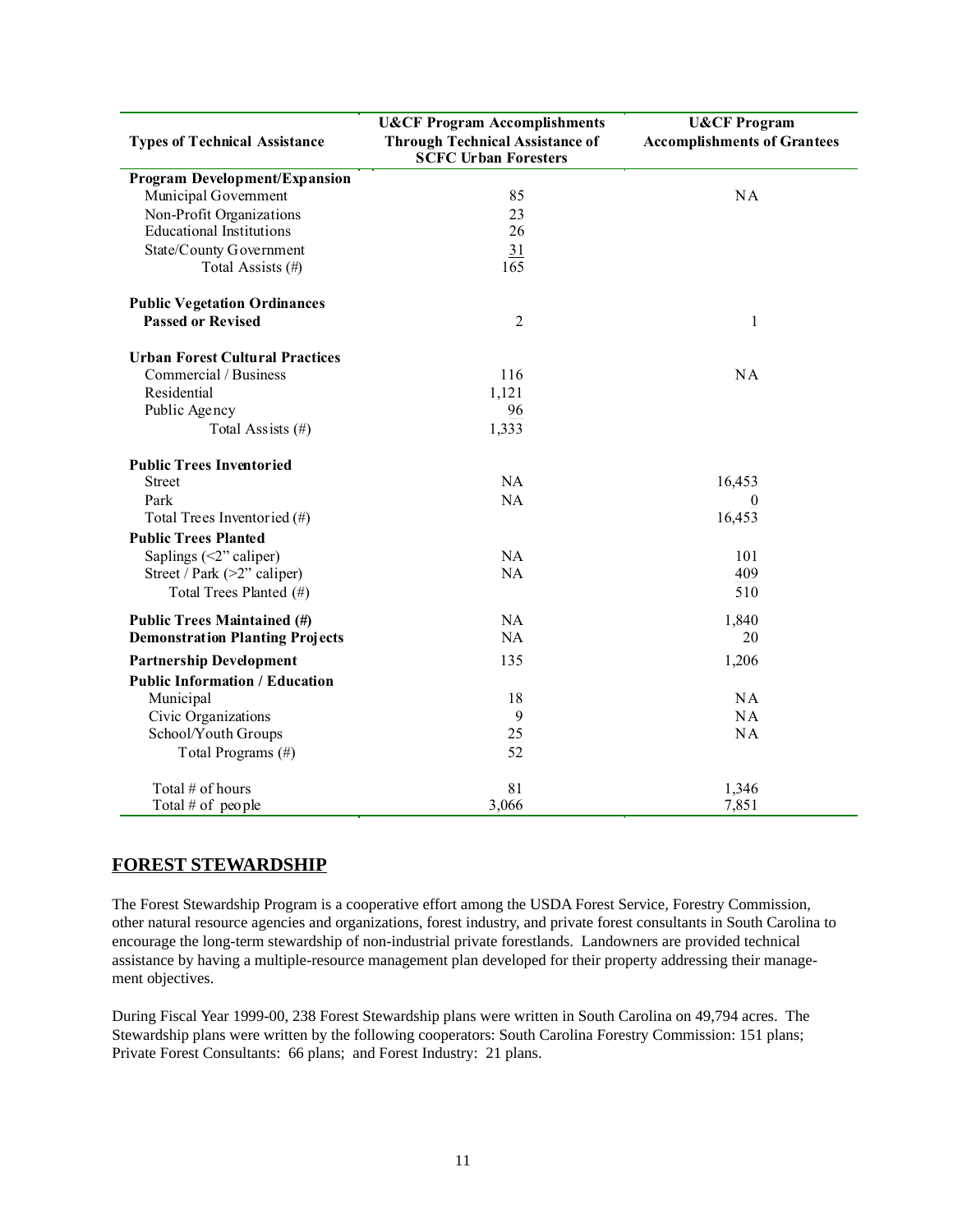# <span id="page-11-0"></span>**Stewardship Incentive Program**

Once landowners have an approved Stewardship Management Plan, they may be eligible to participate in the Stewardship Incentive Program (SIP). This is a federal cost-share assistance program to provide financial incentives to private landowners to carry out some of the management practices outlined in their Stewardship Management Plan.

Congress did not allocate any Federal funding for SIP during FY 99-00, therefore South Carolina did not receive any new funds to allocate towards this cost-share program.

# **FOREST INVENTORY AND MONITORING**

The Forest Inventory and Monitoring program is a cooperative program with the US Forest Service to collect forest inventory and forest health data from a network of permanent sample plots. There are 3,840 total forest inventory plots located in South Carolina. Plots are sampled in 20% increments of the total. Plots will be measured for growth projections, damage assessments, and land-use classification. The US Forest Service furnishes data analysis and reporting for this program.

The Forest Health Monitoring section of the program consists of 204 total plots in South Carolina. Each year, during the summer, 20% of these plots will be measured for health, soil chemistry, pollution indicators, and related parameters. In addition, separate bio-indicator sample plots will be surveyed to monitor the level of ozone pollution.

Currently, six full-time inventory crews are stationed throughout the state. The program coordinator is stationed in Columbia. All crew members are required to exceed a minimal accuracy average of 87% for all inventory plots. US Forest Service personnel conduct quality control and quality assurance checks to monitor accuracy of the field crews. During FY 1999-2000, average accuracy for all crews was 94%.

During FY 00, field crews have collected data from 1806 forest inventory plots or 47% of the total plots in the state. Panel 2 for forest inventory was completed in May 2000 and Panel 3 began immediately. Data collection for health monitoring plots began and will be finished for the year by mid-August.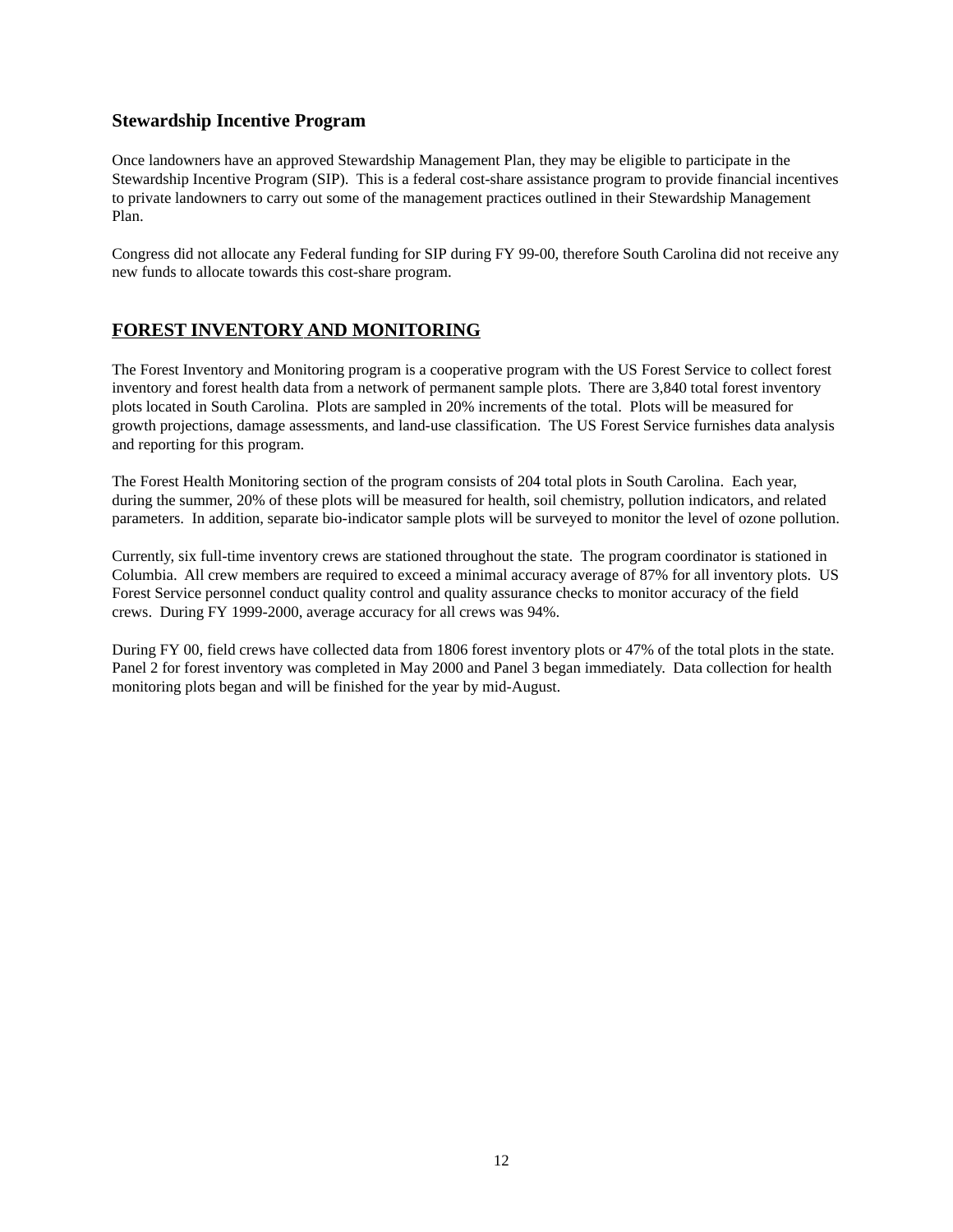# **STATE FORESTS AND OTHER STATE LANDS**

# **MANCHESTER STATE FOREST**

Manchester State Forest, located south of Wedgefield in Sumter County is currently comprised of approximately 23,745 acres. From 1939 to 1955, Manchester was leased by the State of South Carolina from the federal government and managed by the South Carolina Forestry Commission. The State received title to the property on June 28, 1955.

# **Receipts**

| Activity                          | <b>Receipts</b> |
|-----------------------------------|-----------------|
| <b>Timber Sales</b>               | \$348,893.75    |
| <b>Pinestraw Sales</b>            | \$30,803.01     |
| Land Lease Payments               | \$28,855.50     |
| Wildlife Management Area Payments | \$21,534.49     |
| Special Use Permits               | \$15,541.84     |
| Total                             | \$445,628.59    |

|  | <b>Receipts For Operating Budget</b> |  |
|--|--------------------------------------|--|
|  |                                      |  |

Note: 25% of all forest receipts paid to Sumter County - \$111,407.15

Timber sales were concentrated on thinnings in overstocked stands and conversion of older slash pine stands to longleaf plantations.

### **Silvicultural Practices**

Site preparation by burning and drum chopping was completed on 88 acres. These areas included stands which were previously understocked and therefore clearcut. Four hundred sixty acres were planted – 18 acres of improved coastal loblolly and 442 acres of containerized and bareroot longleaf pine.

The following species and number of trees were planted:

| <b>Bareroot Longleaf Pine</b>         | 177,000 |
|---------------------------------------|---------|
| Containerized Longleaf Pine           | 96,000  |
| <b>Improved Coastal Loblolly Pine</b> | 33,000  |
| <b>Total Trees Planted</b>            | 306,000 |

A total of 178 acres were prescribed burned for site preparation, wildlife habitat enhancement, hardwood control and fuel reduction. Drought conditions and smoke management concerns were the limiting factors in the completion of the proposed schedule of burning.

A small aesthetic enhancement area was planted on the southwest corner of the Bland tract with cooperation from the City of Sumter, the SCFC Sumter Area, the SCFC Urban Forester and Manchester personnel.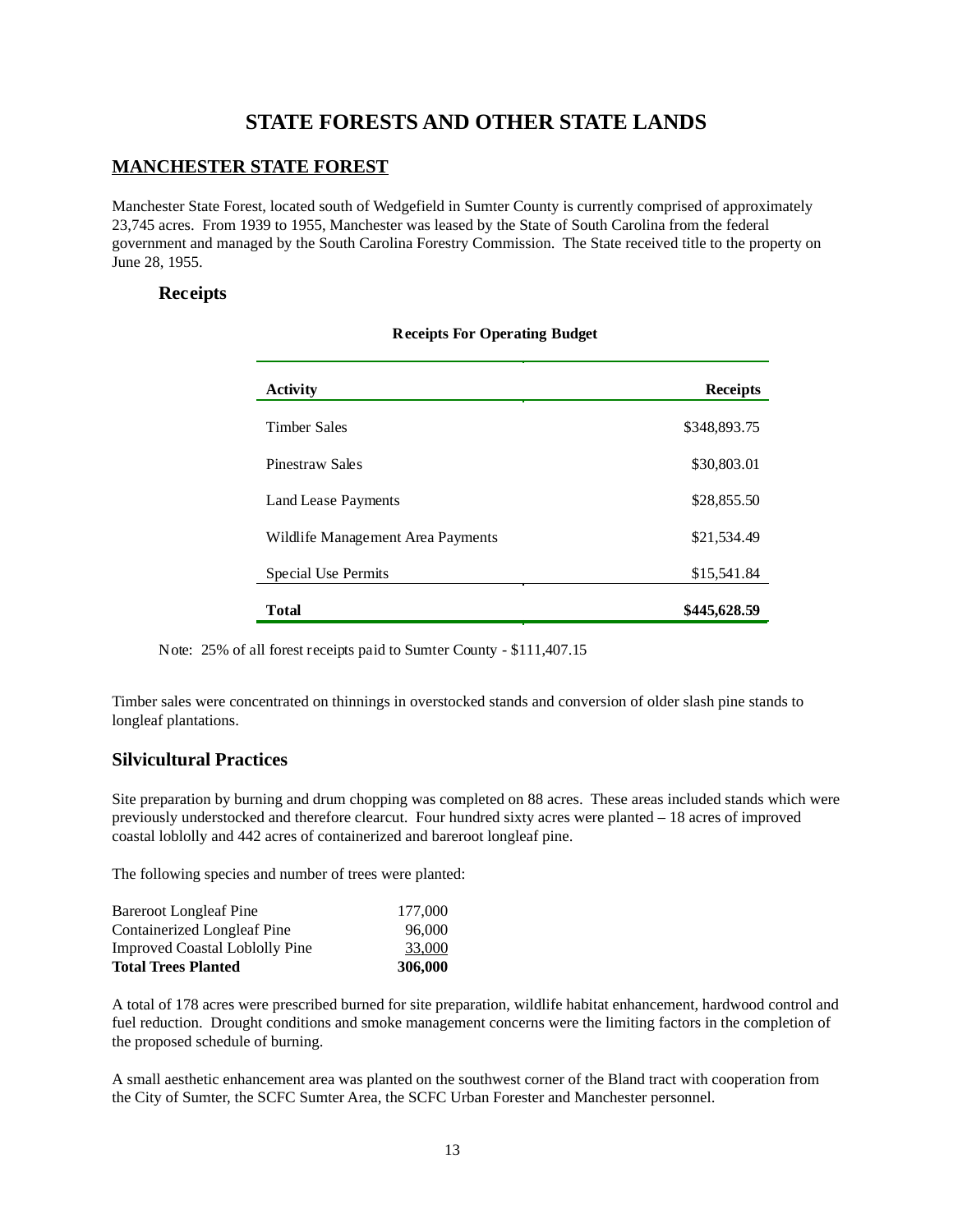# <span id="page-13-0"></span>**Forest Protection**

Nine wildfires occurred burning less than 21 acres with minimal damage. Firebreaks were maintained on those areas that were either high risk or of high value.

# **Recreation/Education**

Recreational use of the forest continues to escalate over previous years. Hunting, fishing, horseback riding, motorcycle/ATV riding, mountain biking, and use of the rifle/pistol range continue to be favorite activities. Recreational trails have been marked and brochures printed.

Six special-use permits were issued for organized events with approximately 2,800 participants.

Six (6) educational programs were conducted with the assistance of the forest staff and area personnel with approximately 83 individuals involved. Several training sessions were also held at Manchester for SCFC personnel; including law enforcement training and technician training.

### **Wildlife Management**

Approximately 17,000 acres of the forest are presently included in the Wildlife Management Area Program through a cooperative agreement between the Department of Natural Resources (DNR), and the South Carolina Forestry Commission. DNR provided technical assistance with game food plot establishment monitoring, deer herd dynamics, tracking various nongame and game species, and pond management. Law enforcement on the forest is provided through interagency cooperation with Department of Natural Resources. Manchester also hosted its first youth dove hunt with approximately 30 participants.

Planting and maintenance was conducted on 357 acres of wildlife areas. Corn, sunflowers, sorghum, browntop millet, quail mix, wheat, rye, clover, vetch and bicolor were utilized to diversify the food supply. Several of the plantings were donated by the Department of Natural Resources and planted by Manchester and DNR personnel.

### **Rare, Threatened, and Endangered Species Management**

Manchester currently maintains six (6) clusters of Red Cockaded Woodpecker. Colony sites continue to be monitored along with scouting for new cavity and start trees in cooperation with biologists from the neighboring Poinsett Gunnery Range (USAF). An agreement was reached with the USAF that would allow them to monitor and work on the colony sites only with prior agreement with the Manchester State Forest director.

### **Research**

Tentative agreements have been reached with Clemson University to establish hardwood research plots in the Wateree Swamp; however, actual proposals have yet to be presented.

Manchester also continues to cooperate with the SCFC Nursery Section by providing eight (8) sites for clone banks, seed orchards, and progeny tests.

### **SAND HILLS STATE FOREST**

Sand Hills State Forest (SHSF) covers approximately 46,000 acres with 45,000 acres in Chesterfield County and 1,000 acres in Darlington County. The forest was operated under a use agreement with the federal government from 1939 until 1991. In July of 1991, title to Sand Hills State Forest was transferred to the South Carolina Forestry Commission.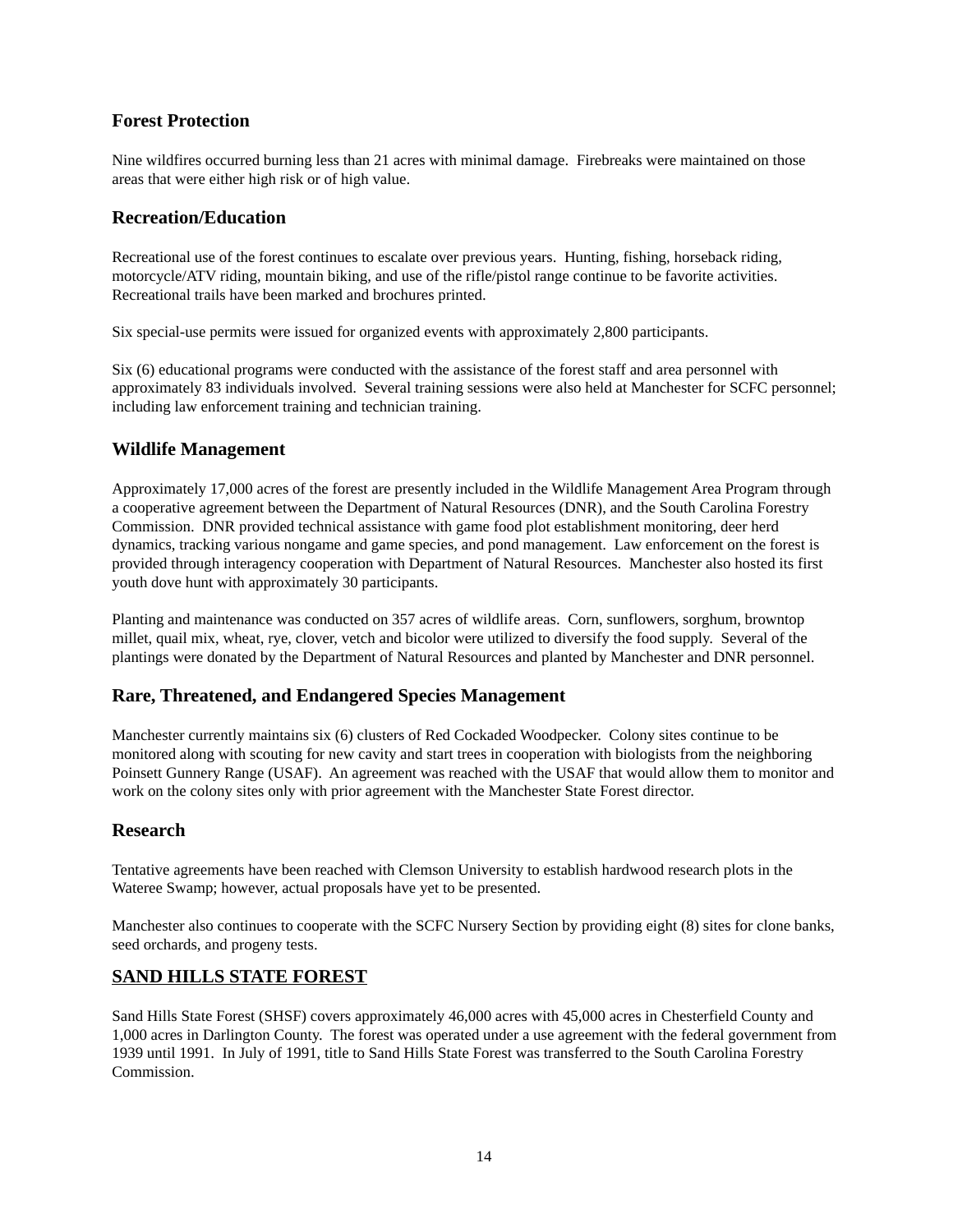#### **Receipts**

Since 1967, Sand Hills has been totally self-supporting. The only appropriated funds coming to Sand Hills are earmarked for the development of the H. Cooper Black Memorial Field Trial and Recreation Area.

| Activity                                   | <b>Receipts</b> |
|--------------------------------------------|-----------------|
| Timber Sales                               | \$844,608.09    |
| Pinestraw Sales                            | \$56,018.00     |
| Land Lease Payments                        | \$2,204.00      |
| Wildlife Management Area Payments          | \$14,356.34     |
| User Fees (includes permit sales from PRT) | \$10,520.67     |
| Total                                      | \$927,707.10    |

#### **Receipts For Sand Hills Operating Budget**

Note: 25% of all receipts are paid to Chesterfield and Darlington County School Systems. Chesterfield County Schools \$226,360.54

| $C_{II}$ $C_{II}$ $C_{II}$ $C_{II}$ $C_{II}$ $C_{II}$ $C_{II}$ $C_{II}$ $C_{II}$ $C_{II}$ $C_{II}$ $C_{II}$ $C_{II}$ $C_{II}$ |              |
|-------------------------------------------------------------------------------------------------------------------------------|--------------|
| Darlington County Schools $$5,566.24$                                                                                         |              |
| Total                                                                                                                         | \$231,926.78 |

Sand Hills began accepting credit cards for payment in fall of 1999. This method of payment was implemented for the convenience of customers. Credit card transactions for Cooper Black totaled \$3,355 and for Sand Hills \$3,215.

#### **Silvicultural Practices**

Site preparation for planting longleaf pine by disking and V-blading was completed on 695 acres. These areas were in slash pine that had stagnated. Bareroot longleaf seedlings were planted on 1088 acres on SHSF and containerized longleaf seedlings were planted on 20 acres on Sand Hills and 140 acres on Carolina Sandhills National Wildlife Refuge. Prescribed burning was done on 5,000 acres.

The following species and number of seedlings were planted:

| Total                         | 650,000 |
|-------------------------------|---------|
| Containerized Longleaf Pine   | 90,000  |
| <b>Bareroot Longleaf Pine</b> | 560,000 |

In 1999 Sand Hills started a pinestraw enhancement program. Under this program an individual from the general public can enter into a four-year agreement with the Forestry Commission to clear up land for pinestraw production. The individual agrees to eradicate 90% of all hardwoods on a tract of land using chemicals. In exchange that person may harvest all the pinestraw that falls during the 4 years of the agreement. After the agreement expires, the acreage becomes part of SHSF's quality straw production program. The straw from these areas is offered for sale on a lump sum sealed bid basis at three-year intervals. Currently there are 16 individuals working on approximately 10,200 acres of land. The value of the pinestraw in the year 2005 will approach \$1,000,000.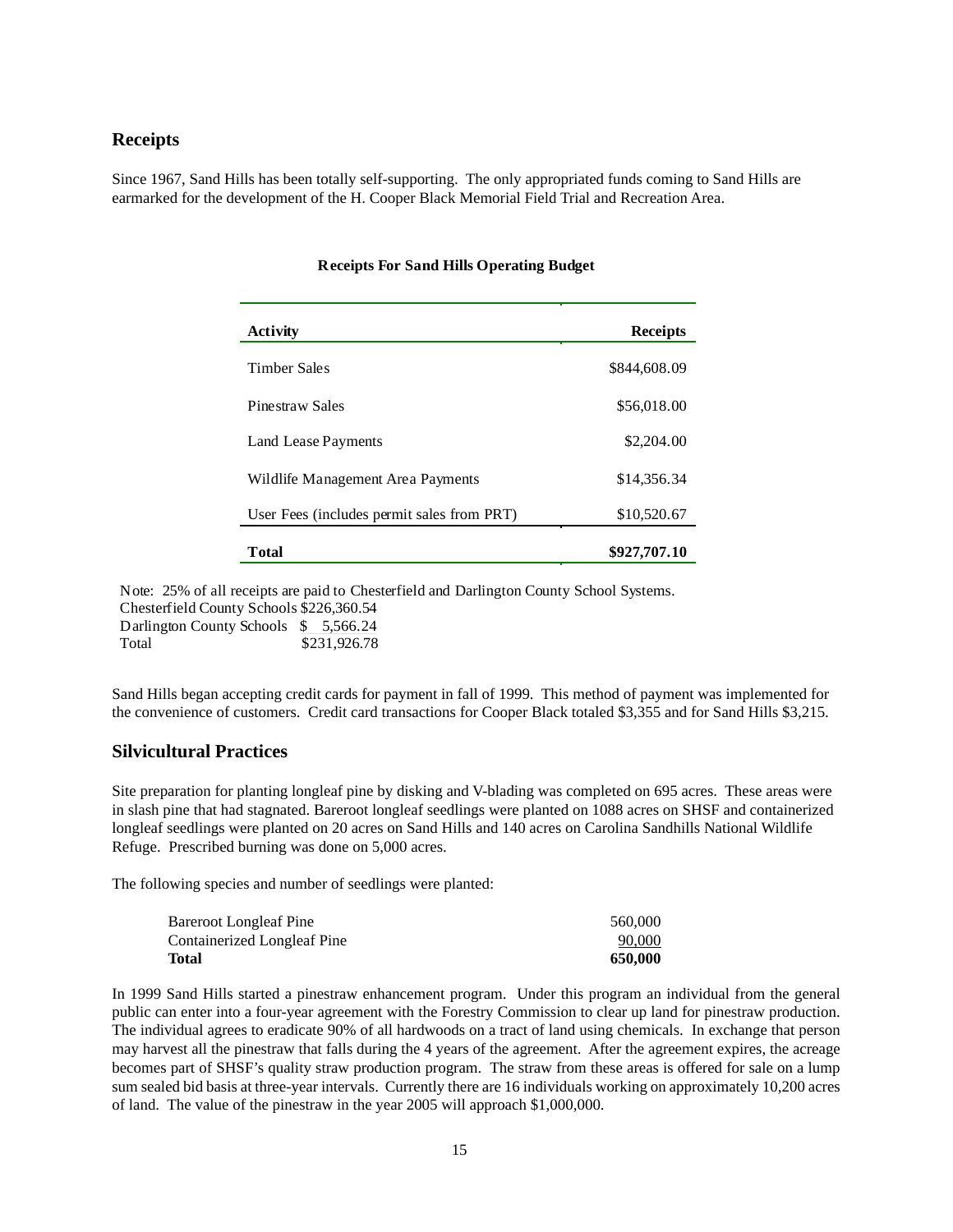#### **Pinestraw Enhancement Program**

| <b>Fiscal Year</b> | <b>Contracts</b> | Acres  |
|--------------------|------------------|--------|
| 1999               | 15               | 4,565  |
| 2000               | 29               | 5,635  |
| <b>Total</b>       | 44               | 10,200 |

Sand Hills personnel assisted Nursery and Tree Improvement section with longleaf pinecone collection. During the month of October Sand Hills staff issued permits for gathering cones on the Forest and issued checks totaling \$3,400 for 680 bushels of cones.

#### **Forest Protection**

No wildfires occurred on Sand Hills this year. SHSF boundary lines and the road system are maintained as firebreaks and as access in case of wildfire.

#### **Recreation/Education**

Recreational use of the Forest continues to escalate. Hunting, fishing, horseback riding, riding, mountain biking, hiking, bird watching and camping continue to be favorite activities.

ATV use was discontinued July 1, 1999 based an opinion from the attorney general's office. Refunds were made to 43 customers that had purchased trail use permits for ATV use. Environmental studies and mapping on a planned 5,000 acre off highway vehicle (OHV) trail were started. US Fish and Wildlife Service must approve the OHV plan before it can be completed. U.S. Fish and Wildlife Service will possibly make a decision on the OHV trail in the fall.

The Headquarters Mountain Bike Trail continues to attract riders from the surrounding areas. Visitors from 6 North Carolina cities and 25 South Carolina cities used the mountain bike trail. One rider hailed from Provo, Utah. Seventy permits were issued for bike riding. This represents 12% of all of trail use permits for this year.

At Sugarloaf Mountain, there are 7 primitive camping sites for people without horses and 8 primitive camping sites for people with horses. Sand Hills personnel booked 316 reservations for these sites this year. An estimated 3,674 visitors with 1,025 horses used the campsites and trails.

In the Cooper Black Recreation area, there are 11 camping sites for RV campers. These sites have electrical hookups and water access. A clubhouse, kitchen, and dump station is available for use. A new horse arena was added this year complete with lights for night events. Campfire rings were added at each campsite this year. Food strips that are 12 feet wide were created along 12 miles of the Cooper Black horse trails. Bahia grass was planted on 100 acres surrounding Goose Pond and Mallard Pond for retriever field trials. Fifteen hundred feet of tether lines and 4 corrals were installed this year.

Twenty-three events were scheduled at Cooper Black. Reservations for Cooper Black showed a marked increase from the previous year. 504 reservations were booked. Reservations are required for campsites, stalls, corrals, training sites, arena, clubhouse, kitchen and grounds. Receipts from all reservations totaled \$11,663.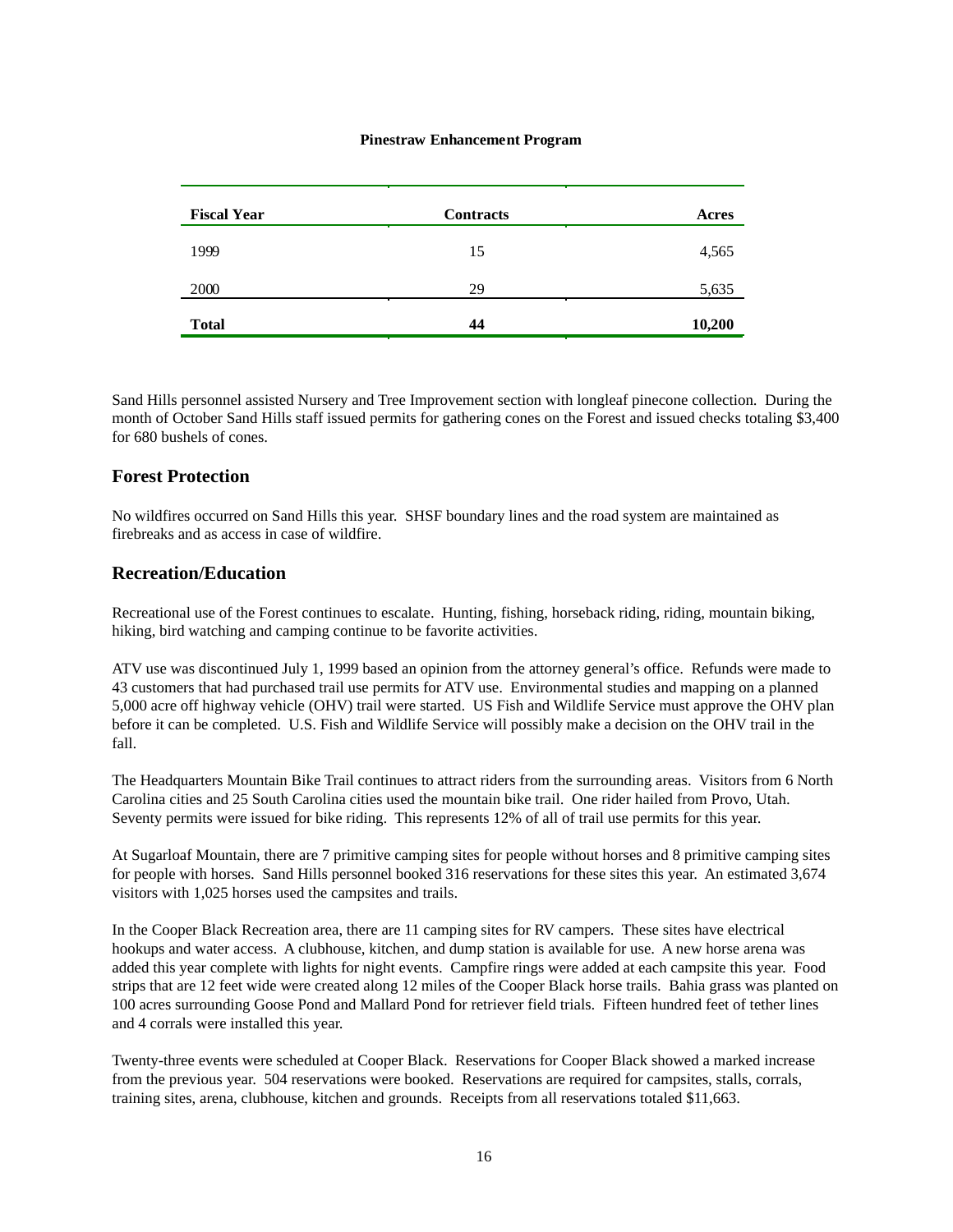#### **Summary of Sand Hills State Forest Recreation Areas**

| Year    | <b>Cooper Black</b><br><b>Reservations</b> | <b>Sugarloaf</b><br><b>Reservations</b> | <b>Total</b> | <b>Cooper Black</b><br><b>Visitors/Horses</b> |       | <b>Sugarloaf</b><br><b>Visitors/Horses</b> |       |       | <b>Total</b><br>Visitors/Horses* |
|---------|--------------------------------------------|-----------------------------------------|--------------|-----------------------------------------------|-------|--------------------------------------------|-------|-------|----------------------------------|
| FY 1999 | 129                                        | 284                                     | 413          | 3.000                                         | 815   | 3.000                                      | 1.000 | 6.000 | 1,815                            |
| FY 2000 | 504                                        | 316                                     | 820          | 3.790                                         | 1.662 | 3.674                                      | 1.025 | 7.464 | 2.687                            |

\*Number of Visitors and Horses does not include day users.

Designated use permit sales for trail use had a 13.5% increase this year. Sales increased from 505 permits in 1999 to 573 in FY 2000. Receipts from designated trail use permits totaled \$10,520.

Free use permits are issued for camping at Sugarloaf Mountain, raking pinestraw for personal use, and gathering firewood. Free use permits also increased this year. Last year, 329 free use permits were issued and this year, 412 were issued. Twenty-four of the permits were for raking pinestraw for personal use, 1 for gathering firewood already on the ground, 45 for picking longleaf pinecones and the remaining were for camping.

| Year    | <b>Trail Use Permits</b> Free Use Permits |     | <b>T</b> otal |
|---------|-------------------------------------------|-----|---------------|
| FY 1998 | 271                                       | 217 | 480           |
| FY 1999 | 505                                       | 329 | 834           |
| FY 2000 | 573                                       | 412 | 985           |

**Sand Hills State Forest Permit Summary** 

Sand Hills' personnel conducted 10 educational programs that involved approximately 250 children and adults. Sand Hills is an annual participant in a recertification program conducted by Bowater for schoolteachers. Personnel attended two career day programs to inform students about job opportunities with the Forestry Commission. An elementary school group visited Sand Hills for their annual field day that included a hike up Sugar Loaf Mountain followed by a wildlife scavenger hunt.

Francis Marion University frequently uses Sand Hills as a place to bring botany students for hands on plant identification. Sand Hills staff assisted with one of those classes this year.

The Governor's School of Science and Mathematics in Hartsville visited the Forest for a presentation on the Red Cockaded Woodpecker and an overview of forest management practices.

Rutgers University sent several representatives to learn about white cedar and the habitat in which it grows.

A group of students from Warren Wilson College came to Sand Hills to learn more about the Red Cockaded woodpecker and forestry management.

### **Wildlife Management**

Approximately 40,000 acres of the Forest is included in the Wildlife Management Area Program. This is a cooperative agreement between the SC Department of Natural Resources and the SC Forestry Commission. Department of Natural Resources personnel provide assistance with the game food plot establishment, monitoring deer herd dynamics, tracking various game and non-game species, and pond management. Law enforcement on the forest is provided through interagency cooperation. Sand Hills has a 57-acre public dove field. Thirty-five acres of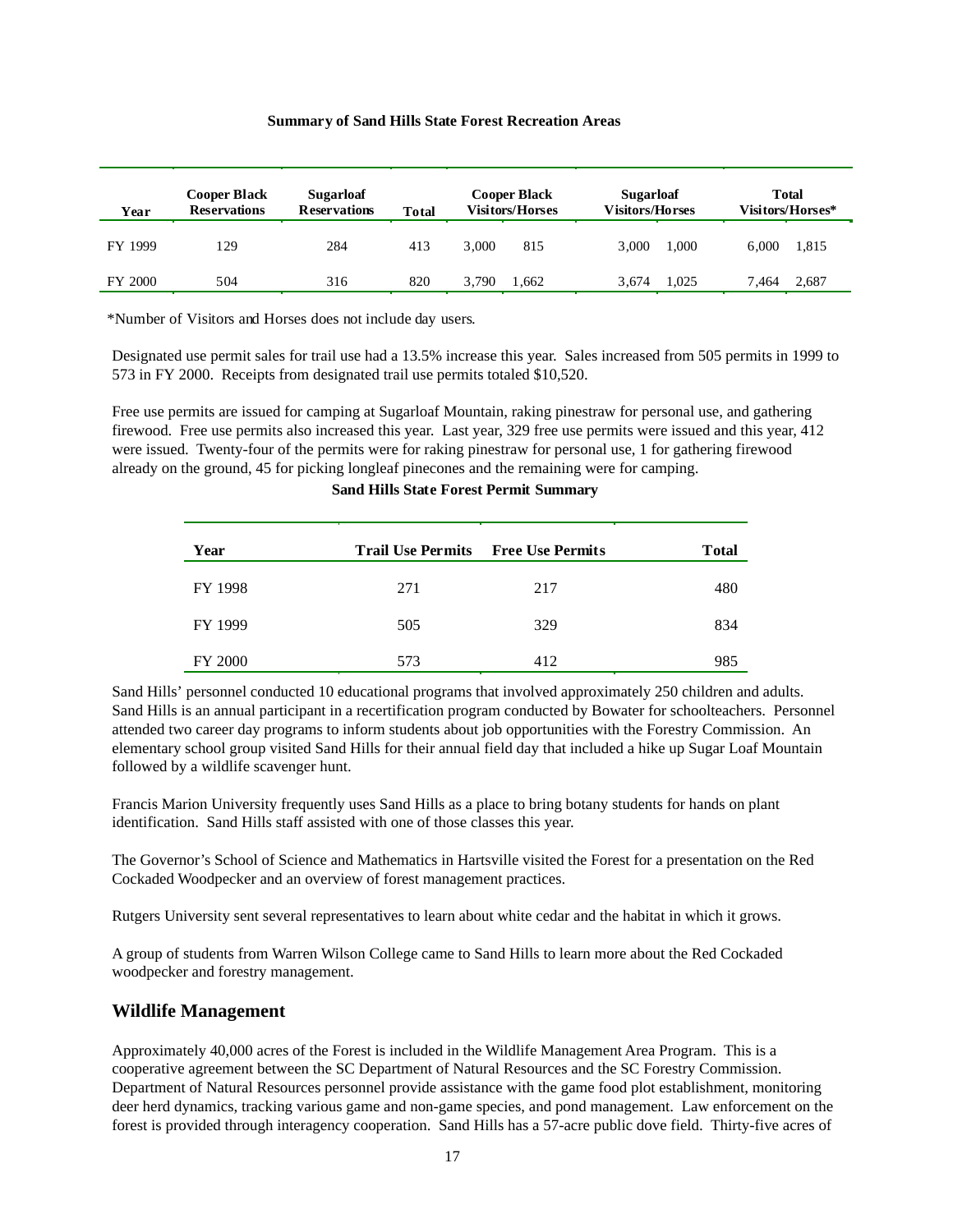this field were planted to annual crops with the remainder planted and maintained in bicolor lespedeza.

Eighty-two acres (125 plots) were planted as wildlife food plots. These plots were planted in chufa, corn, sunflower, spring game mix, dove mix, dove proso, wild turkey mix, quail mix, sorghum, and bicolor. All plantings were fertilized and limed at the recommended rates. All manageable bicolor patches in compartments 12, 13, and 17 were bushhogged, fertilized, and limed. One hundred mast-producing hardwoods were planted throughout the Forest.

Five turkey wildlife openings were added. Two were added in Compartment 13, two in Compartment 14, and one in Compartment 15.

Sand Hills staff planted and maintained 12 wildlife openings for quail. The quail project is a joint project with Quail Unlimited. Quail Unlimited supplied \$1,000 worth of seed and fertilizer for the quail project.

Sand Hills continues to conduct surveys for South Carolina Department of Natural Resources. A furbearer scent survey, fox squirrel survey, turkey survey, and a quail survey were conducted to track population trends.

Seventy-eight established wood duck boxes were monitored, cleaned and repaired.

### **Rare, Threatened and Endangered Species Management**

There were 47 documented Red Cockaded Woodpecker (RCW) nesting attempts on SHSF this year. A total of 64 fledglings were banded. This is a significant increase from the 55 that were banded last year. One unbanded adult bird was discovered at Sand Hills. That bird was captured, properly banded, and released.

One new recruitment site was constructed on the forest this year. There will be no more new recruitment sites implemented until the recently installed sites have been improved and RCWs are established there. Sixty-five artificial cavities were installed throughout the forest this year with plans to install an additional 4 later in the year. Approximately 100 acres in 5 RCW clusters were roller chopped to eliminate hardwood understory. All new trees with cavity inserts have been painted and tagged and are in the process of being mapped with the GPS.

Twelve RCW clusters are located in pine straw enhancement areas. These 12 sites have been enhanced by mechanical removal of all hardwood understory. Herbicide was applied to the remaining stems to eliminate the hardwood recurrence.

Currently roosting checks on all fledglings are being conducted to provide data for the upcoming translocations throughout the forest.

### **Research**

A longleaf pine natural regeneration research project in conjunction with the U.S. Forest Service is ongoing and has been in effect for 25 years.

A University of Georgia student pursuing a doctorate in biology continued research that began in 1999 to establish a baseline population of the Pine Barren Tree Frog and the Gopher Frog. The Pine Barrens Tree Frog project is part of the mitigation plan for two ponds built in the Cooper Black Area for retriever field trials.

A professor from the University of Georgia set up a turkey litter/water quality survey on the forest in 1999. The study will last four years.

A sludge research project is on going. A new four-year cycle that was started in 1999 continued this year. Turkey litter was added to the study site for comparison with sludge and commercial fertilizer applications and their effects on tree growth and soil chemistry.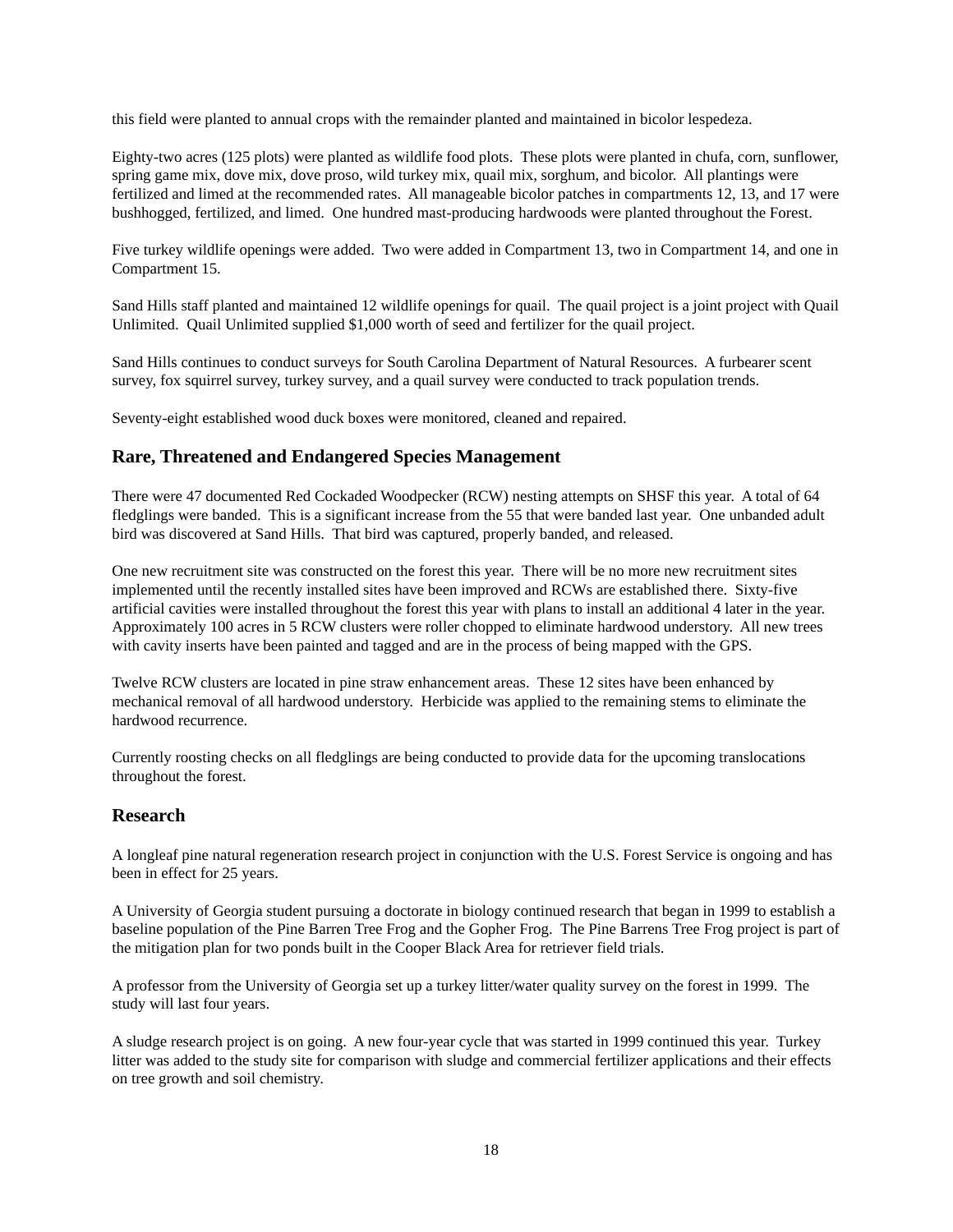# <span id="page-18-0"></span>**STATE LANDS MANAGEMENT PROGRAM**

The State Lands Forest Management Program was created to provide professional forest management assistance to South Carolina state agencies that own timberlands. During fiscal year 1999-2000, four agencies requested assistance from the state lands coordinator. The agencies and facilities were as follows:

#### **Department of Natural Resources**

Webb Wildlife Center Donnelley Wildlife Management Area Palachucola Wildlife Management Area Mason Wildlife Management Area

#### **S.C. Department of Corrections**

McDougall Correctional Institute

#### **S.C. Department of Commerce**

Lakeside at Russell

#### **S.C. Department of Mental Health**

Fort Lawn tract

# **Timber Revenue**

Four state-owned tracts were marked or cruised for timber sales and produced an estimated volume of 1.81 million board feet of sawtimber and 1,722 cords of pulpwood valued at \$563,621.00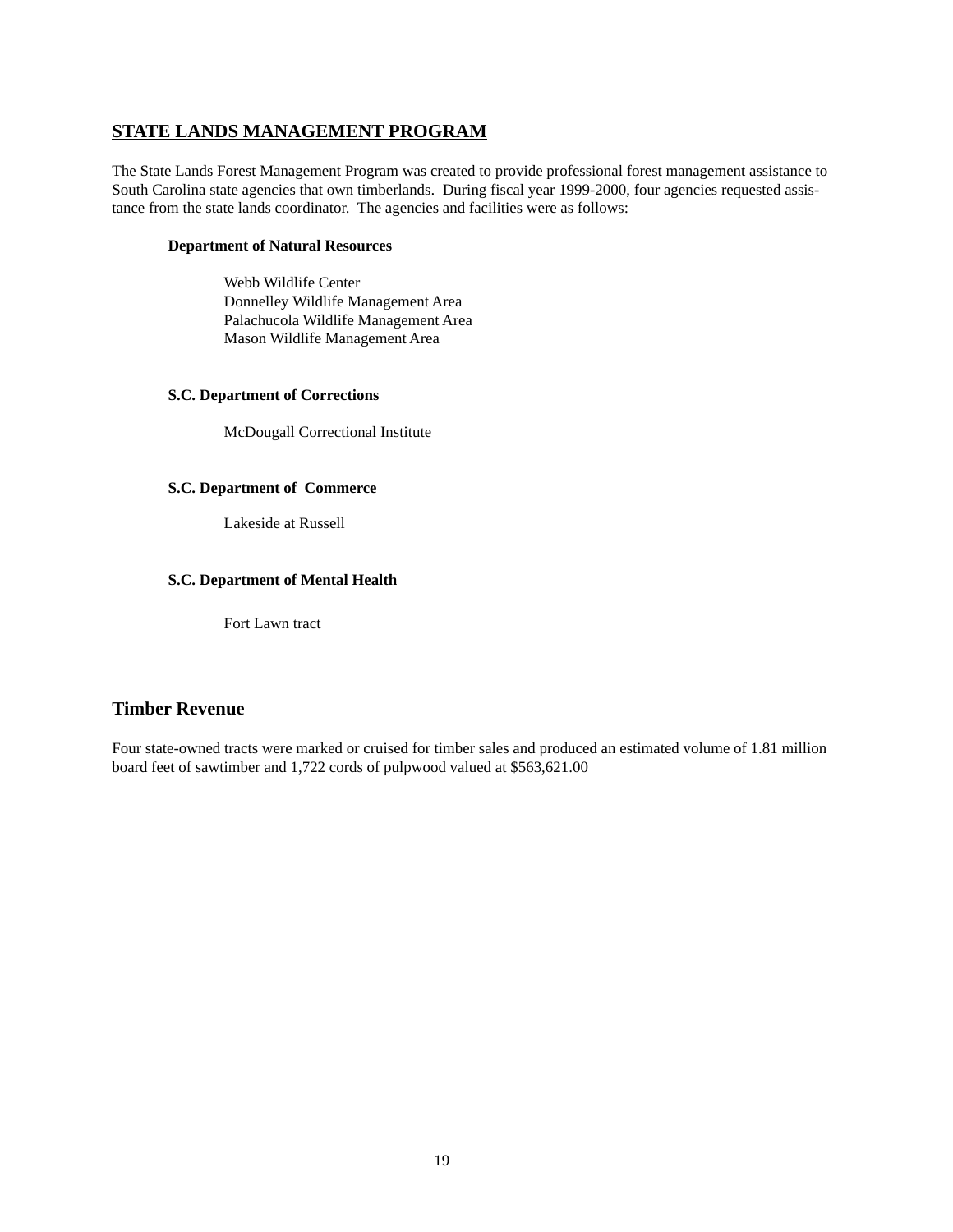# **FOREST PROTECTION**

<span id="page-19-0"></span>The Forest Protection Section was formed on August 17, 1999. The section encompasses the Fire Management Program, Law Enforcement Program, Forest Health (formerly Insect & Disease) and the Equipment Program.

# **FIRE MANAGEMENT**

*Area protected: 12,807,924 acres. Acres protected is based on 1993 Forest Survey data for non-federal forest land, plus 10% to cover adjacent non-forest land. Also included is 101,320 acres of federal land protected under special contract. Mutual aid is provided on 802,147 acres of additional federal land* 

# **Wildfire Summary**

Agency firefighters recorded 4,715 wildfires during the fiscal year. These fires burned a total of 21,399 acres of forest and grassland.

# **Fire Protection Cooperatives**

The Forestry Commission has cooperative arrangements with 11 fire and emergency management entities. Activities for each cooperative during FY 1999-00 are as follows:

**Southeastern States Forest Fire Compact Commission**: Formed in 1954, the Compact allows member states to provide and receive mutual aid in fighting wildland fires. Member states include: Alabama, Florida, Georgia, Kentucky, Mississippi, North Carolina, South Carolina, Tennessee, Virginia, and West Virginia. The Forestry Commission responded to requests from Florida, Georgia, Kentucky, and Texas (inter-compact) during the year.

**SC Division of Emergency Preparedness**: There was 1 emergency activation (Hurricane Floyd) involving SCFC during the year. Staff foresters participated in several EPD emergency response training sessions.

**SC Army National Guard:** Under an agreement with the National Guard, helicopter firefighting support is available when requested by SCFC. Requests from SCFC are be channeled through EPD and the Governor's Office to activate the Guard.

The Guard's primary firefighting mission is providing helibucket service to SCFC Incident Commanders using the SCFC's 750 gallon Bambi bucket. Guard helicopters are also available to transport firefighters into rough or inaccessible terrain.

**Volunteer Fire Assistance Program**: Federal funds for this program have decreased significantly over the past few years. During the year, 48 fire departments were approved for matching-fund grants totaling \$27,250.

**Federal Excess Property Program**: Two hundred and thirty pieces of federal excess equipment were loaned to fire departments during the year. At present, 1184 pieces of equipment are assigned to 376 departments statewide.

**National Weather Service**: NWS provides daily fire weather forecasts and atmospheric dispersion information. During the year, SCFC and NWS worked to improve content and timing of daily forecasts.

**USDA Forest Service**: Under the terms of a 1996 contract, SCFC provides aerial wildfire detection on 611,407 acres of National Forest land and 198,000 of Savannah River Site land in SC. A mutual aid agreement between the US Forest Service and SCFC allows both parties to provide initial attack firefighting within one-quarter mile of National Forest boundaries.

SCFC provided initial attack on a number of fires on the Francis Marion National Forest during the spring fire season, and SCFC investigators assisted with wildfire investigation and stake-outs.

**DOD Corps of Engineers**: Beginning in 1997, SCFC has provided all fire suppression services on 55,320 acres of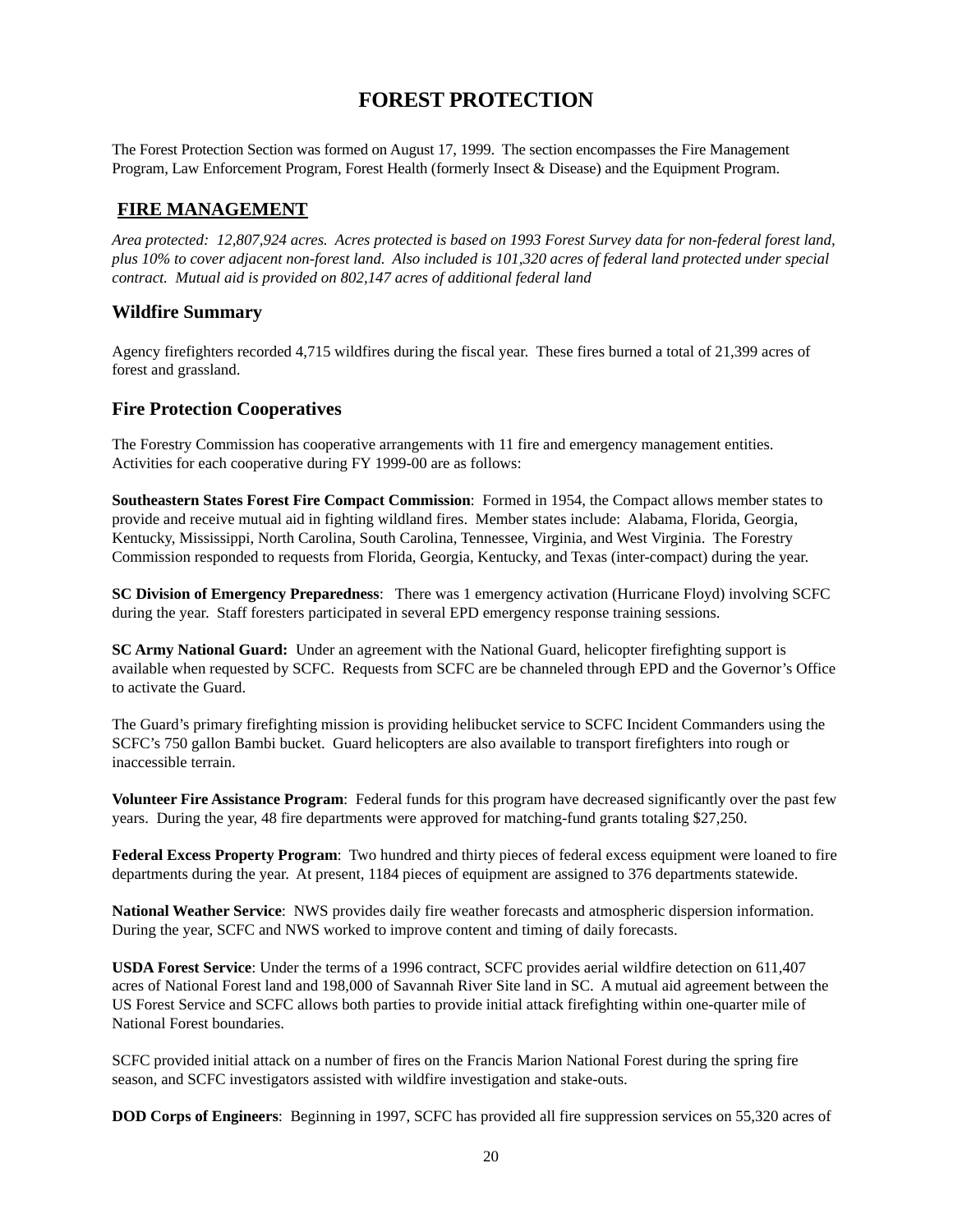Corps of Engineers land. Under the terms of the agreement, actual fire suppression costs are reimbursed to the SCFC.

**USDI Fish and Wildlife Service**: Under the terms of a 1992 land acquisition agreement, SCFC provides initial attack fire suppression on the 46,000 acre Carolina Sandhills National Wildlife Refuge. The agreement terminates in 2042. SCFC maintains mutual aid firefighting agreements with the following National Wildlife Refuges: Ace Basin, Cape Romain, Savannah, Pinckney Island, and Santee.

**USDI Park Service**: Agreement maintained; no reportable activity*.* 

**Wildland Fire Protection Partnership**: Organized in 1991, the Partnership seeks solutions to wildfire management problems in the wildland-urban interface. Membership includes the SC Forestry Commission, US Forest Service, SC Firemen's Association, Department of Health and Environmental Control, SC Division of Emergency Preparedness, SC Fire Marshal, SC Fire Academy, and SC Forestry Association (ex officio).

During the year, the Partnership concentrated on developing wildland fire training opportunities for Fire Departments. Delivery systems were developed to provide national courses in wildland-urban interface fire operations and basic wildland firefighting.

# **Fire Weather**

**Weather Stations.** The Forestry Commission, USDA Forest Service, National Park Service, Department of Defense (Ft. Jackson), and USDI Fish and Wildlife Service share a network of 13 Automated Weather Stations across the state. Data from these stations are used in daily calculations for the National Fire Danger Rating System. Weather readings from these stations are available 24 hours a day for wildfire and prescribed fire management purposes.

| <b>Month</b>  | Precipitation |
|---------------|---------------|
| July 98       | 3.79          |
| August        | 3.25          |
| September     | 6.87          |
| October       | 4.29          |
| November      | 1.96          |
| December      | 2.33          |
| January 2000  | 6.02          |
| February      | 1.65          |
| March         | 4.20          |
| April         | 2.76          |
| May           | 1.21          |
| June          | 3.91          |
| <b>T</b> otal | 42.24         |

**Inches Precipitation: FY 2000\*** 

**\***measured by NOAA and the SC Climatology Office, averaged for state.

| <b>Fiscal Year</b>          | <b>Precipitation Inches</b> | <b>Departure from Normal</b> |
|-----------------------------|-----------------------------|------------------------------|
| 1995-96                     | 47.72                       | $-2.95$                      |
| 1996-97                     | 50.62                       | $-0.05$                      |
| 1997-98                     | 62.62                       | $+11.95$                     |
| 1998-99                     | 42.83                       | $-7.84$                      |
| 1999-2000                   | 42.24                       | $-8.43$                      |
| <b>Normal Precipitation</b> | $50.67*$                    |                              |

### **Precipitation Last 5 Years\***

**\***measured by NOAA and SC Climatology Office, averaged for state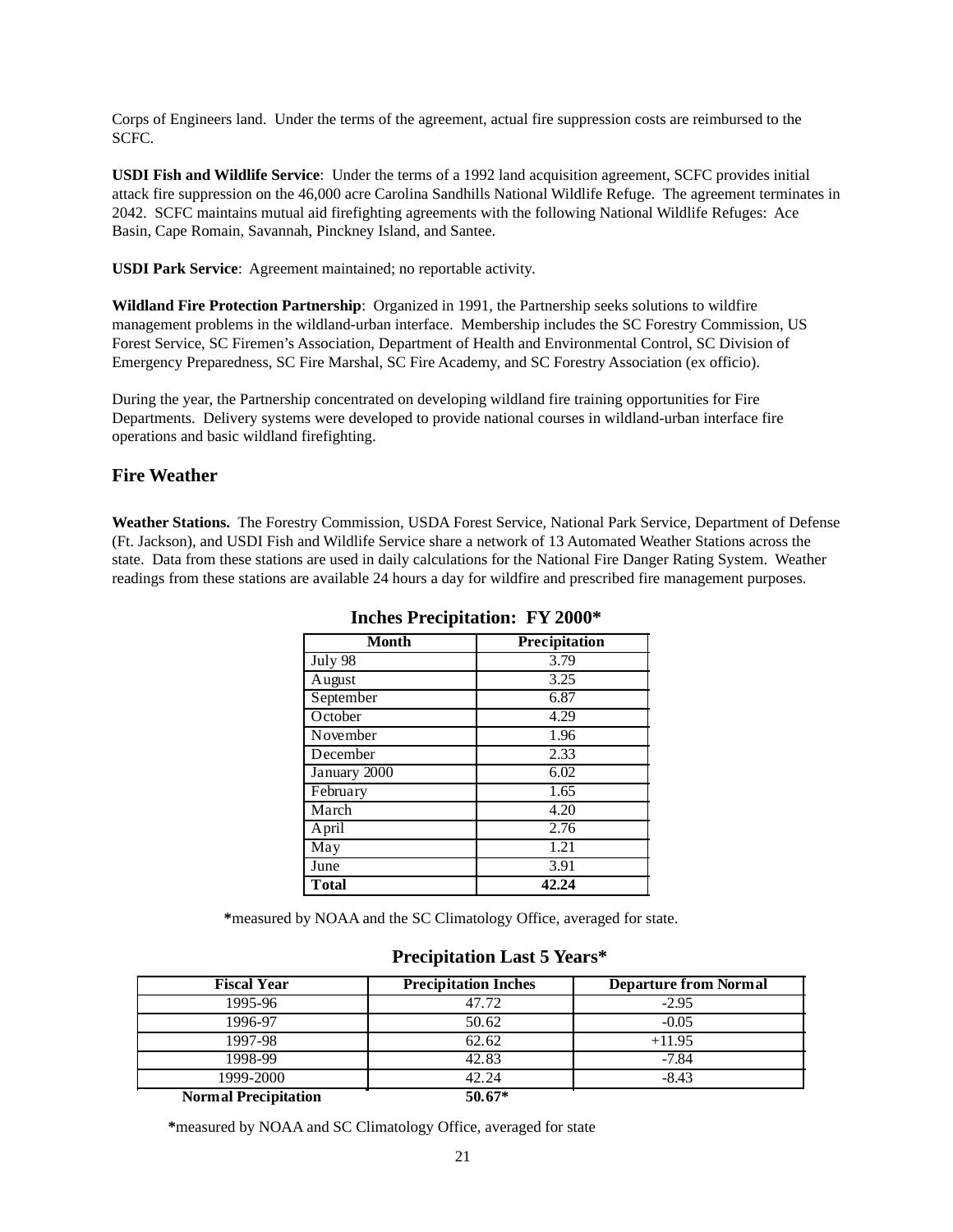**Readiness Plan.** The daily readiness level of Forestry Commission firefighters is based on fire danger data, available number of firefighters, and status of firefighting equipment. Average statewide readiness levels for FY 2000 are as follows:

| Readiness 1 (No wildfire danger)       | 55 days  |
|----------------------------------------|----------|
| Readiness 2 (Low wildfire danger)      | 131 days |
| Readiness 3 (Moderate wildfire danger) | 140 days |
| Readiness 4 (High wildfire danger)     | 35 days  |
| Readiness 5 (Extreme wildfire danger)  | 4 days   |

**Burning Ban and Red Flag Fire Alert.** The State Forester issued three burning bans during the FY. One was in advance of Hurricane Floyd and two were associated with smoke dispersion problems along the upper coast. Red Flag Fire Alerts were issued on five different occasions during the year.

### **Dispatch and Air Operations**

**Dispatch.** Forestry Commission dispatch is by closest available resource, regardless of political or administrative boundaries. Dispatching was handled by Region Dispatch Centers located in Walterboro, Florence, and Newberry.

**Air Operations.** Specially trained private aerial contractors provide basic wildfire detection services. Eight Forestry Commission pilots equipped with Federal Excess planes provide incident reconnaissance as well as additional detection service.

During the year, SCFC pilots flew a total of 3,193 hours; contractors flew a total of 4,496 hours.

#### **Fire Prevention Information**

During the year, Fire Management produced and distributed 40 written news releases, and the staff provided 183 media interviews. Of these, 87 were for television, 69 for newspapers, and 27 for radio.

| Cause          | <b>Number</b> | <b>Acres Burned</b> | <b>Average Acres per</b><br>Fire | <b>Percent Total</b><br><b>FY 99</b> |
|----------------|---------------|---------------------|----------------------------------|--------------------------------------|
| Lightning      | 221           | 2,341.8             | 10.6                             |                                      |
| Campfire       | 23            | 60.3                | 2.6                              |                                      |
| Smoking        | 147           | 703.5               | 4.8                              |                                      |
| Debris Burning | 2,039         | 7,708.5             | 3.8                              | 42                                   |
| Incendiary     | 1,206         | 6,428.5             | 5.3                              | 26                                   |
| Equipment      | 307           | 1,686.6             | 5.5                              |                                      |
| Railroad       | 77            | 348.8               | 4.5                              | 2                                    |
| Children       | 294           | 538.9               | 1.8                              | h                                    |
| Miscellaneous  | 401           | 1,582.4             | 3.9                              | 8                                    |
| <b>TOTALS</b>  | 4.715         | 21,399.3            | 4.5                              | 100                                  |

#### **Fires By Cause**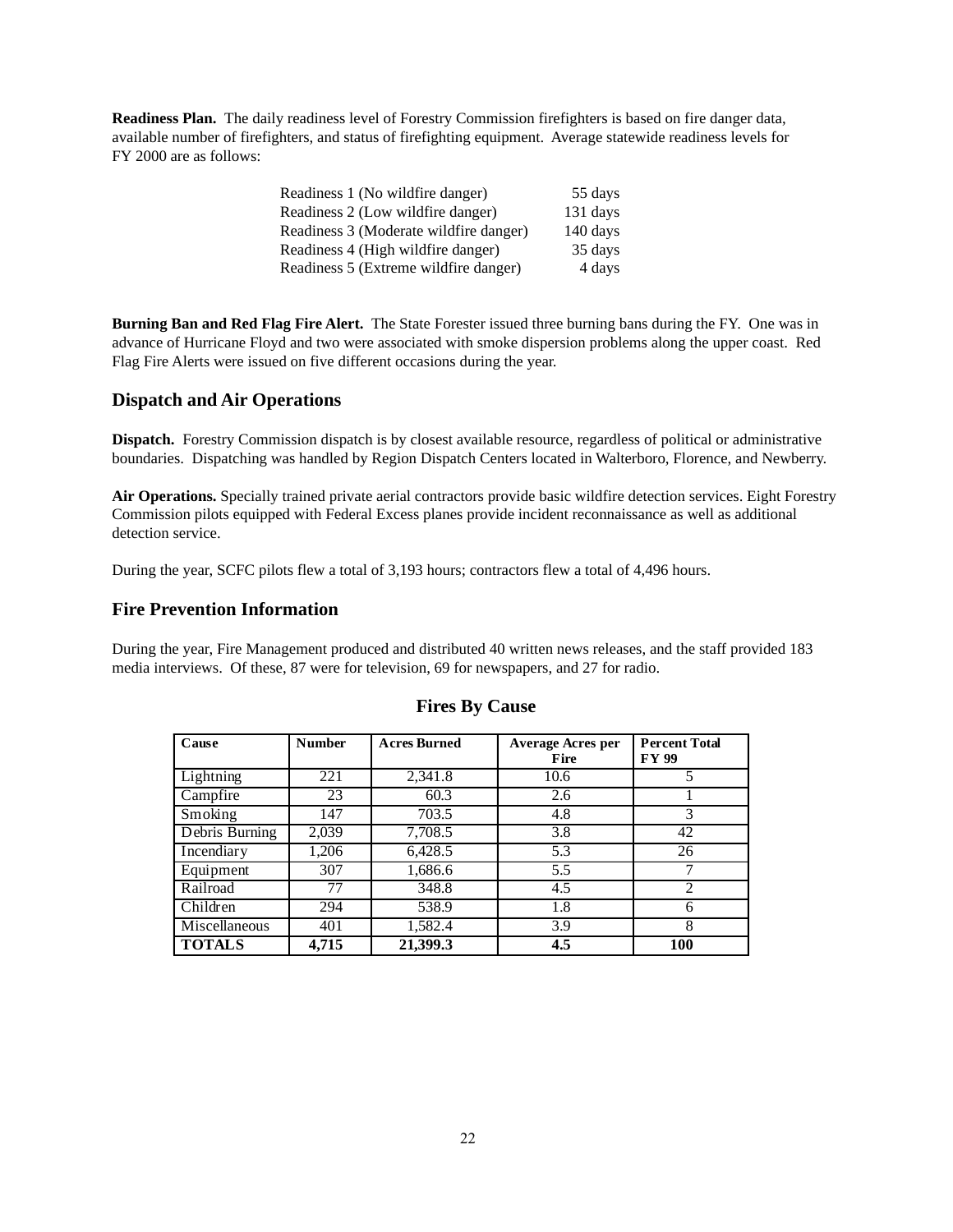|                                    |                        | <b>Dispatch Cntr.</b> | VoiceMail          |
|------------------------------------|------------------------|-----------------------|--------------------|
| <b>County</b>                      | <b>Acres Protected</b> | <b>Notifications</b>  | <b>Yard Debris</b> |
| Abbeville                          | 202,645                | 598                   | 2,351              |
| Aiken                              | 455,540                | 1,373                 | 11,438             |
| Allendale                          | 178,794                | 550                   | 921                |
| Anderson                           | 214,724                | 1,843                 | 11,537             |
| Bamberg                            | 182,062                | 425                   | 1,338              |
| Barnwell                           | 147,093                | 599                   | 2,925              |
| <b>Beaufort</b>                    | 136,739                | 1,078                 | 7,633              |
| Berkeley                           | 390,299                | 2,068                 | 16,707             |
| Calhoun                            | 168,997                | 496                   | 2,108              |
| Charleston                         | 244,835                | 1,369                 | 9,065              |
| Cherokee                           | 165,386                | 539                   | 3,997              |
| Chester                            | 307,154                | 555                   | 3,101              |
| Chesterfield                       | 350,594                | 839                   | 7,023              |
| Clarendon                          | 241,314                | 877                   | 3,215              |
| Colleton                           | 502,776                | 1,634                 | 13,457             |
| Darlington                         | 206,641                | 546                   | 4,690              |
| Dillon                             | 158,914                | 461                   | 3,772              |
| Dorchester                         | 283,205                | 975                   | 12,311             |
| Edgefield                          | 238,766                | 591                   | 2,387              |
| Fairfield                          | 409,985                | 345                   | 2,095              |
| Florence                           | 322,779                | 1,274                 | 9,240              |
| Georgetown                         | 417,150                | 1,154                 | 8,765              |
| Greenville                         | 271,893                | 2,567                 | 16,222             |
| Greenwood                          | 212,203                | 581                   | 3,663              |
| Hampton                            | 279,511                | 1,145                 | 4,737              |
| Horry                              | 492,064                | 3,375                 | 20,017             |
| Jasper                             | 329,574                | 899                   | 3,450              |
| Kershaw                            | 413,527                | 736                   | 12,680             |
| Lancaster                          | 289,284                | 480                   | 3,858              |
| Laurens                            | 325,714                | 635                   | 4,858              |
| Lee                                | 149,375                | 395                   | 931                |
| Lexington                          | 280,985                | 2,136                 | 40,923             |
| Marion                             |                        | 439                   |                    |
| Marlboro                           | 203,906<br>140,099     | 366                   | 8,958<br>5,295     |
| McCormick                          | 239,275                | 184                   | 961                |
| Newberry                           | 254,485                | 462                   | 2,516              |
|                                    |                        |                       |                    |
| Oconee                             | 226,058                | 1,151                 | 8,265              |
| Orangeburg                         | 438,154                | 1,679                 | 6,977              |
| Pickens                            | 233,056                | 1,222                 | 7,299              |
| Richland                           | 280,398                | 1,835                 | 7,510              |
| Saluda                             | 203,906                | 437                   | 1,342              |
| Spartanburg                        | 289,043                | 2,136                 | 7,693              |
| Sumter                             | 258,685                | 987                   | 8,741              |
| Union                              | 229,078                | 201                   | 537                |
| Williamsburg                       | 450,241                | 1,205                 | 3,866              |
| York                               | 290,432                | 1,772                 | 10,951             |
| Federal Land<br><b>Grand Total</b> | 101,320                | 47,214                | 332,326            |

# **Acres Protected and Total Burning Notifications by County**

Grand Total All Notifications Received: 379,540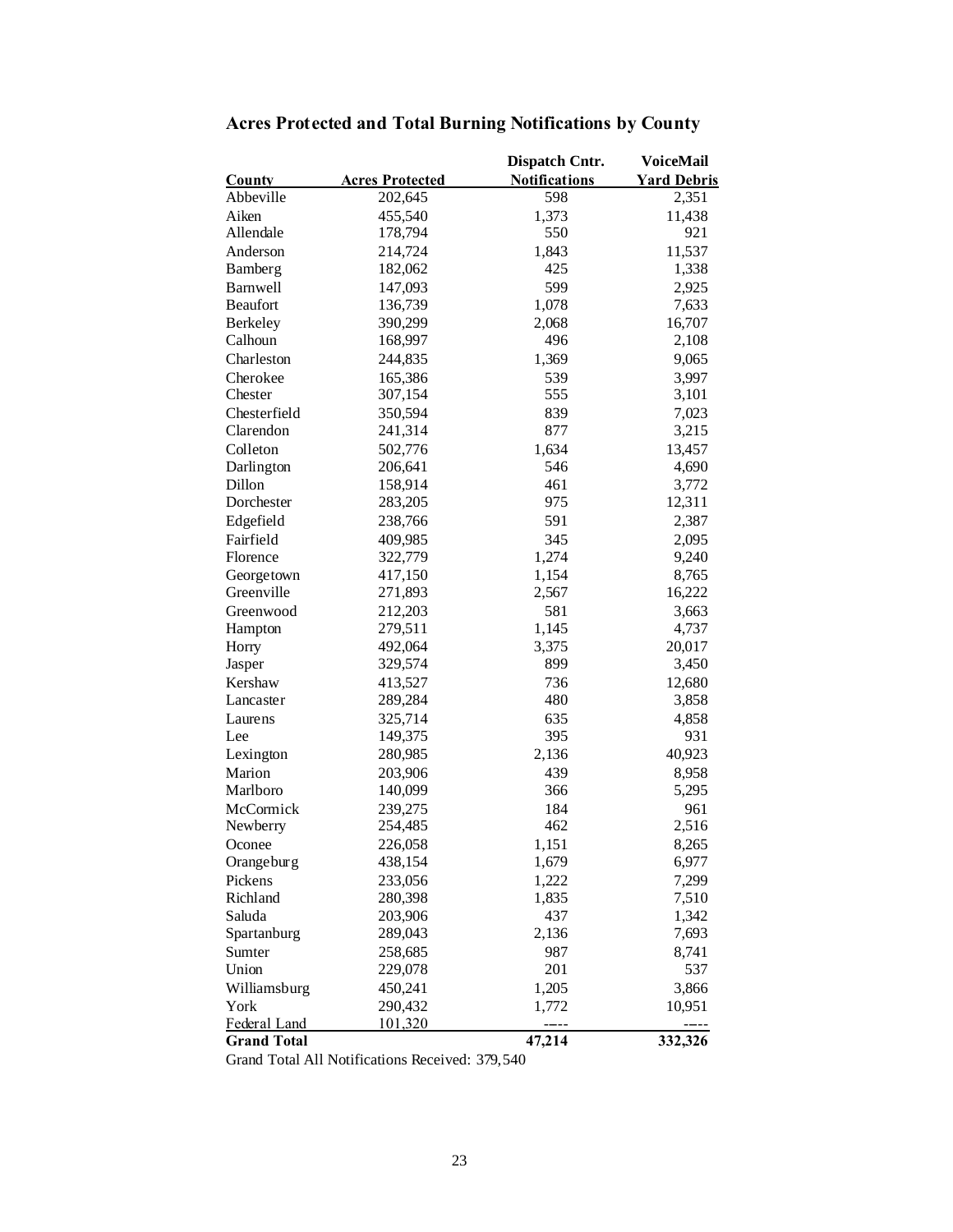#### **Five-Year Summary: All Fires**

| <b>Fiscal Yr.</b> | <b>Acres Protected</b>    | # Fires | <b>Acres Burned</b> | <b>Av.Acres/Fire</b> | % Area Burned |
|-------------------|---------------------------|---------|---------------------|----------------------|---------------|
| 1995-96           | 12,707,604                | 4,341   | 27,112.1            | 6.2                  | 0.21          |
| 1996-97           | 12,807,924                | 3,204   | 21,730.7            | 6.8                  | 0.17          |
| 1997-98           | 12,807,924                | 1,943   | 10,425.1            | 5.4                  | 0.08          |
| 1998-99           | 12,807,924                | 6,615   | 35,155.5            | 5.3                  | 0.20          |
| 1999-00           | 12,807,924                | 4.715   | 21,399.3            | 4.5                  | 0.17          |
|                   | <b>Five Year Averages</b> | 4,164   | 23,164.5            | 5.6                  | 0.17          |

# **Prescribed Fire**

**Certified Prescribed Fire Manager Program.** Three Certified Prescribed Fire Manager Schools were conducted during the year. Interest in this program continues to be high.

| Region   | <b>Forest Understory</b> |              | <b>Forestry Site Prep.</b> |        | Wildlife |        | <b>A</b> griculture |         |
|----------|--------------------------|--------------|----------------------------|--------|----------|--------|---------------------|---------|
|          | Number                   | <b>Acres</b> | Number                     | Acres  | Number   | Acres  | Number              | Acres   |
| Coastal  | 2.620                    | 199.935      | 2.647                      | 12.127 | 469      | 53.589 | 3.721               | 65.186  |
| Pee Dee  | ,540                     | 68.303       | 2.084                      | 7.846  | 306      | 27,828 | 3.745               | 81.285  |
| Piedmont | 333                      | 36.652       | 297                        | 10.011 | 56       | 3.910  | 482                 | 4.385   |
| Totals   | 4,493                    | 304,890      | 5.028                      | 29,984 | 831      | 85.327 | 7,891               | 150,856 |

#### **Prescribed Burning for Forestry, Wildlife, and Agriculture**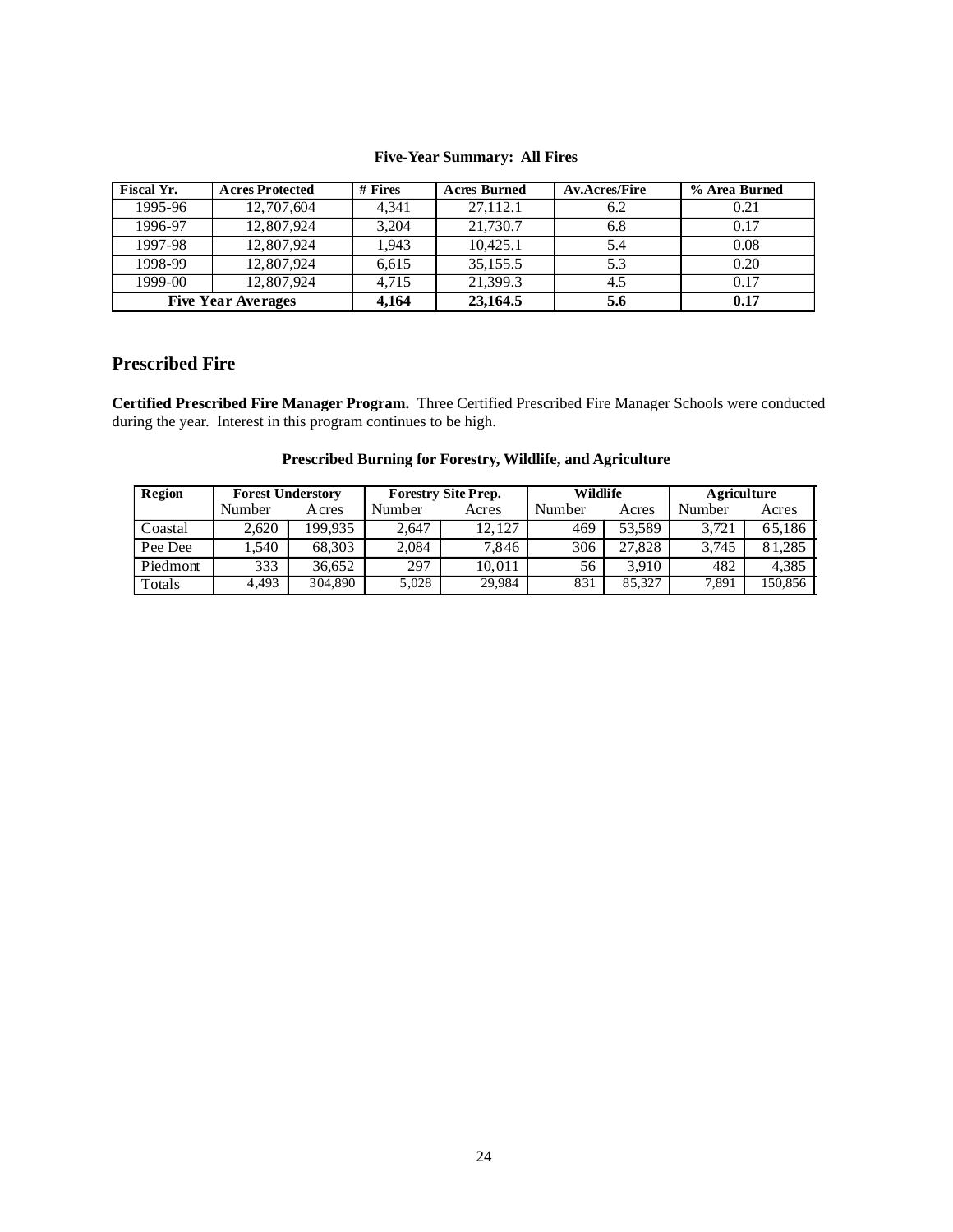# <span id="page-24-0"></span>**FOREST HEALTH**

The Forest Health Unit in cooperation with the State Division of Plant Industry and the US Forest Service maintains a program to detect, evaluate, and suppress forest pests. Through cooperative agreements, these agencies make their technical assistance and advice available to the Forestry Commission.

The current forest pest detection and reporting system involves the reporting by field foresters of forest pests that are causing abnormal losses, require control action, or which may present new problems. Aerial surveys are made periodically for specific pests to determine occurrence and the need for suppression action.

### **Major Insect Problems**

#### **Southern Pine Beetle**

The Southern Pine Beetle epidemic which began in York County in 1997 intensified and spread throughout the year. As of 6/30/00 the outbreak area contained all or portions of 9 counties. These counties were Cherokee, northern Chester, Edgefield, McCormick, eastern Oconee, western Pickens, western Saluda, Union and York. Spots as large as 5 acres were occurring in the outbreak area.

Losses to Southern Pine Beetle were slightly above the yearly average of \$7.8 million per year. During the year we sketch-mapped 3,840 beetle spots containing 585,550 trees. These infested trees had a volume of 33,280 cords and 23,421,938 board feet. The green stumpage value lost to the beetles was \$9,546,234.

During the spring, 31 counties were pheromone trapped for prediction of Southern Pine Beetle population trends. Of the counties trapped, 6 yielded enough beetles to receive a prediction of a severe outbreak. These were Cherokee, Chester, Edgefield, McCormick, Saluda and York. In an additional 6 counties in the Piedmont enough beetles were trapped to predict an increasing-high population trend. The remaining counties had less beetles caught and were predicted to have a either low level or a moderate increase in population. At the end of the fiscal year, the beetle population predictions were close to target. Surveys of 100% of the affected area were planned or in progress.

### **Major Disease Problems**

#### **Oak Wilt**

Oak wilt disease has been identified in Aiken, Barnwell, Chesterfield, Kershaw, Lancaster, Lee, and Richland counties. Except for the recent discoveries in Aiken and Barnwell counties the disease appears to be static and causing losses only to low value oaks. Since there is potential for loss of valuable trees, including urban trees, periodic surveys are made to evaluate the spread.

#### **Dutch Elm Disease**

Dutch Elm disease has been confirmed in Aiken, Anderson, Cherokee, Chester, Chesterfield, Edgefield, Fairfield, Greenville, Greenwood, Kershaw, Lancaster, Laurens, Lexington, Marlboro, Newberry, Oconee, Pickens, Richland, Saluda, Spartanburg, and York counties. It is expected to gradually spread through the state because the primary agent of spread, the smaller European elm bark beetle, occurs statewide.

#### **Dogwood Anthracnose**

In 1988 a new anthracnose disease of dogwood was noted for the first time in South Carolina. This disease is caused by the fungus Discula destructiva. Symptoms include foliage blighting, canker formation and progressive deterioration. Infected trees usually are killed by the fungus in 2-3 years. At this time infected trees have been found in Anderson, Greenville, Laurens, Oconee, Pickens, and Spartanburg counties. As part of a southwide effort, the Forestry Commission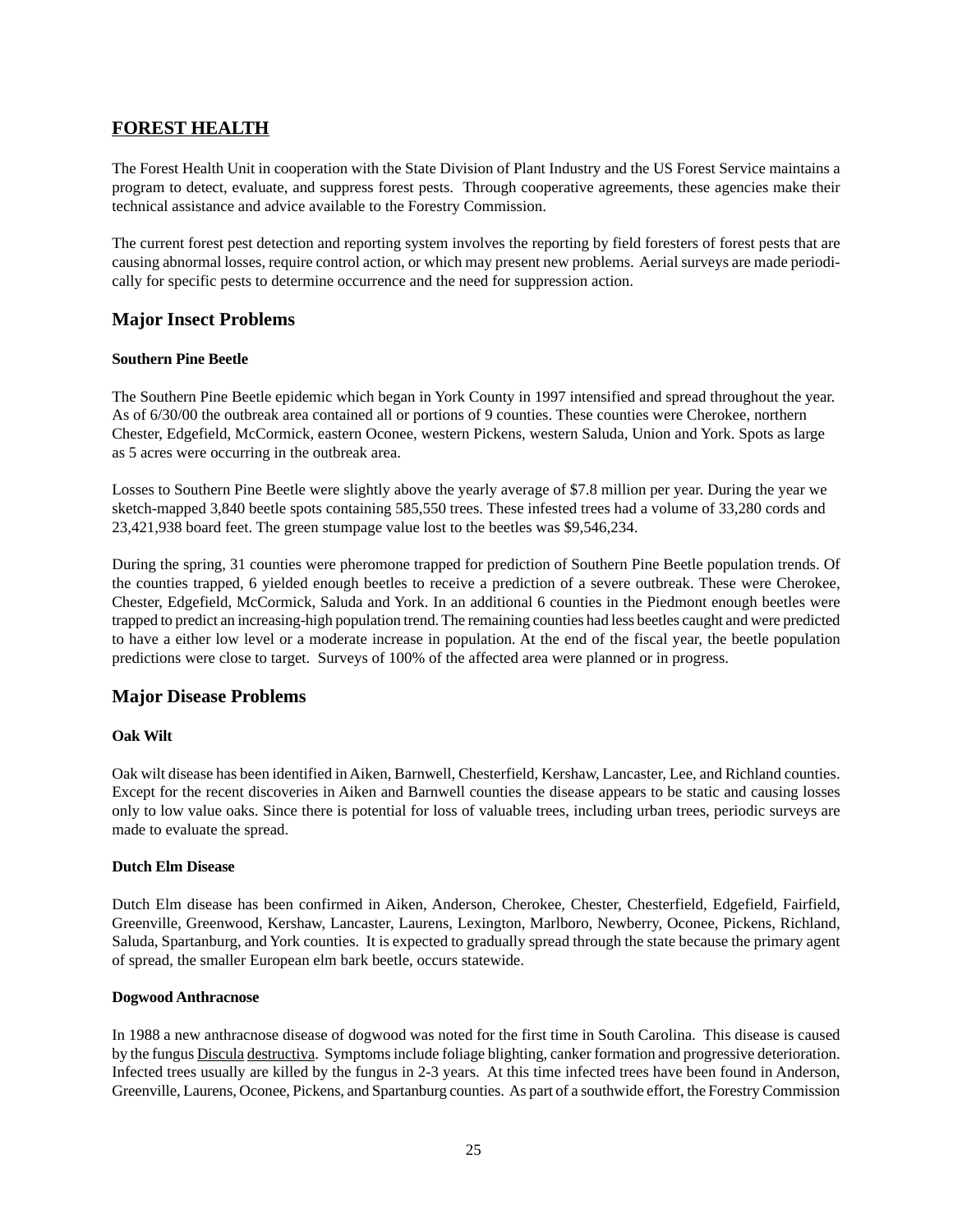has established 19 permanent plots in the counties known to harbor infections of the fungus. The dogwoods in those plots will be monitored periodically to determine the rate of spread of this potentially devastating disease.

#### **Miscellaneous Insect and Disease Checks**

Commission foresters made approximately 838 field checks of insect and disease problems and made recommendations for prevention and control. Other inquiries were handled by telephone, mail, and personal contact.

#### **Mycorrhizal Inoculation**

A project was continued at Creech Seed Orchard this year to inoculate containerized longleaf seedlings with the mycorrhizal fungus Pisolithus tinctorius (P.t.). Funding was not available to operationally inoculate the seedling crop for this year. However, approximately 50,000 seedlings were inoculated by I&D with sprayed spores. We have now done spore inoculations for 11 years and have had 100% success.

#### **Insect and Disease Laboratory**

During Fiscal Year 1999-2000 the Insect and Disease Laboratory processed 82 samples. These were submitted for analysis by Commission employees and private individuals. Recommendations for control of various pests identified were given where needed. In addition to these samples, 71,902 southern pine beetles and 23,284 clerids were counted in the lab. Insect and disease collections from 11 Ranger-Technicians were processed.

#### **Forest Health**

The SCFC entered into agreement with the USFS to evaluate permanent Forest Health plots throughout South Carolina. This was done by the Management Section and reported there. As another part of this program, the Forestry Commission also received additional funding for off-plot activity to survey for and report on other forest insects and diseases.

In conjunction with the spring 20% beetle survey, the entire state was surveyed for defoliation, beaver damage and fire damage.

Major defoliation occurred this year due to an outbreak of Forest Tent Caterpillar. Larvae of this insect defoliated gum and other bottomland hardwoods over 257,610 acres in 12 counties. Defoliation occurred until late May at which time the insects pupated and became adults. The most impacted areas were along the Congaree, Wateree, Upper Santee and Pee Dee basins.

Timber losses due to beaver impoundment and feeding were seen on 20,325 acres. Fire mortality was detected on 12,085 acres. The estimated value of this damaged timber was \$14.2 million.

#### **Snow and Ice Damage Evaluation**

On January 24-25 a heavy snowstorm occurred in South Carolina. Significant accumulations coupled with a wet and heavy snow resulted in major timber breakage. Ten counties received major damage but Chesterfield, Laurens, Lancaster and Union counties were most impacted. In these counties, 100,220 acres were identified as having lost 1 cord/ acre or more due to trunk breakage. An estimated 388,860 cords of pine and hardwood with a value of \$8,943,780 was plotted during aerial surveys.

Insect life history plots were installed in 11 plots of damaged trees. On these plots the progression of different bark beetles was recorded. Ips engraver beetles quickly colonized most of the broken tops. By late May, over half of the standing broken boles with no limbs had been colonized by Ips beetles or Black Turpentine beetles. At the end of the fiscal year there were still no recorded attacks by any bark beetle on either the leaning or the standing green trees. These plots will be monitored until the beetle populations in them collapse.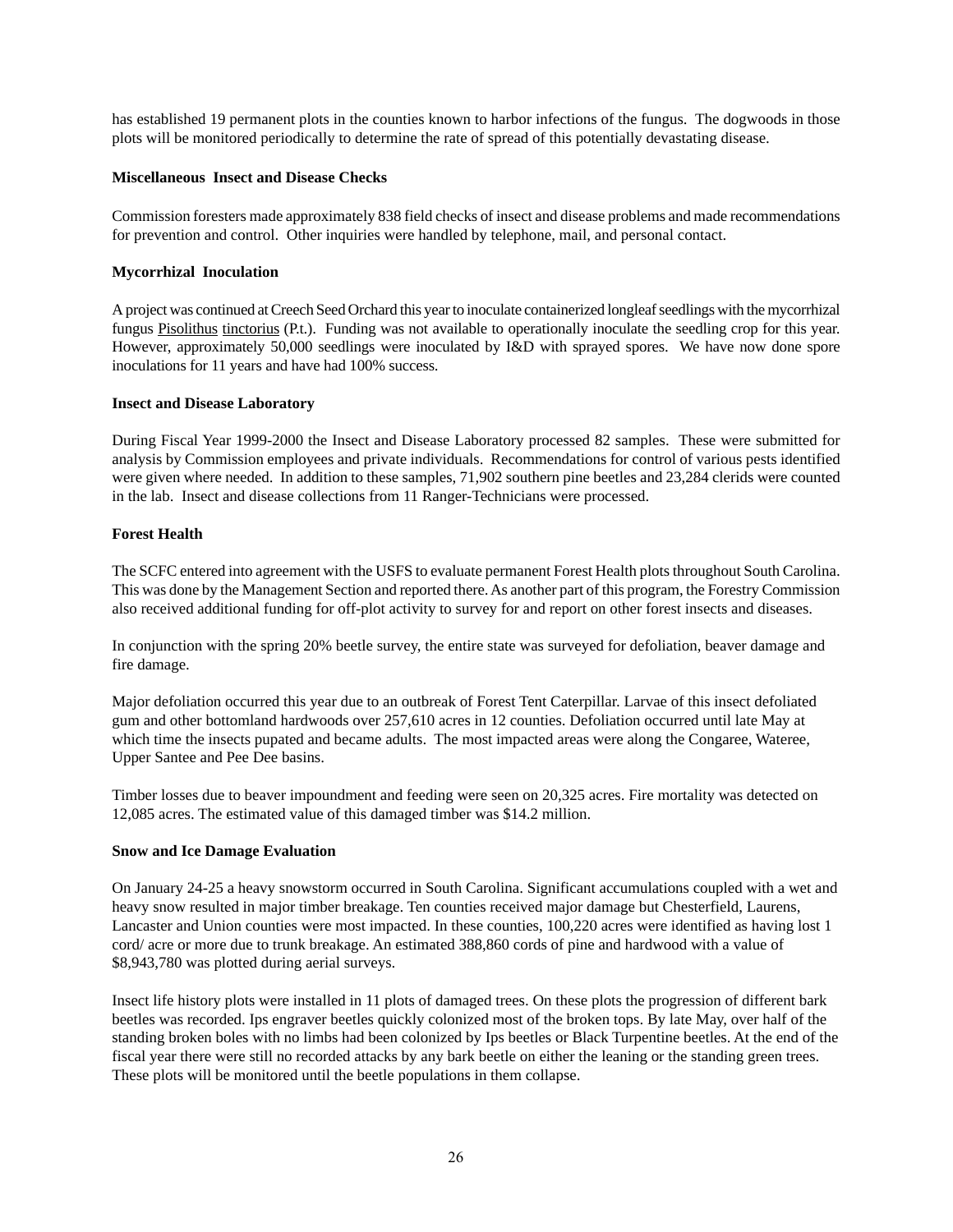#### <span id="page-26-0"></span>**Forest Health Program Review**

From May 1-3, 2000 the US Forest Service conducted a Program Review of the Forest Health Unit. This review examined aspects of the program for which the Forestry Commission received federal funding. This review included commendations for the program and recommendations for future training for field personnel.

# **EQUIPMENT**

The Equipment Unit is responsible for development and implementation of statewide programs concerning use, design and maintenance of specialized forest fire control equipment.

This unit provides technical assistance and advice to repair shops, developing specifications for fire suppression equipment and motor vehicle fleet, and arranging training for all field mechanics.

All regular and specialized fire control equipment is modified and processed for field use at the Commission's Central Repair Shop. The Central Repair Shop personnel made numerous repairs to Forestry Commission vehicles and equipment and manufactured fire control equipment. The following list is some of the major accomplishments performed by the Central Repair Shop.

- Central Repair Shop assumed the responsibility of maintaining Fire Suppression vehicle/equipment in Richland and Lexington Counties
- Serviced and maintained vehicles assigned to Columbia Office/Shop Complex
- Provided maintenance assistance to the Region Repair Shops
- Processed new motor vehicle equipment
- Various truck and equipment parts from cannibalized equipment were issued to field shops
- **•** Regions, State Forests, Taylor Nursery, Neiderhof Seed Orchard and Central Repair Shop maintenance facilities were certified by the State Fleet Management. Coastal Shop received an outstanding rating.

# **Equipment Purchased**

#### **Coastal Region**

- Two (2) Holden lowbed trailers (Orangeburg and Berkeley Counties)
- Two (2) WildFire Pacific 200 gallon pumpers (Upper Charleston and Lower Charleston County).
- Two (2) Mallory 200 gallon pumpers (Dorchester and Berkeley Counties)
- Five (5) 2000 Dodge 3/4 ton trucks 4x4 (Berkeley, Upper Charleston, Lower Charleston, Dorchester and Orangeburg Counties).
- Six (6) Dresta Crawler Tractors ( Barnwell, Berkeley, Colleton, Jasper and Hampton (2) Counties)

#### **Pee Dee Region**

- One (1) 2000 Chevrolet Blazer for Law Enforcement
- Five (5) 2000 Chevrolet Transports (Marlboro, Sumter, Chesterfield, Clarendon and Williamsburg Counties).
- Two (2) 2000 Dodge 3/4 ton trucks 4x4 (Williamsburg and Georgetown Counties).
- Refurbished Carolina Firemaster 200 gallon pumper (Georgetown County).
- Six (6) 2000 Dresta Crawler tractors (Kershaw, Lancaster, Florence, Clarendon, Horry and Marlboro Counties).

#### **Piedmont Region**

- One (1) 2000 Chevrolet Transport (Anderson County)
- One (1) 2000 Dodge 3/4 ton truck 4x4 (Lexington County)
- Five (5) 2000 Dresta Crawler Tractors (McCormick, Fairfield, Richland, Oconee and Greenville Counties)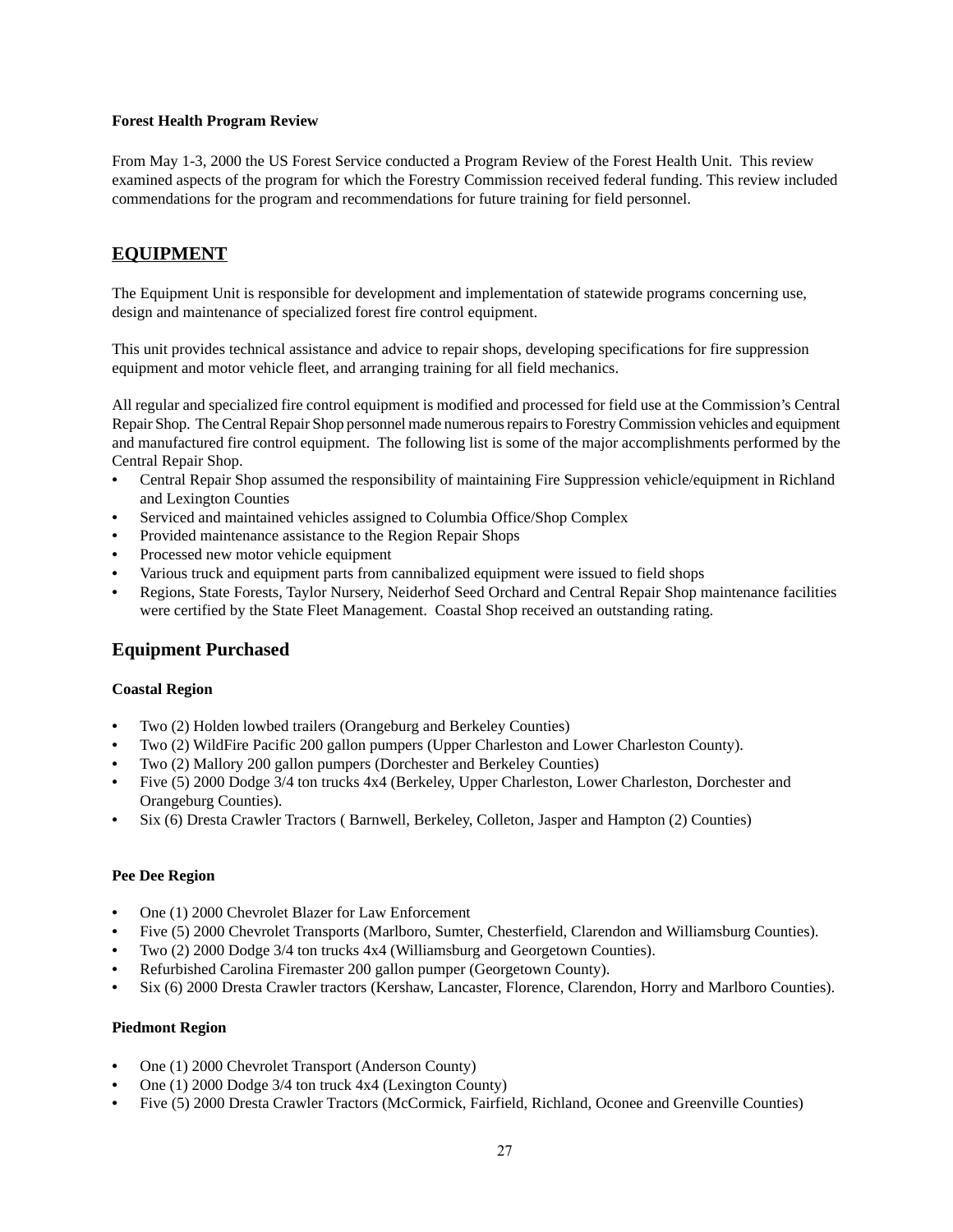#### <span id="page-27-0"></span>**Manchester State Forest**

One (1) WildFire Pacific 200 gallon pumper

#### **Sand Hills State Forest**

• One (1) 2000 Chevrolet Transport

#### **Columbia Headquarters**

- Central Repair Shop initiated purchasing, fabrication, and organized the building of truck bodies for the new equipment.
- The Central Repair Shop prepared and organized the fire suppression equipment for one auction held at its headquarters in October of 1999. The Forestry Commission netted \$79,510.00 that was used to purchase like equipment.
- A balance of \$6,944.26 in the surplus equipment budget will be carried forward for FY 00-01.
- Revenue from the sale of scrap metal was \$205.60.
- Received 1.8 million dollars in recurring funds to purchase fire control equipment.
- One (1) 2000 Dodge 3/4 ton Cargo Van (Information & Education)
- One (1) 2000 Dodge 3/4 ton truck 4x4 (Harbison Environmental Center)
- Fifty-Six (56) Underbody Tool boxes for Coastal & Piedmont Regions
- Purchased track shoes for Dresser tractor (Williamsburg County)
- Purchased Computerized Software Program (FleetMax) for all Forestry Commission shops, \$6504.00
- Provided training for the FleetMax Software Program \$2953.99
- Developed draft Vehicle/Equipment Directive Manual
- Developed draft Vehicle/Equipment Standards for Fire Suppression Equipment
- Central Repair Shop fabricated 100 seedling racks

#### **Training for Mechanics**

- One (1) Attended Hydraulic Course
- Two (2) Attended an Allison World Transmission Electronic Workshop.

# **LAW ENFORCEMENT**

The Forestry Commission has 62 commissioned officers, including 4 full time investigators, trained and experienced in the investigation of arson, forest product theft and fraud, and related crimes. During the fiscal year investigators settled 114 cases involving timber theft or fraud for a total timber value of \$1,800,000. Ninety-eight cases with a timber value of \$726,000 were pending court or pleas at the end of the year.

Investigators presented 21 timber theft awareness and prevention programs to landowners and forestry professionals.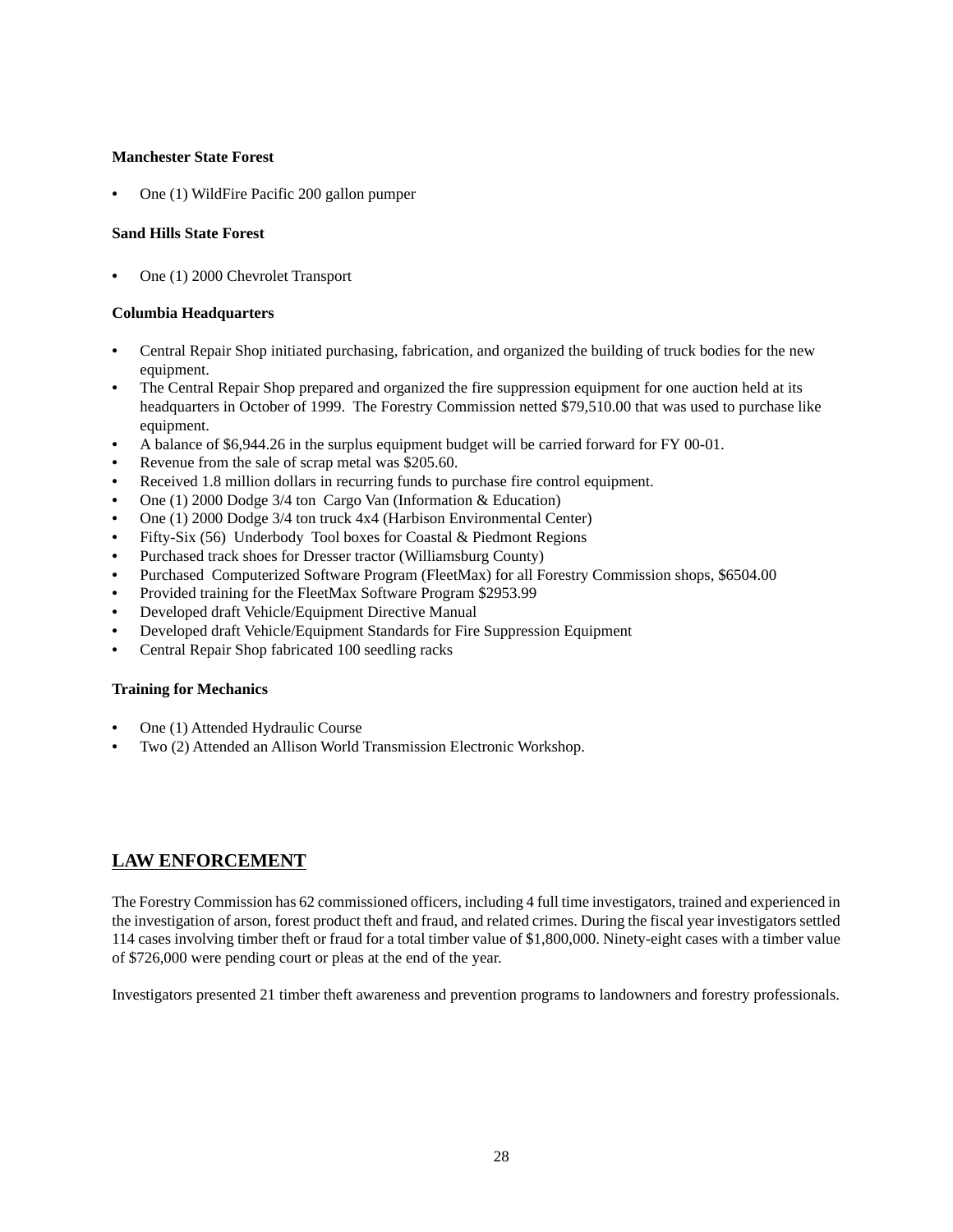|                   |                        |             | <b>Prosecutions</b> |                  |                  |                  |                  | Investigations          |                         |                    | <b>State Forests</b> |            |
|-------------------|------------------------|-------------|---------------------|------------------|------------------|------------------|------------------|-------------------------|-------------------------|--------------------|----------------------|------------|
| County            | <b>Outdoor Burning</b> |             | <b>Woods Arson</b>  | Juvenile cases   | Total            | Fire             | Smoke            | Timber Theft/Fraud      |                         | <b>Burn Site</b>   |                      |            |
|                   | Prosecutions           | Fines       |                     |                  |                  |                  |                  | Investigated            | Settled                 | <b>Inspections</b> | Prosecutions         | Fines      |
| <b>A</b> bbeville | 1                      | \$75.0      | $\bf{0}$            | $\boldsymbol{0}$ | $\mathbf{1}$     | $\mathbf{1}$     | $\bf{0}$         | -1                      | $\mathbf{1}$            | $\bf{0}$           | $\bf{0}$             | \$0.00     |
| Aiken             | $\mathbf{1}$           | \$75.0      | $\bf{0}$            | $\boldsymbol{0}$ | $\mathbf{1}$     | $\tau$           | $\bf{0}$         | 8                       | $\tau$                  | $\mathbf{1}$       | $\boldsymbol{0}$     | \$0.00     |
| <b>Allendale</b>  | $\mathbf{1}$           | \$50.0      | $\bf{0}$            | $\bf{0}$         | $\mathbf{1}$     | 8                | $\bf{0}$         | $\bf{0}$                | $\boldsymbol{0}$        | $\mathbf{1}$       | $\boldsymbol{0}$     | \$0.00     |
| Anderson          | $\boldsymbol{0}$       | \$0.0       | $\boldsymbol{0}$    | $\boldsymbol{0}$ | $\bf{0}$         | $\boldsymbol{0}$ | $\bf{0}$         | $\overline{c}$          | $\sqrt{2}$              | $\boldsymbol{0}$   | $\boldsymbol{0}$     | \$0.00     |
| Bam berg          | $\overline{4}$         | \$550.0     | $\boldsymbol{0}$    | $\boldsymbol{0}$ | $\overline{4}$   | 11               | $\bf{0}$         | $\mathbf{3}$            | $\sqrt{2}$              | 5                  | $\boldsymbol{0}$     | \$0.00     |
| Barnwell          | $\,$ 8 $\,$            | \$485.0     | $\boldsymbol{0}$    | $\boldsymbol{0}$ | $\,$ 8 $\,$      | 24               | 1                | $\mathbf{1}$            | $\mathbf{1}$            | 1                  | $\boldsymbol{0}$     | \$0.00     |
| Beau fort         | $\overline{4}$         | \$225.0     | $\bf{0}$            | $\boldsymbol{0}$ | $\overline{4}$   | 10               | $\bf{0}$         | $\mathbf{3}$            | $\mathfrak{Z}$          | 5                  | $\boldsymbol{0}$     | \$0.00     |
| Berkeley          | 28                     | \$4,875.0   | 3                   | $\bf{0}$         | 31               | 250              | 6                | 8                       | $\tau$                  | 17                 | $\boldsymbol{0}$     | \$0.00     |
| Calhoun           | 16                     | \$2,240.0   | $\bf{0}$            | $\boldsymbol{0}$ | 16               | 40               | $\boldsymbol{0}$ | 5                       | 5                       | 3                  | $\bf{0}$             | \$0.00     |
| Charleston        | 17                     | \$810.0     | $\bf{0}$            | $\boldsymbol{0}$ | 17               | 69               | $\boldsymbol{0}$ | $\mathbf{1}$            | $\mathbf{1}$            | $\,$ 8 $\,$        | $\boldsymbol{0}$     | \$0.00     |
| Cherokee          | $\mathbf{1}$           | \$80.0      | $\bf{0}$            | $\boldsymbol{0}$ | $\mathbf{1}$     | 1                | $\boldsymbol{0}$ | $\,2$                   | $\sqrt{2}$              | $\mathbf{1}$       | $\boldsymbol{0}$     | \$0.00     |
| Chester           | $\mathfrak{Z}$         | \$330.0     | $\boldsymbol{0}$    | $\boldsymbol{0}$ | $\mathfrak{Z}$   | $\overline{4}$   | $\bf{0}$         | $\mathbf{1}$            | $\boldsymbol{0}$        | $\overline{c}$     | $\boldsymbol{0}$     | \$0.00     |
| Chesterfield      | 17                     | \$925.0     | $\boldsymbol{0}$    | $\boldsymbol{0}$ | 17               | 62               | 3                | 3                       | $\overline{\mathbf{3}}$ | 17                 | $\boldsymbol{0}$     | \$0.00     |
| Clarendon         | $\,2$                  | \$125.0     | $\bf{0}$            | $\boldsymbol{0}$ | $\overline{c}$   | 69               | $\bf{0}$         | $\overline{\mathbf{3}}$ | $\mathfrak z$           | $\boldsymbol{0}$   | $\boldsymbol{0}$     | \$0.00     |
| Colleton          | 13                     | \$780.0     | $\bf{0}$            | $\boldsymbol{0}$ | 13               | 54               | $\bf{0}$         | $10\,$                  | $\overline{4}$          | 13                 | $\boldsymbol{0}$     | \$0.00     |
| Darlington        | $\overline{4}$         | \$325.00    | $\bf{0}$            | $\boldsymbol{0}$ | $\overline{4}$   | 8                | $\overline{4}$   | $\mathbf{1}$            | $\mathbf{1}$            | $\boldsymbol{0}$   | $\bf{0}$             | \$0.00     |
| Dillon            | $\tau$                 | \$625.0     | $\mathbf{1}$        | $\bf{0}$         | 8                | 10               | $\bf{0}$         | $\mathbf{1}$            | $\mathbf{1}$            | $\bf{0}$           | $\bf{0}$             | \$0.00     |
| Dorchester        | 10                     | \$460.0     | $\bf{0}$            | $\boldsymbol{0}$ | 10               | 55               | $\boldsymbol{0}$ | 5                       | $\sqrt{2}$              | 16                 | $\bf{0}$             | \$0.00     |
| Edgefield         | $\boldsymbol{0}$       | \$0.0       | $\boldsymbol{0}$    | $\boldsymbol{0}$ | $\boldsymbol{0}$ | $\bf{0}$         | $\bf{0}$         | $\mathbf{3}$            | $\sqrt{2}$              | $\boldsymbol{0}$   | $\boldsymbol{0}$     | \$0.00     |
| Fairfield         | $\boldsymbol{0}$       | \$0.0       | $\boldsymbol{0}$    | $\boldsymbol{0}$ | $\boldsymbol{0}$ | $\overline{c}$   | $\bf{0}$         | $\overline{c}$          | $\sqrt{2}$              | $\bf{0}$           | $\boldsymbol{0}$     | \$0.00     |
| Florence          | 22                     | \$1,660.0   | $\bf{0}$            | $\bf{0}$         | 22               | 74               | 26               | $\mathbf{1}$            | $\mathbf{1}$            | 3                  | $\boldsymbol{0}$     | \$0.00     |
| Georgetown        | 17                     | \$3,450.0   | 1                   | $\bf{0}$         | 18               | 39               | 16               | $\bf{0}$                | $\boldsymbol{0}$        | 16                 | $\boldsymbol{0}$     | \$0.00     |
| Greenville        | 3                      | \$0.0       | $\overline{4}$      | $\bf{0}$         | 7                | 30               | $\bf{0}$         | $\mathbf{1}$            | $\mathbf{1}$            | $\bf{0}$           | $\bf{0}$             | \$0.00     |
| Greenwood         | $\boldsymbol{0}$       | \$0.0       | $\bf{0}$            | $\boldsymbol{0}$ | $\boldsymbol{0}$ | $\boldsymbol{0}$ | $\boldsymbol{0}$ | $\overline{c}$          | $\mathbf{1}$            | $\boldsymbol{0}$   | $\boldsymbol{0}$     | \$0.00     |
| Hampton           | $\overline{4}$         | \$325.0     | $\bf{0}$            | $\boldsymbol{0}$ | $\overline{4}$   | 28               | $\boldsymbol{0}$ | $\mathbf{1}$            | $\boldsymbol{0}$        | 1                  | $\boldsymbol{0}$     | \$0.00     |
| H orry            | 11                     | \$475.0     | $\bf{0}$            | $\boldsymbol{0}$ | 11               | 21               | 31               | 5                       | $\overline{4}$          | 3                  | $\boldsymbol{0}$     | \$0.00     |
| Jasper            | 3                      | \$475.0     | $\bf{0}$            | $\mathbf{1}$     | $\overline{4}$   | 42               | $\bf{0}$         | $\boldsymbol{0}$        | $\boldsymbol{0}$        | $\overline{2}$     | $\boldsymbol{0}$     | \$0.00     |
| Kershaw           | 27                     | \$3,051.0   | $\bf{0}$            | $\boldsymbol{0}$ | 27               | 30               | $\overline{4}$   | 6                       | $\tau$                  | 15                 | $\boldsymbol{0}$     | \$0.00     |
| Lancaster         | $\boldsymbol{0}$       | \$0.0       | $\bf{0}$            | $\mathbf{0}$     | $\bf{0}$         | $\bf{0}$         | 1                | $\mathbf{1}$            | $\boldsymbol{0}$        | $\overline{4}$     | $\boldsymbol{0}$     | \$0.00     |
| Laurens           | $\mathbf{1}$           | \$50.0      | $\bf{0}$            | $\boldsymbol{0}$ | $\mathbf{1}$     | $\mathbf{1}$     | 1                | $\mathbf{3}$            | $\mathfrak z$           | $\sqrt{2}$         | $\boldsymbol{0}$     | \$0.00     |
| Lee               | $\mathbf{1}$           | \$260.0     | $\boldsymbol{0}$    | $\boldsymbol{0}$ | $\mathbf{1}$     | $\bf{0}$         | $\mathfrak{Z}$   | $\overline{2}$          | $\mathbf{1}$            | 17                 | $\boldsymbol{0}$     | \$0.00     |
| Lexington         | 32                     | \$5,425.0   | $\bf{0}$            | $\mathbf{1}$     | 33               | 46               | 64               | $\mathbf{3}$            | $\sqrt{2}$              | 14                 | $\bf{0}$             | \$0.00     |
| Marion            | $\mathbf{1}$           | \$125.0     | $\bf{0}$            | $\bf{0}$         | 1                | 3                | $\overline{4}$   | $\bf{0}$                | $\boldsymbol{0}$        | 9                  | $\bf{0}$             | \$0.00     |
| Marlboro          | 11                     | \$425.0     | 9                   | $\boldsymbol{0}$ | 20               | 34               | $\overline{2}$   | $\mathbf{1}$            | $\mathbf{1}$            | 2                  | $\boldsymbol{0}$     | \$0.00     |
| McCormick         | $\boldsymbol{0}$       | \$0.0       | $\bf{0}$            | $\bf{0}$         | $\bf{0}$         | $\overline{4}$   | 8                | $\overline{c}$          | $\mathbf{1}$            | $\bf{0}$           | $\boldsymbol{0}$     | \$0.00     |
| New berry         | $\mathbf{1}$           | \$25.0      | $\mathbf{0}$        | $\mathbf{0}$     | $\mathbf{1}$     | $\boldsymbol{2}$ | $\mathbf{1}$     | 6                       | $\tau$                  | $\mathbf{0}$       | $\boldsymbol{0}$     | \$0.00     |
| Oconee            | 9                      | \$550.0     | $\bf{0}$            | $\boldsymbol{0}$ | 9                | 17               | 6                | $\overline{c}$          | $\sqrt{2}$              | $\overline{4}$     | $\boldsymbol{0}$     | \$0.00     |
| Orangeburg        | 43                     | \$8,300.0   | $\boldsymbol{0}$    | $\boldsymbol{0}$ | 43               | 72               | $\boldsymbol{0}$ | 33                      | 10                      | 43                 | $\boldsymbol{0}$     | \$0.00     |
| Pickens           | 12                     | \$975.0     | $\boldsymbol{0}$    | $\boldsymbol{0}$ | 12               | 13               | 16               | $\bf{0}$                | $\boldsymbol{0}$        | $\mathbf{3}$       | $\boldsymbol{0}$     | \$0.00     |
| Richland          | 15                     | \$2,700.0   | $\bf{0}$            | $\boldsymbol{0}$ | 15               | 42               | $\bf{0}$         | 51                      | $10\,$                  | $\bf{0}$           | $\bf{0}$             | \$0.00     |
| Saluda            | $\mathbf{1}$           | \$50.0      | $\bf{0}$            | $\boldsymbol{0}$ | $\mathbf{1}$     | $\overline{c}$   | $\bf{0}$         | $\overline{3}$          | $\mathbf{1}$            | $\overline{4}$     | $\bf{0}$             | \$0.00     |
| Spartanburg       | $\boldsymbol{0}$       | \$0.0       | $\bf{0}$            | $\boldsymbol{0}$ | $\bf{0}$         | $\bf{0}$         | $\bf{0}$         | 6                       | 6                       | $\overline{4}$     | $\bf{0}$             | \$0.00     |
| <b>Sumter</b>     | 5                      | \$600.0     | $\boldsymbol{0}$    | $\boldsymbol{0}$ | 5                | $\boldsymbol{0}$ | 8                | $\boldsymbol{0}$        | $\boldsymbol{0}$        | 15                 | $\boldsymbol{0}$     | \$0.00     |
| Union             | $\boldsymbol{0}$       | \$0.0       | $\boldsymbol{0}$    | $\boldsymbol{0}$ | $\boldsymbol{0}$ | $\mathbf{1}$     | 9                | $\overline{4}$          | $\overline{4}$          | $\boldsymbol{0}$   | $\boldsymbol{0}$     | \$0.00     |
| Williamsburg      | 26                     | \$2,475.0   | $\mathbf{3}$        | $\boldsymbol{0}$ | 29               | 71               | $\mathbf{1}$     | $\mathbf{1}$            | $\mathbf{1}$            | $\boldsymbol{0}$   | $\boldsymbol{0}$     | \$0.00     |
| Y ork             | $\boldsymbol{0}$       | \$0.0       | 6                   | $\boldsymbol{0}$ | 6                | 11               | 11               | $\mathbf{3}$            | $\sqrt{2}$              | $10\,$             | $\boldsymbol{0}$     | \$0.00     |
| Manchester        | $\boldsymbol{0}$       | \$0.00      | $\boldsymbol{0}$    | $\boldsymbol{0}$ | $\boldsymbol{0}$ | $\boldsymbol{0}$ | $\boldsymbol{0}$ | $\boldsymbol{0}$        | $\boldsymbol{0}$        | $\boldsymbol{0}$   | 30                   | \$3,300.00 |
| Sandhills         | 8                      | \$3,400.00  | $\boldsymbol{0}$    | $\boldsymbol{0}$ | $\,$ 8 $\,$      | $\bf{0}$         | $\boldsymbol{0}$ | $\bf{0}$                | $\boldsymbol{0}$        | $\boldsymbol{0}$   | 9                    | \$1,075.00 |
| <b>Totals</b>     | 390                    | \$47,831.00 | 27                  | $\mathbf{2}$     | 419              | 1,268            | 226              | 200                     | 114                     | 261                | 39                   | \$4,375.00 |

# **Law Enforcement Report, Fiscal Year 2000**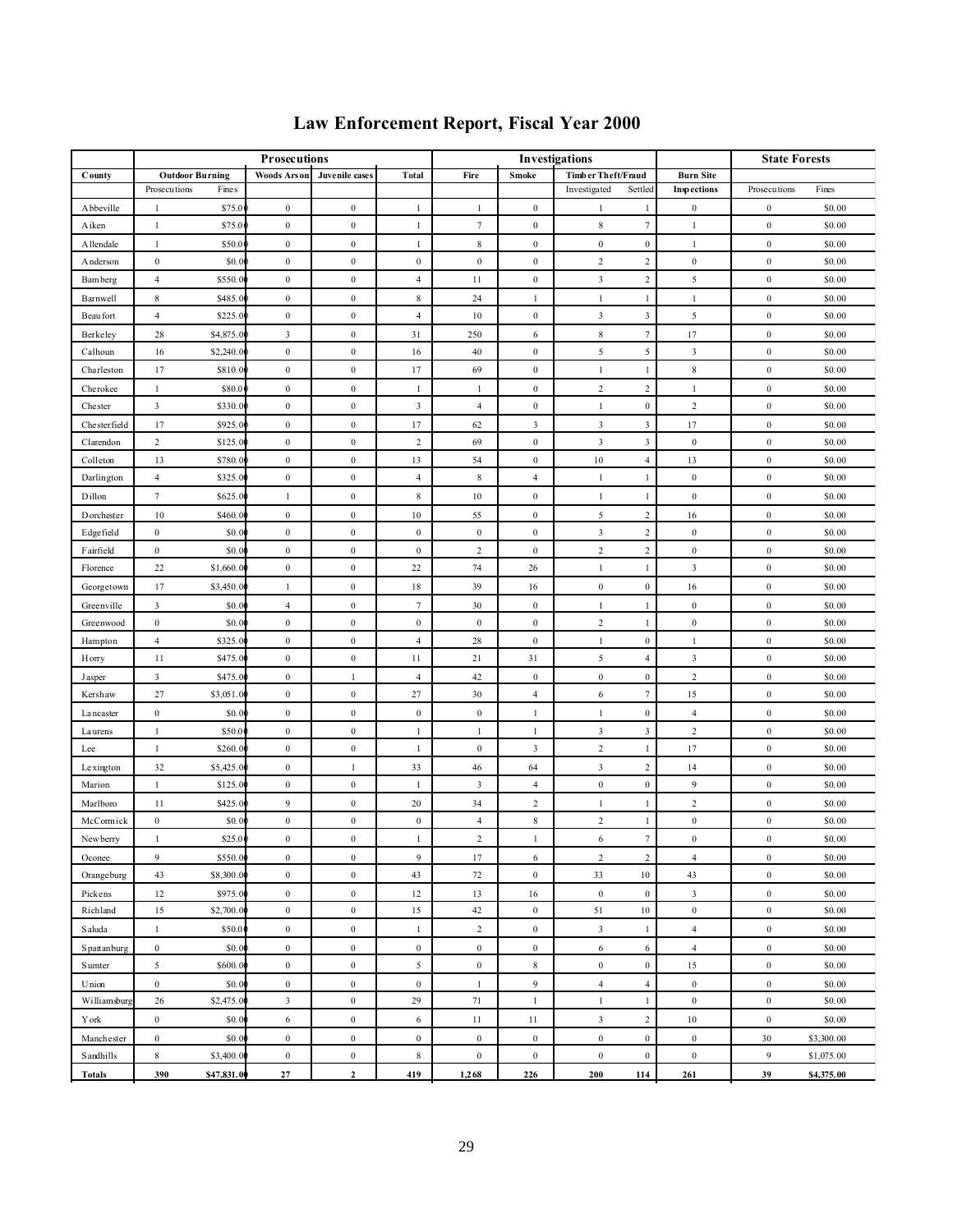# **NURSERIES AND TREE IMPROVEMENT**

<span id="page-29-0"></span>This year the SC Forestry Commission grew a total of 23,436,000 seedlings. Of this North Carolina Division of Forestry received 1,912,000 seedlings grown for them using their seed. The remaining 21,524,000 seedlings were planted in SC. A total of 104,594,000 seedlings from all sources were planted on 168,158 acres in the state during the year.

Taylor Nursery expansion is completed with new ground sown to produce a crop in 2000.This will allow Taylor to get back to a 1:1 rotation. Large areas of fall-sown longleaf have resulted in back to back planting in many blocks. The second year of spring and summer drought have resulted in losses of loblolly, hardwoods and increased culls. Modifications to the irrigation system will be in effect next year to double capacity.

The old Piedmont Nursery (now an education center), Coastal Nursery (now a seed orchard) and Tilghman Nursery (now Sumter Area Office) facilities continue to house white pine, Virginia pine and a hardwood genetics program. Spartanburg, Sumter and Walterboro Area Offices plus Taylor Nursery are used as seedling distribution centers.

Creech Greenhouse in Wedgefield produces containerized seedlings, rooted cuttings and progeny test material. This facility gives the Commission the capacity to grow a million plus containerized seedlings annually. The greenhouse production was 1,077,000 for fiscal year 1999-2000. The demand for longleaf pine doubled to 10 million this year fueled by new CRP cost share incentives. Even though we grew a record crop of nearly 6 million we were unable to meet demand. The facilities at Creech will be expanded this coming year by adding a mechanized production line and building. The existing extraction and boxing line will be moved into the new building. We plan to increase production by 700,00 container longleaf in one year with the potential to increase container production to 3 million. The main limiting factor is the availability of quality longleaf seed.

The Nursery Section conducted a 100% customer survey in the spring of 1999 concerning the 1998-99 season.Of 1600 surveys sent out, 806 were returned. The results showed that 93% of customers were satisfied with our seedlings and services. A 10% random sample was surveyed in 2000 with 64 of 160 responding and 97% were satisfied with seedlings and services.

# **RESEARCH**

The South Carolina Forestry Commission continues cooperative research projects with Clemson University, Auburn University and US Forest Service. The Commission also maintains membership in the North Carolina State University Pine Tree Improvement Cooperative, the North Carolina State Hardwood Research Cooperative, and the Auburn University Southern Forest Nursery Management Cooperative.

# **FOREST TREE SEED COLLECTION PROGRAM**

Each year the South Carolina Forestry Commission collects or purchases pine cones and other forest tree seed for seedling production. During the past year, walnut, yellow poplar, Texas loblolly and longleaf pine seed were purchased for future seedling production. Sawtooth oak was collected from Savannah, GA. and Sumter, SC. The SCFC collected 900 bushels of longleaf pine from Bladen Lakes State Forest in NC, 1200 bushels from the Savannah River Site and Sandhills State Forest purchased 680 bushels. The availability of longleaf pine remains a limiting factor in longleaf seedling production. A poor seed crop was harvested in 1999 and crops for 2000 and 2001 also look below average in South Carolina.

# **TREE IMPROVEMENT**

Niederhof Seed Orchard produced 538 bushels of second generation coastal loblolly pine and 836 bushels of second generation piedmont loblolly. The Virginia pine orchard produced 21.5 bushels. The second generation coastal orchard has been rogued to twenty clones and the piedmont orchard to ten clones. Based on SCFC and North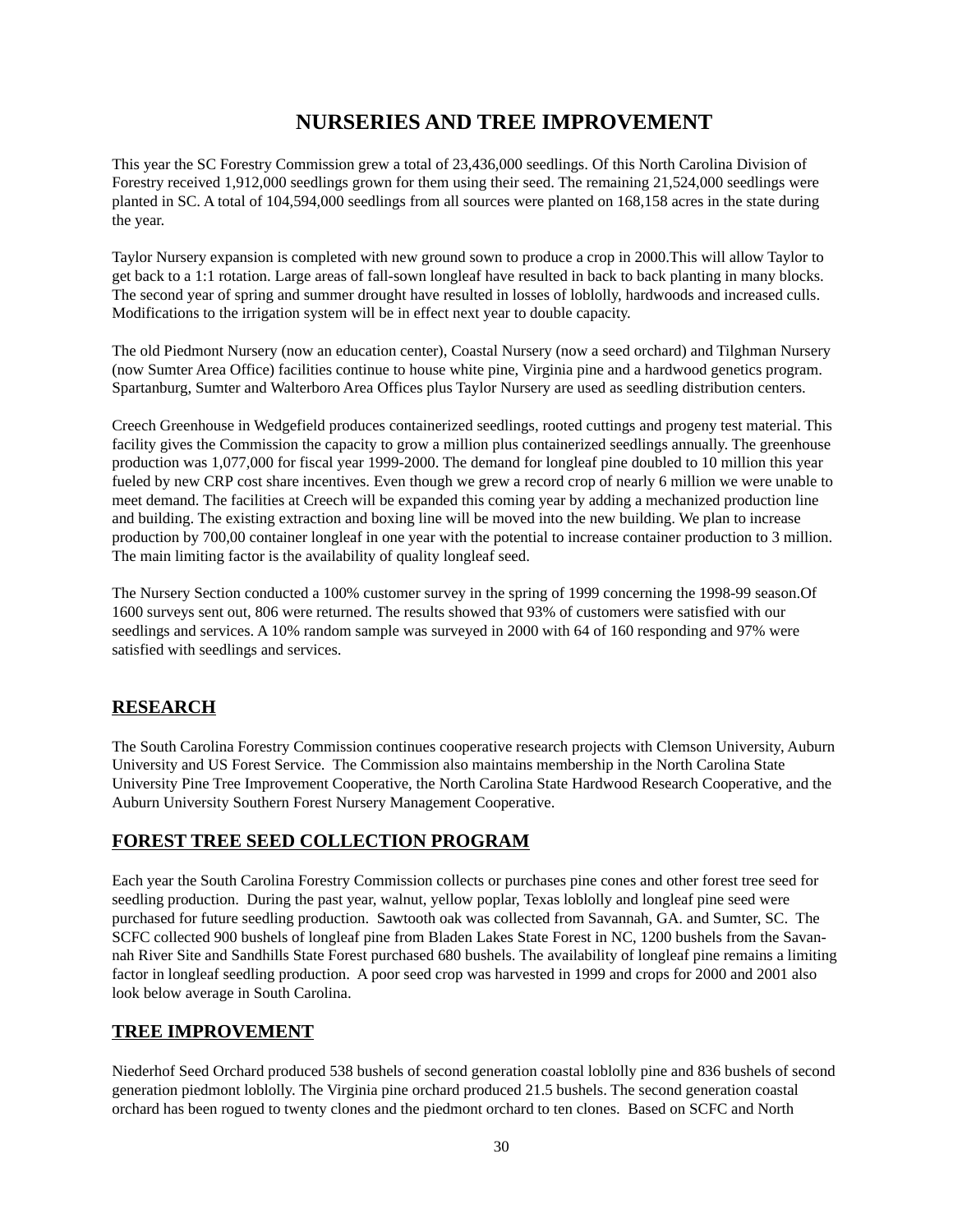Carolina State University field tests these coastal trees produce 18% more volume/acre than unimproved and the piedmont trees produce almost 30% more volume/acre than unimproved. Both sources have demonstrated one half the rust infection of unimproved trees. This performance exceeded our expectations. Over 125 genetic field studies are being managed with eight studies being measured this year. A total of 91 have been measured since 1988-89. Third cycle clones are being grafted each spring into a new breeding orchard at Niederhof Seed Orchard. Breeding will begin in another year or two. All new third cycle selections will be complete by 2003 and new third cycle orchards will be established at Niederhof.

### **State Nurseries Seedling Production by Species 1999-00**

#### **Bareroot Seedlings**

| 2 <sup>nd</sup> Generation Coastal Loblolly Pine    | 9,747,518  |
|-----------------------------------------------------|------------|
| 2 <sup>nd</sup> Generation Piedmont Loblolly Pine   | 6,338,000  |
| Longleaf Pine                                       | 4,914,350  |
| Attaway Lespedeza                                   | 920,130    |
| 1 <sup>st</sup> Generation Virginia Pine            | 138,500    |
| $1st$ Generation White Pine (2-0)                   | 84,200     |
| Texas Loblolly                                      | 76,500     |
| <b>Baldcypress</b>                                  | 46,400     |
| Sawtooth Oak                                        | 27,700     |
| Red Cedar                                           | 25,545     |
| <b>Improved Sycamore</b>                            | 20,106     |
| <b>Yellow Poplar</b>                                | 10,600     |
| <b>Black Walnut</b>                                 | 7,700      |
| <b>Buttonbush</b>                                   | 2,000      |
| <b>Total</b>                                        | 22,359,249 |
| Trees grown for NC Forest Service not planted in SC | 1,912,250  |
| Hardwoods carried over for next year                | 230,000    |
| White Pine (1-0) Not For Sale                       | 80,000     |

#### **Containerized Seedlings**

(Creech Greenhouse)

| Longleaf Pine                                 | 964,870    |
|-----------------------------------------------|------------|
| Leyland Cypress                               | 80,000     |
| Wiregrass                                     | 20,000     |
| Virginia Pine                                 | 6,500      |
| Clemson Greenspire                            | 2,000      |
| Atlantic White Cedar                          | 2,000      |
| Carolina Sapphire                             | 1,700      |
| <b>Total</b>                                  | 1,077,070  |
|                                               |            |
| <b>Grand Total Produced by SCFC nurseries</b> | 23,436,319 |
| <b>Total Distributed in South Carolina</b>    | 21,524,000 |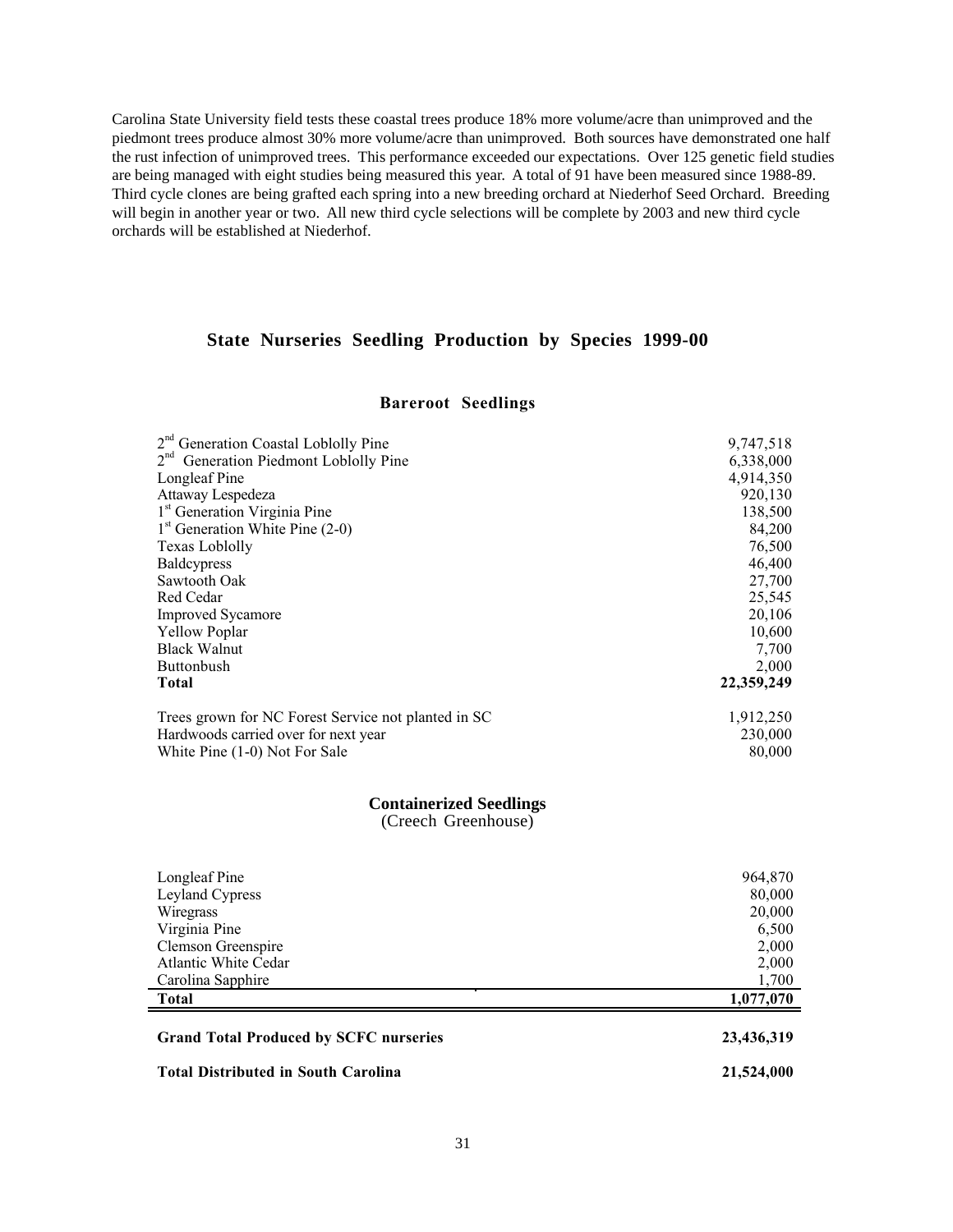# **Tree Seedling Distribution By Landowner Classification**

| <b>Land Ownership</b>          | <b>Percent of Total</b> | <b>Number of Trees Planted</b> |
|--------------------------------|-------------------------|--------------------------------|
| Private Ownership              | 60                      | 63,085,000                     |
| Forest Industry (Pulp & Paper) | 30                      | 31,613,000                     |
| Forest Industry (Other Corp.)  | 4                       | 4,350,000                      |
| Lumber                         | 2                       | 1,808,000                      |
| Federal Land                   |                         | 1,401,000                      |
| Other Government Land          |                         | 1,093,000                      |
| <b>State Forest</b>            |                         | 934,000                        |
| Other State Land               | $\leq$ 1                | 155,000                        |
| Christmas Tree Growers         | $\leq$ 1                | 55,000                         |
| Schools                        | $\leq$ 1                | 50,000                         |
| Associations/Clubs             | $\leq$ 1                | 50,000                         |
| <b>T</b> otal                  | 100                     | 104,594,000                    |

# **Source of Seedlings Planted in the State**:

#### 1. N urseries in South Carolina

| <b>Industry Nurseries</b>                                | 74.479.000 |
|----------------------------------------------------------|------------|
| South Carolina Forestry Commission (Includes Greenhouse) | 21,524,000 |
| Total                                                    | 96,003,000 |

# 2. N urseries Outside of South Carolina

| <b>Industry Nurseries</b>     | 5,702,000 |
|-------------------------------|-----------|
| Private Nurseries             | 2,245,000 |
| Georgia Forestry Commission   | 625,000   |
| North Carolina Forest Service | 19.000    |
| Total                         | 8.591.000 |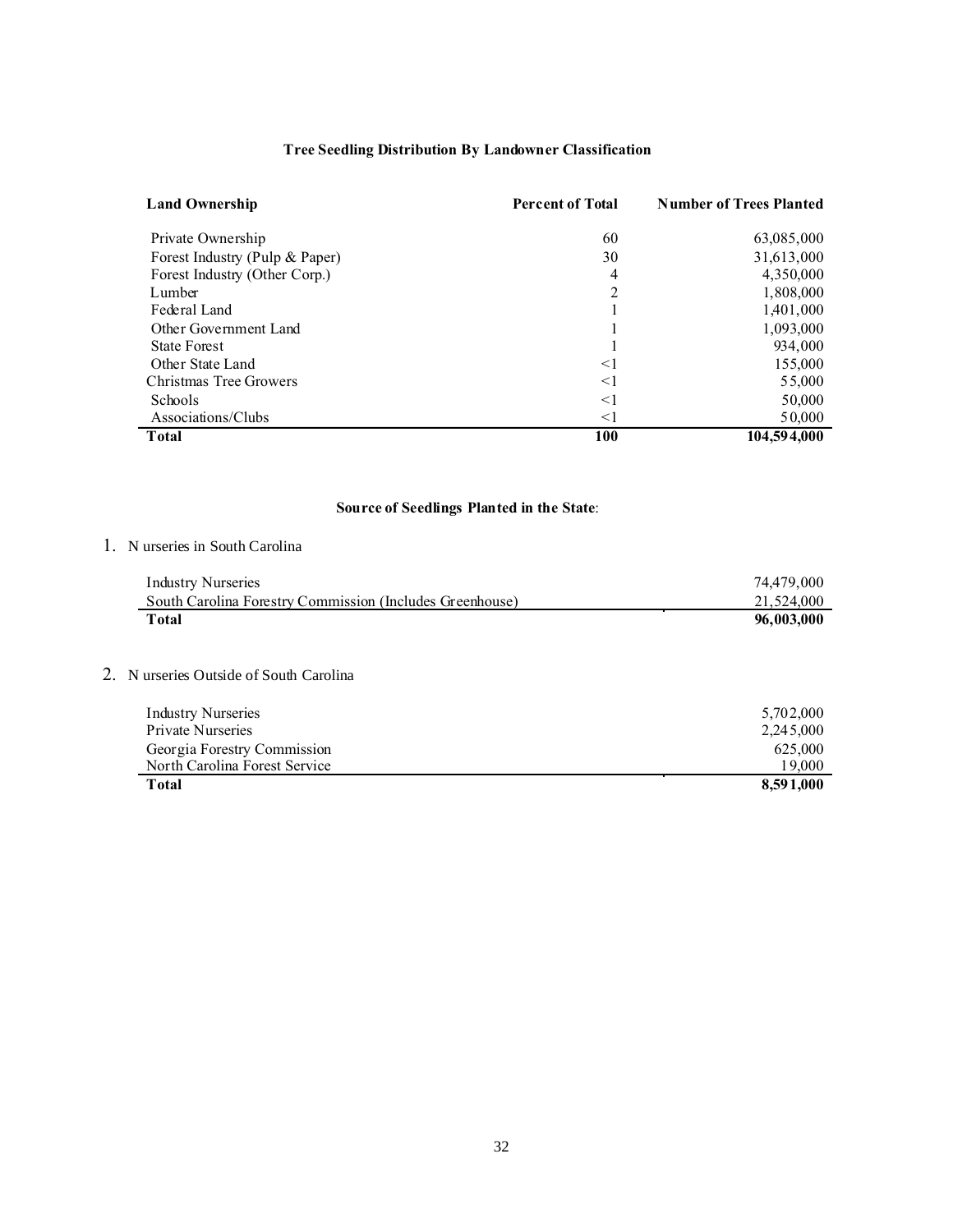| County            | <b>Seedlings Planted</b> | <b>Grand Total Planted</b> | <b>Acres Planted</b> |
|-------------------|--------------------------|----------------------------|----------------------|
|                   | 1999-00                  | To Date 1928-00            | 1928 - 6/30/00       |
| Abbeville         | 479,000                  | 65,960,000                 | 84,786               |
| Aiken             | 1,646,000                | 242,904,000                | 291,372              |
| Allendale         | 970,000                  | 108,561,000                | 136,447              |
| Anderson          | 619,000                  | 55,103,000                 | 65,187               |
| Bamberg           | 621,000                  | 73,362,000                 | 94,351               |
| Barnwell          | 1,094,000                | 146,481,000                | 178,651              |
| Beaufort          | 483,000                  | 31,203,000                 | 37,283               |
| Berkeley          | 2,382,000                | 139,654,000                | 178,735              |
| Calhoun           | 192,000                  | 51,320,000                 | 66,575               |
| Charleston        | 1,488,000                | 57,424,000                 | 78,767               |
| Cherokee          | 977,000                  | 35,791,000                 | 43,838               |
| Chester           | 1,929,000                | 89,798,000                 | 113,436              |
| Chesterfield      | 2,103,000                | 154,839,000                | 184,848              |
| Clarendon         | 1,201,000                | 74,663,000                 | 96,527               |
| Colleton          | 3,889,000                | 159,537,000                | 206,784              |
| Darlington        | 978,000                  | 41,323,000                 | 52,258               |
| Dillon            | 505,000                  | 33,647,000                 | 44,165               |
| Dorchester        | 1,459,000                | 90,881,000                 | 117,853              |
| Edgefield         | 1,192,000                | 98,058,000                 | 130,998              |
| Fairfield         | 3,081,000                | 119,634,000                | 158,048              |
| Florence          | 1,112,000                | 38,182,000                 | 50,961               |
| Georgetown        | 1,568,000                | 151,081,000                | 200,319              |
| Greenville        | 823,000                  | 32,418,000                 | 38,200               |
| Greenwood         | 1,806,000                | 89,664,000                 | 117,635              |
| Hampton           | 3,675,000                | 124,514,000                | 160,500              |
| Horry             | 161,000                  | 79,053,000                 | 98,809               |
| Jasper            | 1,377,000                | 101,486,000                | 128,088              |
| Kershaw           | 3,287,000                | 198,323,000                | 233,315              |
| Lancaster         | 1,402,000                | 85,187,000                 | 107,667              |
| Laurens           | 1,880,000                | 109,650,000                | 136,671              |
| Lee               | 359,000                  | 38,369,000                 | 48,719               |
| Lexington         | 649,000                  | 78,388,000                 | 96,210               |
| Marion            | 185,000                  | 45,145,000                 | 59,832               |
| Marlboro          | 815,000                  | 65,068,000                 | 81,979               |
| McCormick         | 727,000                  | 57,148,000                 | 76,108               |
| Newberry          | 1,674,000                | 102,027,000                | 133,643              |
| Oconee            | 717,000                  | 40,876,000                 | 50,023               |
| Orangeburg        | 1,795,000                | 161,745,000                | 209,322              |
| Pickens           | 353,000                  | 31,024,000                 | 37,307               |
| Richland          | 859,000                  | 73,097,000                 | 87,333               |
| Saluda            | 1,316,000                | 67,657,000                 | 92,776               |
| Spartanburg       | 853,000                  | 65,889,000                 | 77,934               |
| Sumter            | 1,014,000                | 76,316,000                 | 90,940               |
| Union             | 1,706,000                | 84,100,000                 | 105,453              |
| Williamsburg      | 3,812,000                | 126,776,000                | 172,202              |
| York              | 2,708,000                | 71,179,000                 | 87,523               |
| Multiple Counties | 40,673,000               | 330,275,000                | 383,114              |
| <b>Total</b>      | 104,594,000              | 4,394,780,000              | 5,523,492            |

#### **Total Seedlings and Acres Planted In South Carolina 1928-2000 by County**

NOTE: This table has been recalculated using the original historic data from annual reports from 1969 to 1999. This corrected<br>typographical errors that had accumulated over the years of typing the tables. The original data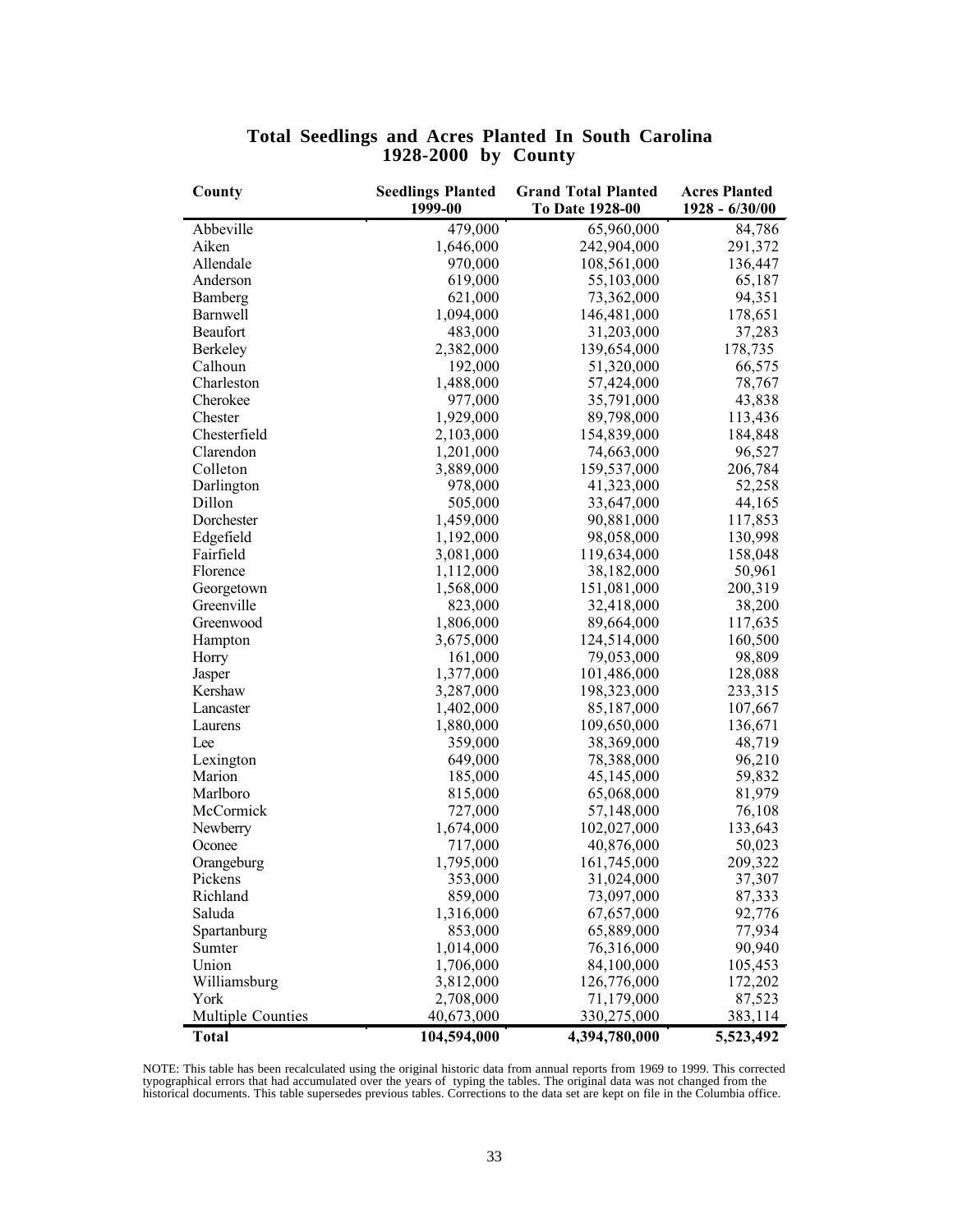| <b>Orchard Type</b>                      | <b>Year Established</b> | Acres            |
|------------------------------------------|-------------------------|------------------|
| <b>Creech Greenhouse/Seed Orchard</b>    |                         |                  |
| Genetic Diversity Archives (clone banks) | 1977-83                 | 25               |
| Coastal Loblolly Pine 1.0 Rust Resistant | 1971                    | 5                |
| Longleaf Pine 1.0                        | 1971                    | 12               |
| Virginia Pine 1.0 (Creech)               | 1980                    | $\mathbf{1}$     |
| Virginia Pine 1.0 (Manchester SF)        | 1986                    | $\sqrt{2}$       |
| Sawtooth Oak 1.0 Seedling                | 1990                    | $\boldsymbol{2}$ |
| <b>Total</b>                             |                         | $\overline{47}$  |
| <b>Niederhof Seed Orchard</b>            |                         |                  |
| Coastal Loblolly Pine 2.0                | 1985-88                 | 204              |
| Piedmont Loblolly Pine 2.0               | 1985-88                 | 118              |
| Longleaf Pine 1.0                        | 1988-90                 | 30               |
| Loblolly Pine Breeding Orchard 3.0       | 1997-                   | $\overline{c}$   |
| Longleaf Pine Seedling Seed Orchard      | 1998                    | $\,8\,$          |
| "Gobbler" Sawtooth Oak Seedling S.O.     | 1998                    | 1                |
| <b>Total</b>                             |                         | 363              |
| <b>Coastal Seed Orchard</b>              |                         |                  |
| Sycamore 2.0                             | 1992-95                 | 4                |
| Sweetgum 2.0                             | 1992-95                 | $\sqrt{6}$       |
| Willow Oak Seedling Seed Orchard         | 1992-95                 | $\mathbf{1}$     |
| Swamp Chestnut Oak Seedling S.O.         | 1992-95                 | $\mathbf{1}$     |
| Green Ash Seedling Seed Orchard          | 1992-95                 | $\mathfrak{Z}$   |
| Red Maple Seedling Seed Orchard          | 1992-95                 | $\mathbf{1}$     |
| Southern Red Oak Seedling Seed Orchard   | 1992-95                 | $\sqrt{2}$       |
| White Oak Seedling Seed Orchard          | 1992-95                 | $\overline{2}$   |
| <b>Total</b>                             |                         | $\overline{20}$  |
| <b>Piedmont Seed Orchard</b>             |                         |                  |
| White Pine 1.5                           | 1991-93                 | 12               |
| Virginia Pine 1.0                        | 1993                    | $\mathfrak{Z}$   |
| Northern Red Oak Seedling Seed Orchard   | 1993-95                 | $\overline{2}$   |
| <b>Total</b>                             |                         | 17               |

**Grand Total 447**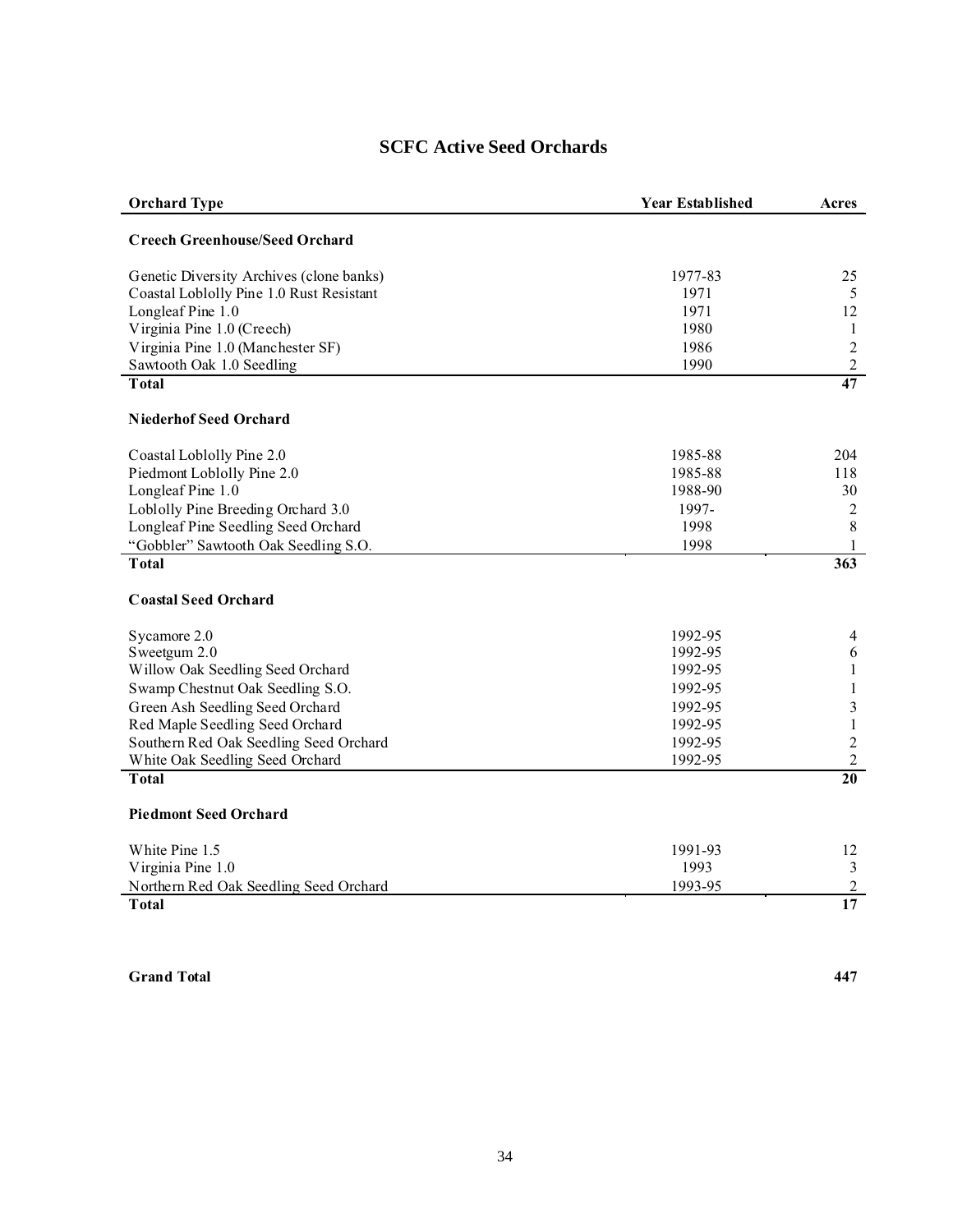| Year    | <b>Total State Nurseries</b> | <b>Total All</b><br><b>Sources</b> | Year    | <b>Total State Nurseries</b> | <b>Total All</b><br><b>Sources</b> |
|---------|------------------------------|------------------------------------|---------|------------------------------|------------------------------------|
| 1928-29 | 142,000                      | 142,000                            | 1964-65 | 49,010,000                   | 60,683,000                         |
| 1929-30 | 148,000                      | 148,000                            | 1965-66 | 42,311,000                   | 56,529,000                         |
| 1930-31 | 986,000                      | 986,000                            | 1966-67 | 48,575,000                   | 69,598,000                         |
| 1931-32 | 976,000                      | 976,000                            | 1967-68 | 39,970,000                   | 58,812,000                         |
| 1932-33 | 996,000                      | 996,000                            | 1968-69 | 29,529,000                   | 51,453,000                         |
| 1933-34 | 1,031,000                    | 1,031,000                          | 1969-70 | 31,415,000                   | 49,203,000                         |
| 1934-35 | 7,529,000                    | 7,529,000                          | 1970-71 | 31,940,000                   | 54,541,000                         |
| 1935-36 | 23,000,000                   | 23,000,000                         | 1971-72 | 23,678,000                   | 41,357,000                         |
| 1936-37 | 22,000,000                   | 22,000,000                         | 1972-73 | 30,978,000                   | 45,239,000                         |
| 1937-38 | 11,192,000                   | 11,192,000                         | 1973-74 | 28,443,000                   | 42,306,000                         |
| 1938-39 | 10,854,000                   | 10,854,000                         | 1974-75 | 40,082,000                   | 55,997,000                         |
| 1939-40 | 12,244,000                   | 12,244,000                         | 1975-76 | 40,664,000                   | 59,063,000                         |
| 1940-41 | 21,165,000                   | 21,165,000                         | 1976-77 | 39,795,000                   | 59,238,000                         |
| 1941-42 | 10,275,000                   | 10,275,000                         | 1977-78 | 45,735,000                   | 64,380,000                         |
| 1942-43 | 4,742,000                    | 4,742,000                          | 1978-79 | 43,010,000                   | 65,937,000                         |
| 1943-44 | 5,663,000                    | 5,663,000                          | 1979-80 | 46,375,000                   | 76,207,000                         |
| 1944-45 | 1,963,000                    | 1,963,000                          | 1980-81 | 53,513,000                   | 86,420,000                         |
| 1945-46 | 6,402,000                    | 6,402,000                          | 1981-82 | 55,728,000                   | 87,793,000                         |
| 1946-47 | 1,963,000                    | 1,963,000                          | 1982-83 | 47,799,000                   | 86,265,000                         |
| 1947-48 | 11,357,000                   | 11,357,000                         | 1983-84 | 50,170,000                   | 100,394,000                        |
| 1948-49 | 30,389,000                   | 30,339,000                         | 1984-85 | 51,636,000                   | 107,718,000                        |
| 1949-50 | 29,502,000                   | 29,502,000                         | 1985-86 | 65,465,000                   | 124,381,000                        |
| 1950-51 | 20,615,000                   | 20,615,000                         | 1986-87 | 73,555,000                   | 157,523,000                        |
| 1951-52 | 16,619,000                   | 16,619,000                         | 1987-88 | 78,788,000                   | 164,095,000                        |
| 1952-53 | 22,036,000                   | 32,246,000                         | 1988-89 | 55,052,000                   | 153,450,000                        |
| 1953-54 | 36,210,000                   | 42,852,000                         | 1989-90 | 38,356,000                   | 128,475,000                        |
| 1954-55 | 35,373,000                   | 45,182,000                         | 1990-91 | 29,297,000                   | 102,384,000                        |
| 1955-56 | 34,414,000                   | 42,932,000                         | 1991-92 | 31,984,000                   | 94,710,000                         |
| 1956-57 | 55,754,000                   | 69,659,000                         | 1992-93 | 22,665,000                   | 84,287,000                         |
| 1957-58 | 60,846,000                   | 93,369,000                         | 1993-94 | 23,286,000                   | 119,311,000                        |
| 1958-59 | 123,985,000                  | 166,351,000                        | 1994-95 | 16,154,000                   | 90,336,000                         |
| 1959-60 | 147,146,000                  | 187,516,000                        | 1995-96 | 16,841,000                   | 99,549,000                         |
| 1960-61 | 145,609,000                  | 158,331,000                        | 1996-97 | 16,058,000                   | 99,439,000                         |
| 1961-62 | 71,892,000                   | 83,844,000                         | 1997-98 | 23,278,000                   | 97,963,000                         |
| 1962-63 | 56,191,000                   | 64,202,000                         | 1998-99 | 17,955,000                   | 94,539,000                         |
| 1963-64 | 51,446,000                   | 62,424,000                         | 1999-00 | 21,524,000                   | 104,594,000                        |

# **Seedling Distribution 1928-2000**

Total State Nurseries: 2,493,269,000 Total All Sources: 4,394,780,000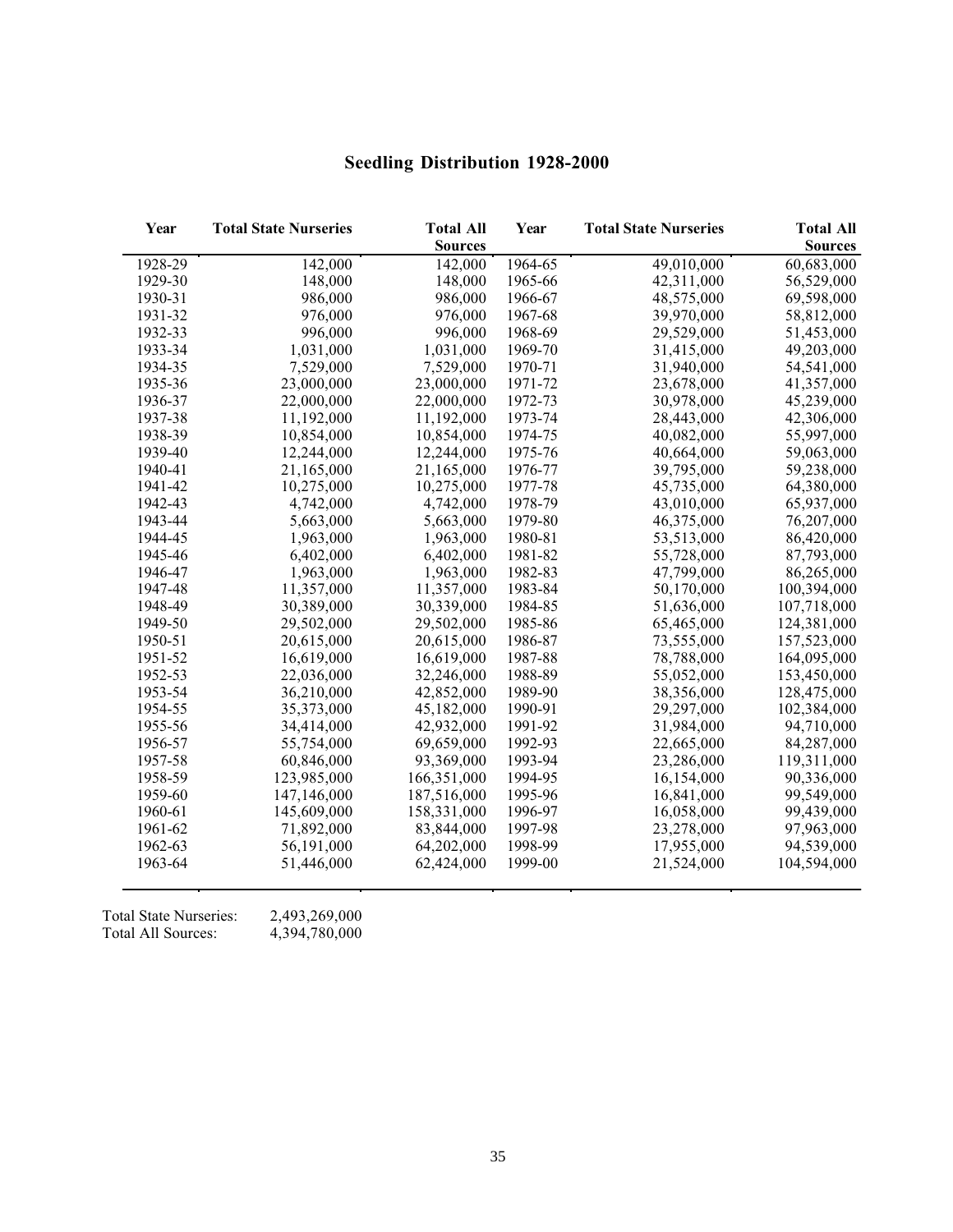| County            | <b>Total</b> | Loblolly   | Longleaf         | Other<br>Conifer | Hardwoods |
|-------------------|--------------|------------|------------------|------------------|-----------|
| Abbeville         | 479,000      | 464,000    | $\theta$         | 6,000            | 9,000     |
| Aiken             | 1,646,000    | 1,208,000  | 409,000          | 8,000            | 21,000    |
| Allendale         | 970,000      | 754,000    | 140,000          | $\theta$         | 76,000    |
| Anderson          | 619,000      | 590,000    | $\mathbf{0}$     | 18,000           | 11,000    |
| Bamberg           | 621,000      | 582,000    | 27,000           | 2,000            | 10,000    |
| <b>Barnwell</b>   | 1,094,000    | 732,000    | 338,000          | 2,000            | 22,000    |
| Beaufort          | 483,000      | 457,000    | 19,000           | 4,000            | 3,000     |
| Berkeley          | 2,382,000    | 2,146,000  | 115,000          | 5,000            | 116,000   |
| Calhoun           | 192,000      | 125,000    | 49,000           | 5,000            | 13,000    |
| Charleston        | 1,488,000    | 1,294,000  | 151,000          | 14,000           | 29,000    |
| Cherokee          | 977,000      | 972,000    | $\mathbf{0}$     | 3,000            | 2,000     |
| Chester           | 1,929,000    | 1,922,000  | 3,000            | 4,000            | $\theta$  |
| Chesterfield      | 2,103,000    | 1,107,000  | 982,000          | 3,000            | 11,000    |
| Clarendon         | 1,201,000    | 1,160,000  | 16,000           | 3,000            | 22,000    |
| Colleton          | 3,889,000    | 3,524,000  | 202,000          | 4,000            | 159,000   |
| Darlington        | 978,000      | 848,000    | 119,000          | 8,000            | 3,000     |
| Dillon            | 505,000      | 486,000    | 15,000           | 3,000            | 1,000     |
| Dorchester        | 1,459,000    | 1,400,000  | 9,000            | 4,000            | 46,000    |
| Edgefield         | 1,192,000    | 1,123,000  | 21,000           | 27,000           | 21,000    |
| Fairfield         | 3,081,000    | 3,053,000  | 1,000            | 1,000            | 26,000    |
| Florence          | 1,112,000    | 1,078,000  | 21,000           | 9,000            | 4,000     |
| Georgetown        | 1,568,000    | 1,484,000  | 26,000           | 1,000            | 57,000    |
| Greenville        | 823,000      | 801,000    | 1,000            | 15,000           | 6,000     |
| Greenwood         | 1,806,000    | 1,795,000  | 1,000            | 5,000            | 5,000     |
| Hampton           | 3,675,000    | 3,406,000  | 231,000          | 4,000            | 34,000    |
| Horry             | 161,000      | 71,000     | 13,000           | 7,000            | 70,000    |
| Jasper            | 1,377,000    | 1,239,000  | 127,000          | 2,000            | 9,000     |
| Kershaw           | 3,287,000    | 3,014,000  | 258,000          | 6,000            | 9,000     |
| Lancaster         | 1,402,000    | 1,359,000  | 39,000           | 3,000            | 1,000     |
| Laurens           | 1,880,000    | 1,843,000  | $\mathbf{0}$     | 13,000           | 24,000    |
| Lee               | 359,000      | 266,000    | 80,000           | 4,000            | 9,000     |
| Lexington         | 649,000      | 833,000    | 437,000          | 33,000           | 13,000    |
| Marion            | 185,000      | 182,000    | 1,000            | 1,000            | 1,000     |
| Marlboro          | 815,000      | 776,000    | 28,000           | 1,000            | 10,000    |
| McCormick         | 727,000      | 723,000    | $\boldsymbol{0}$ | $\mathbf{0}$     | 4,000     |
| Newberry          | 1,674,000    | 1,665,000  | $\boldsymbol{0}$ | 4,000            | 5,000     |
| Oconee            | 717,000      | 698,000    | $\theta$         | 12,000           | 7,000     |
| Orangeburg        | 1,795,000    | 1,546,000  | 108,000          | 13,000           | 128,000   |
| Pickens           | 353,000      | 324,000    | $\boldsymbol{0}$ | 24,000           | 5,000     |
| Richland          | 859,000      | 694,000    | 100,000          | 34,000           | 31,000    |
| Saluda            | 1,316,000    | 1,308,000  | 2,000            | 3,000            | 3,000     |
| Spartanburg       | 853,000      | 818,000    | 1,000            | 23,000           | 11,000    |
| Sumter            | 1,014,000    | 671,000    | 311,000          | 21,000           | 11,000    |
| Union             | 1,706,000    | 1,697,000  | $\boldsymbol{0}$ | 4,000            | 5,000     |
| Williamsburg      | 3,812,000    | 3,680,000  | 66,000           | 3,000            | 63,000    |
| York              | 2,708,000    | 2,641,000  | 1,000            | 16,000           | 50,000    |
| Multiple Counties | 40,673,000   | 39,758,000 | 735,000          | 29,000           | 151,000   |
| <b>Total</b>      | 104,594,000  | 98,317,000 | 5,203,000        | 414,000          | 1,327,000 |

# **Type of Trees Planted Per County 1999-2000**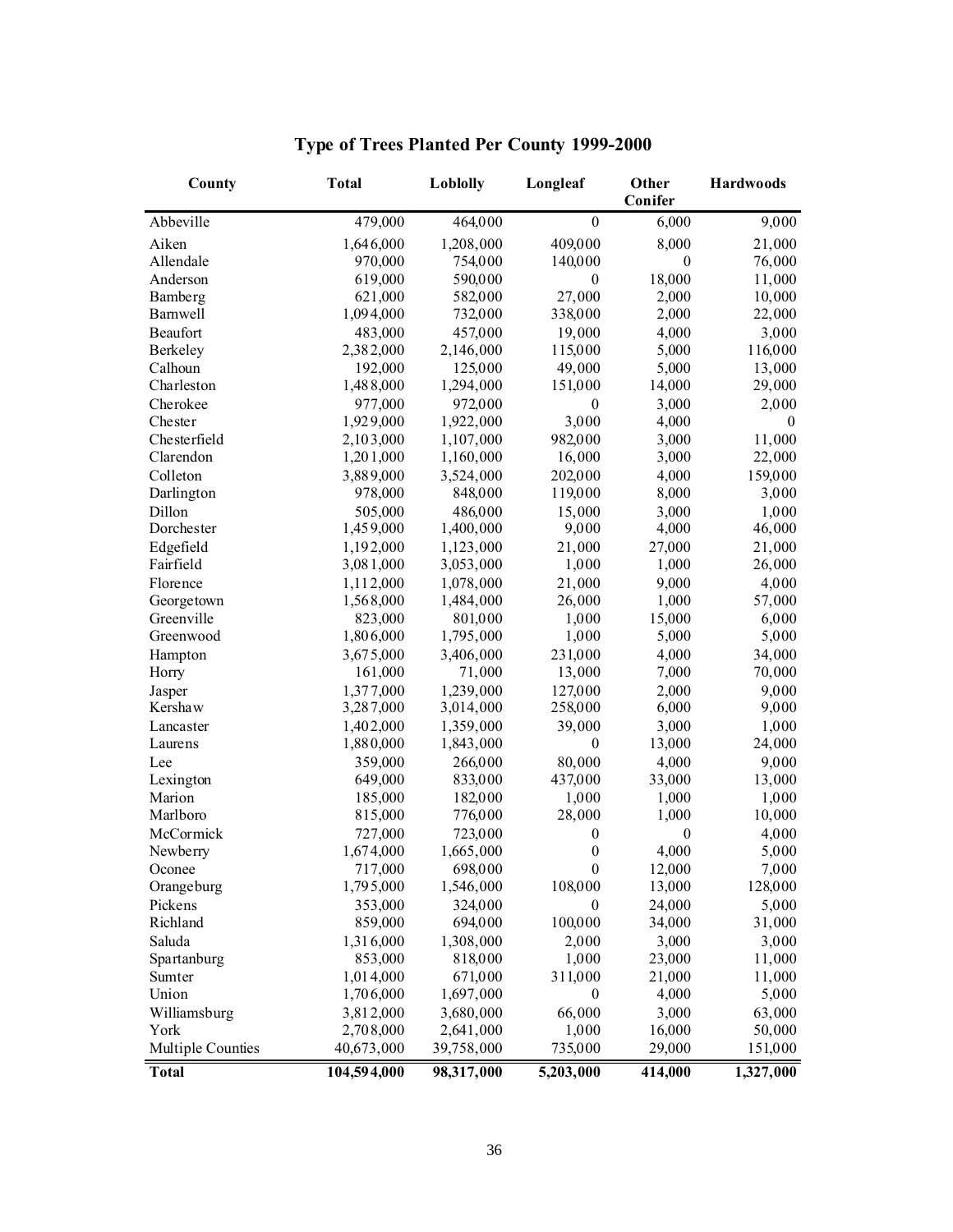# **DISPATCH AND FOREST TECHNOLOGY**

<span id="page-36-0"></span>The Commission's Forest Fire Computer Aided Dispatch System (CADS) was upgraded to the most current map display data available for South Carolina. This will increase the accuracy and reduce the time required to locate burning notifications and wildfires. Large forest landowners' properties (i.e. US Forest Service, forest industry, etc.) are being added to or updated in the mapping system of CADS as it becomes available to the Commission. A statewide set of 1994 digital orthophoto quarter quadrangles (DOQQs) for South Carolina were received from the USDA Forest Service with plans to incorporate this data in CADS.

Purchase and installation of a communications recording system for the Dispatch Centers moved forward with the formation of a committee to look at agency needs and capability of current recording systems. The Commission also cooperated in an effort with the US Geological Survey on a Hazard Support System being developed to detect wildfires utilizing classified ballistic missile satellites, weather satellites, and other technology. South Carolina served as a test site in the spring/summer of 2000 and provided valuable feedback to the program managers and contractors on the system.

The Commission was a major cooperator in the 1999 National Aerial Photography Program, which acquired 1:40,000 color infrared aerial photography of South Carolina during January and February of 1999. The Commission is currently working with the Department of Natural Resources and other agencies to have this photography converted into DOQQs so various computer applications and geographical information systems can more easily utilize it.

Work was completed on upgrading dispatch center and field computer software and operating systems to be Year 2000 Compliant by December, 1999. Global Positioning Systems (GPS) that could be upgraded to be GPS Weeks Rollover and Year 2000 Compliant were completed prior to those events in August, 1999. GPS units are utilized to measure and map forest management activities (i.e. reforestation, timber stand improvement, stand boundaries, etc.), wildfires, etc.

Computers were installed or upgraded at ten (10) area or project forester's offices to assist in the preparation of forest management plans, correspondences to landowners, record keeping, etc. Mapping software and scanners were selected and purchased for all field foresters with computers to assist in the development of forest management plans and related management work. The mapping software will be used in conjunction with the 1994 DOQQs and 1999 NAPP photography when it becomes available in DOQQ format.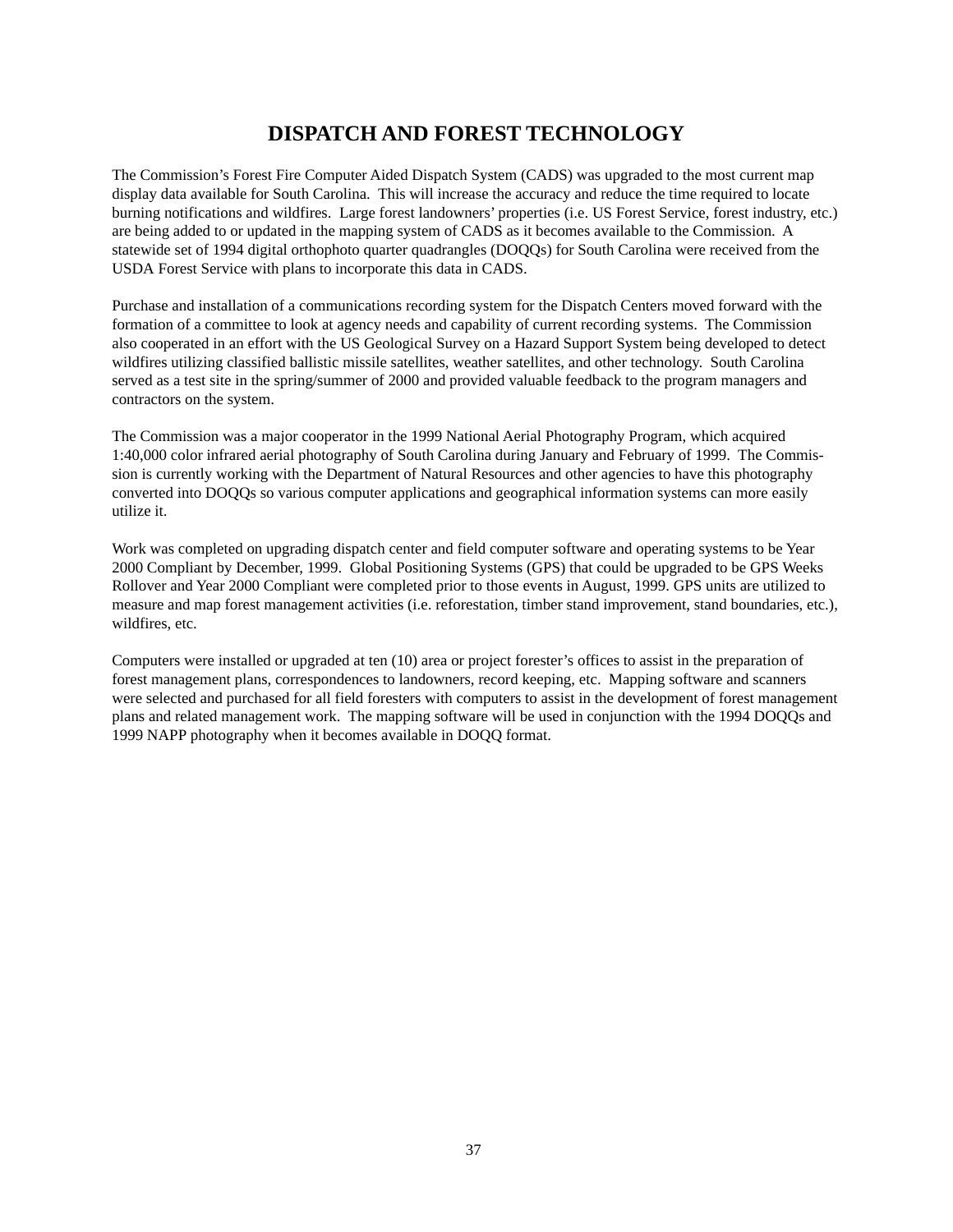# **ADMINISTRATION**

# **Financial Statement**

<span id="page-37-0"></span>

| <b>REVENUES</b>                                       |              |
|-------------------------------------------------------|--------------|
| <b>State Appropriations</b>                           | 20,091,775   |
|                                                       |              |
| <b>Federal Grants</b>                                 | 2,187,106.87 |
| <b>Earmarked Funds</b>                                |              |
| Hunting & Fishing License                             | 38,483       |
| Refund of Prior Year Expenditure                      | 31,793       |
| <b>Burning Assistance Fee</b>                         | 130,529      |
| Fire Lane Fee                                         | 125,741      |
| Timber Marking Fee                                    | 30,217       |
| Training Conf - Registr Fee                           | 2,349        |
| User Fee - State Park & Forest                        | 38,201       |
| Miscellaneous Fee                                     | 11,623       |
| Construction of Water Bar                             | 3,325        |
| Stand By for Prescribed Burning                       | 5,870        |
| Sale of Seedlings                                     |              |
| Sale of Timber                                        | 1,231,244    |
| <b>Settlements</b>                                    | 1,438,080    |
| Rent - Residence                                      | 550          |
| Rent - Farm Land                                      | 13,680       |
| Rent - State Owned Property                           | 71,466       |
| Rent - Equipment                                      | 17,355       |
| Contributions & Donations                             | 7,358        |
| Insurance Claims                                      | 1,242        |
| Sale of Services                                      | 28,018       |
| Sale of Publications                                  | 40,240       |
| Commission-Vending Machines                           | 79           |
| Sale of Junk                                          | 941          |
| <b>Forest Product Assessment</b>                      | 348          |
| Sale of Assets                                        | 602,323      |
|                                                       | 999,018      |
| <b>Total Earmarked</b>                                | \$4,870,073  |
|                                                       |              |
| <b>Total Revenue</b>                                  | \$27,148,955 |
|                                                       |              |
| <b>EXPENDITURES</b>                                   |              |
| <b>Transferred</b> to General                         | 22,636       |
| Fund                                                  |              |
| State<br>Federal                                      | 18,723,987   |
|                                                       | 2,176,671    |
| Earmarked                                             | 4,331,373    |
| <b>Total Expenditures</b>                             | \$25,254,667 |
| <b>EXCESS OF REVENUE O/(U)</b><br><b>EXPENDITURES</b> | \$1,894,287  |

Majority of balance represents funds encumbered for equipment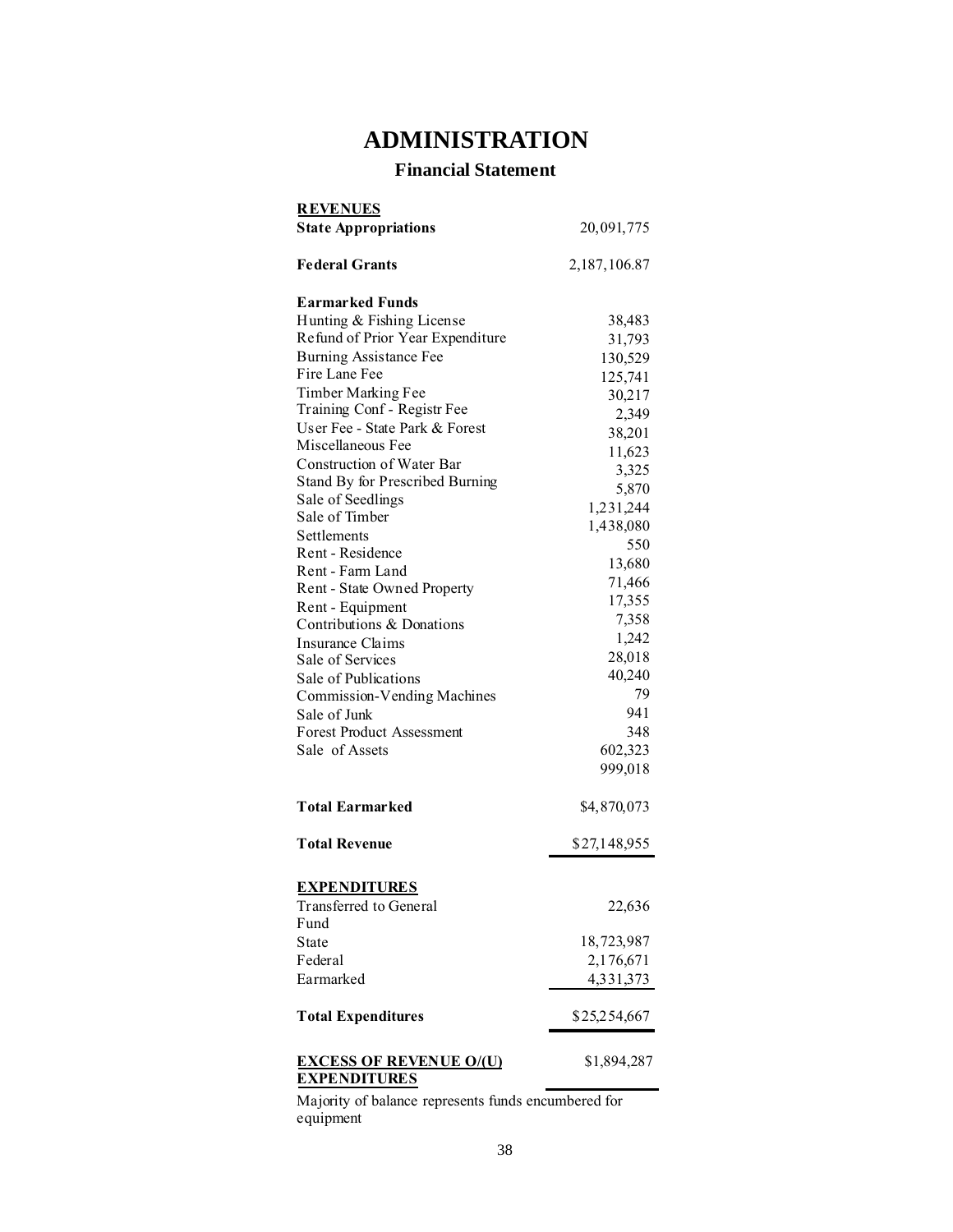# **HUMAN RESOURCE MANAGEMENT**

The Human Resource Management Section administers the following programs for the SCFC:

- Coordination of Total Quality Management efforts: 27 employees attended "What Matters Most Training"; 2 members of the executive team attended Baldrige based training on organizational assessment, performance measures and the annual accountability report. A Mechanic Career Path Development Team was established. 25 employees received certificates from the State Budget and Control Board, Office of Human Resources, for completing the requirements for the Associate Public Manager Award. The Records Retention Team received the Award of Achievement in Archives and Records Management from the S.C. Department of Archives and History.
- **Quarterly Training Sessions for Field Administrative Support Staff.**
- **•** Classification and Compensation: 17 Performance Pay Increases, 7 Bonuses, 1 Retention Increase, 10 Promotions, 24 Reclassifications, 40 Additional Duties/Responsibilities Increases, 43 New Hires, 25 Resignations (includes 13 retirements)
- Employee Relations, to include progressive discipline, EPMS, counseling, ADA, legal proceedings, and grievances.
- **Career Fairs**
- **Job Announcement Postings**
- **Recruitment**
- **Employee Benefits** to include health, dental, life and Long Term Disability, Employee Wellness, Employee Innovation System and Tuition Assistance.
- Leave Program to include annual, sick, LWOP, FMLA and leave transfer.
- **Affirmative Action**
- Worker's Compensation: 31 claims filed between 7/01/99 and 6/30/00.
- Service Awards: 28 State Certificates and Pins awarded; 65 SCFC Certificates awarded
- Retirement to include counseling and assistance with the process for both service and disability applications. 3 Disability retirements and 10 Service retirements
- **Position Descriptions Files**
- **Personnel Files**
- Commercial Drivers' License Drug & Alcohol Testing Program
- Overtime and Fair Labor Standards Act
- Reduction in Force

# **TRAINING**

The Training Section is responsible for coordinating and recording training for all South Carolina Forestry Commission employees. The goal of the section is to provide the training employees need to perform their jobs safely, effectively, and efficiently. During fiscal year 1999-2000, 151 training sessions were held with 2052 employees attending, (Some employees attended multiple sessions.) These sessions are listed by major subject area below.

| Category                     | <b>Number of Sessions</b> | <b>Number of Employees Attending</b> |
|------------------------------|---------------------------|--------------------------------------|
| Fire Management              | 43                        | 836                                  |
| <b>Forest Management</b>     | 14                        | 159                                  |
| <b>Equipment Maintenance</b> | 16                        | 148                                  |
| Safety                       | 25                        | 309                                  |
| Law Enforcement              | 10                        | 69                                   |
| Personnel Management         | 8                         | 106                                  |
| Administration               | 35                        | 425                                  |
| <b>TOTAL</b>                 | 151                       | 2052                                 |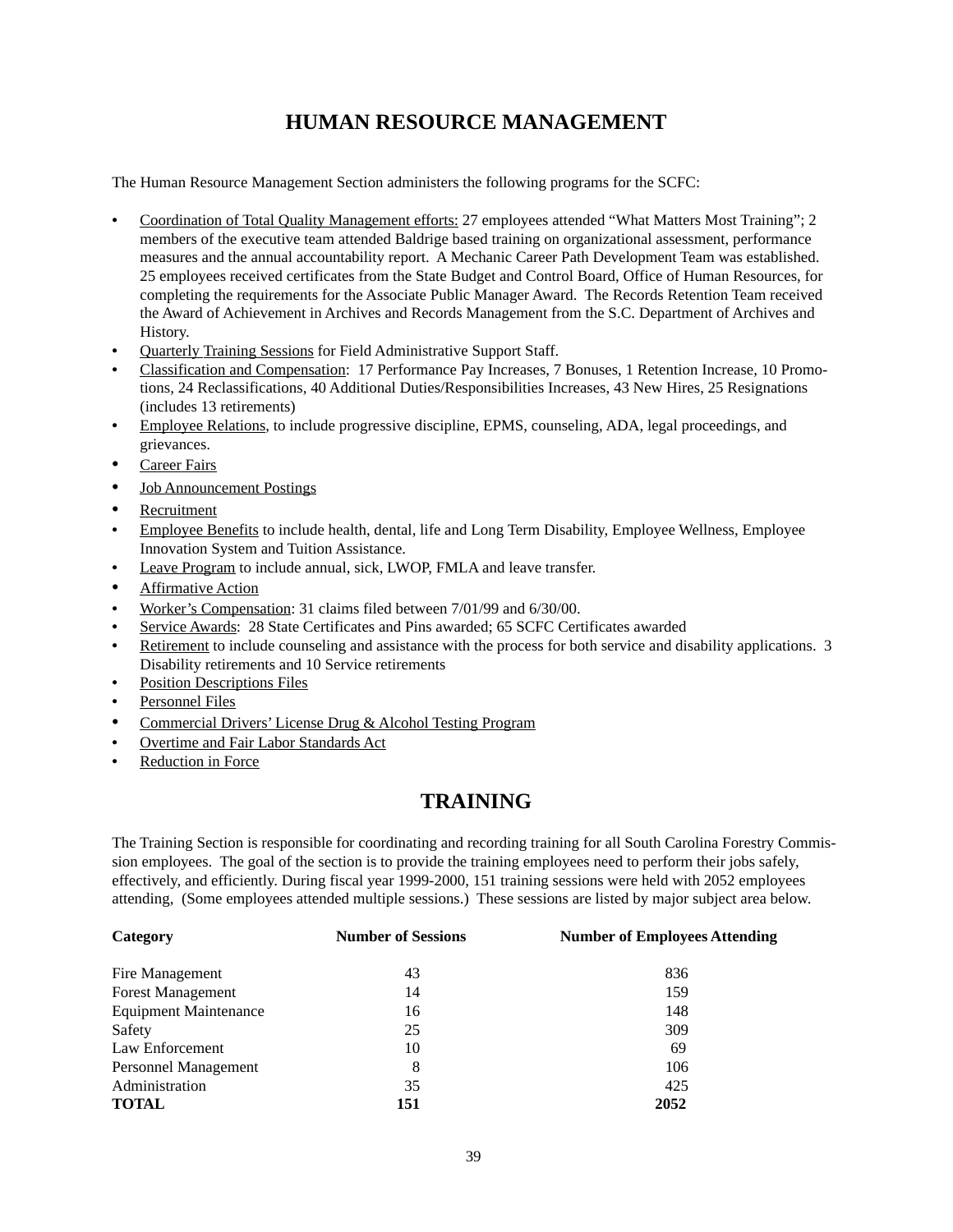# **ECONOMIC AND RURAL DEVELOPMENT**

<span id="page-39-0"></span>Forest and wood product business development and recruiting as well as rural development assistance is a component of the Forestry Commission's mission. The goal is to maximize the benefits to the state from the forest resource base.

# **BUSINESS DEVELOPMENT**

3 business assists this year resulted in announced new investment of \$119.0 million and creation of 286 new jobs.

26 business recruiting contacts were maintained, with 21 contacts initiated this year.

53 existing business assists were provided.

91 requests for information or industry contacts were handled.

Business promotion activities included a South Carolina exhibit at the Woodworking and Furniture Supply Fair in Anaheim, CA, as well as participation in Forest Product Society Annual Meeting, and Particleboard & Composit Materials Symposium.

International Trade activities included assisting with a forestry tour for a delegation from Chile, as well as continuing to serve on South Carolina Export Consortium Advisory Board and an appointment to South Carolina World Trade Center Advisory Board.

# **RURAL DEVELOPMENT**

Rural Development activities included participation in Governor's Rural Summit, and continuing to represent the Forestry Commission on the South Carolina Rural Development Council.

# **INTERNAL AUDIT**

The Internal Audit Department is an independent appraisal function that examines and evaluates the adequacy and effectiveness of Commission activities as a service to all levels of Management and the Commissioners. Emphasis is on auditing the agency's activities, processes, systems, and operations to ascertain efficiency in quality services.

During Fiscal Year 1999-2000, the Internal Auditor was added as a member of the Quality Council. The Quality Council oversees the TQM efforts, gives direction, and approves projects. The Commission has shared the results (pros and cons) of our TQM efforts with other state agencies.

In addition, the Internal Auditor has attended Public Issues Management School and is a Certified Facilitator. Such skills have been utilized at various internal and external meetings during this fiscal year.

Other activities include: an audit of the Seedling Distribution Process; a follow-up audit of Fixed Assets; an audit of the Headquarters' Petty Cash Account; a follow-up audit of the Headquarters' Petty Cash Account; an audit of the Piedmont Region's Petty Cash Account; a follow-up audit of the Piedmont Region's Petty Cash Account; an audit of the South Carolina Department of Corrections Outside Labor Crew; a follow-up audit of the South Carolina Department of Corrections Outside Labor Crew; a follow-up audit of the Pee Dee Region's Petty Cash Account; and yearend physical inventories of shop supplies in all relevant locations.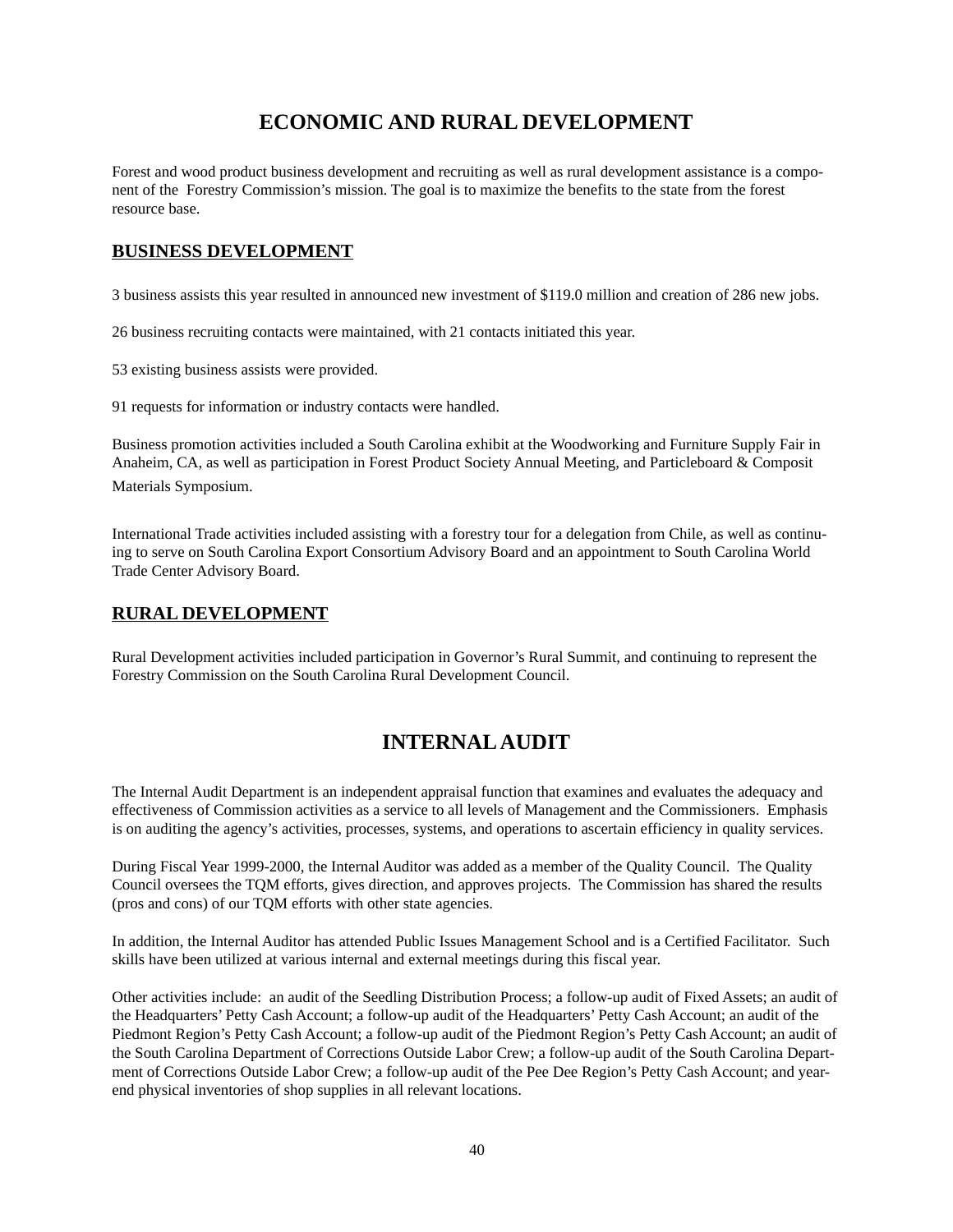<span id="page-40-0"></span>In addition, memorandums were prepared and submitted to Management noting various issues that warranted attention.

The Internal Audit Department was also aware and involved where applicable in reviews performed by internal and/ or external sources. For example, the Forest Management Section performed an internal review in the Florence Area. An external review was performed by State Fleet Management at Kingstree. Scott McElveen, L.L.P., Certified Public Accountants, performed an audit of the agreed upon Procedures for Fiscal Year 1998 – 1999.

The Internal Auditor has obtained adequate training to maintain compliance with the continuing education requirements of the Government Auditing Standards.

### **RECORDS MANAGEMENT**

The Internal Audit Department oversees the Records Management System for the Commission. The Internal Auditor serves as Records Officer. Twenty-nine Record Liaison Officers were selected based on the organizational structure of the Commission. The Records Officer is responsible for training the Record Liaison Officers. Such training is performed periodically to ensure consistency and continuity. In addition, the Record Liaison Officers are kept abreast of other training opportunities available.

During Fiscal Year 1999-2000, retention schedules that are specific to the Commission were approved by the South Carolina Department of Archives and History. Such schedules were copied and distributed to applicable personnel. Thus, creating the initial revision to the Records Management Manual.

Our efforts in Records Management have been recognized by the South Carolina Department of Archives and History. The Commission received the Award of Achievement in Archives and Records Management in May 2000.

During Fiscal Year 2000, a total of 157.5 cubic feet of official records were destroyed in accordance with the retention schedules approved by the South Carolina Department of Archives and History. This total does not include the destruction of copies. In addition, 9 cubic feet of records were transferred to the Department of Archives and History for possible retention.

# **INFORMATION AND EDUCATION**

The Department includes Information Services, Environmental Education, and Harbison State Forest.

# **INFORMATION SERVICES**

Information Services produces audio-visual and print material for use by schools, Forestry Commission personnel, and the public in general for both educational and training purposes. The department handles public information about forest management subjects, is the contact point for interagency outreach activities, and maintains an Internet website. Information Services is also responsible for internal communication in the form of a quarterly, tabloid-sized newsletter and a weekly electronic news bulletin.

#### *Internet Website*

The Forestry Commission's website at http://www.state.sc.us/forest has been expanded and updated since we went online in 1997 to include comprehensive forestry information and information about the Commission's services. Categories for search include Fire/Outdoor Burning, Forest Recreation, Forest Management, Forest Products, SCFC Facts and Facilities, Environmental Education, Reference Resources, and Bulletin Board. Entire publications are available online, such as the BMP guidelines for forestry practices in SC and its supplement on treatment of braided streams, SC's Smoke Management Guidelines, and the Forest Fire Law Handbook. The website is a research tool for students of forestry. It is a reference for users of our services, with complete lists of county forestry personnel, outdoor burning information and relevant phone numbers, grant application information, seedling and services prices and ordering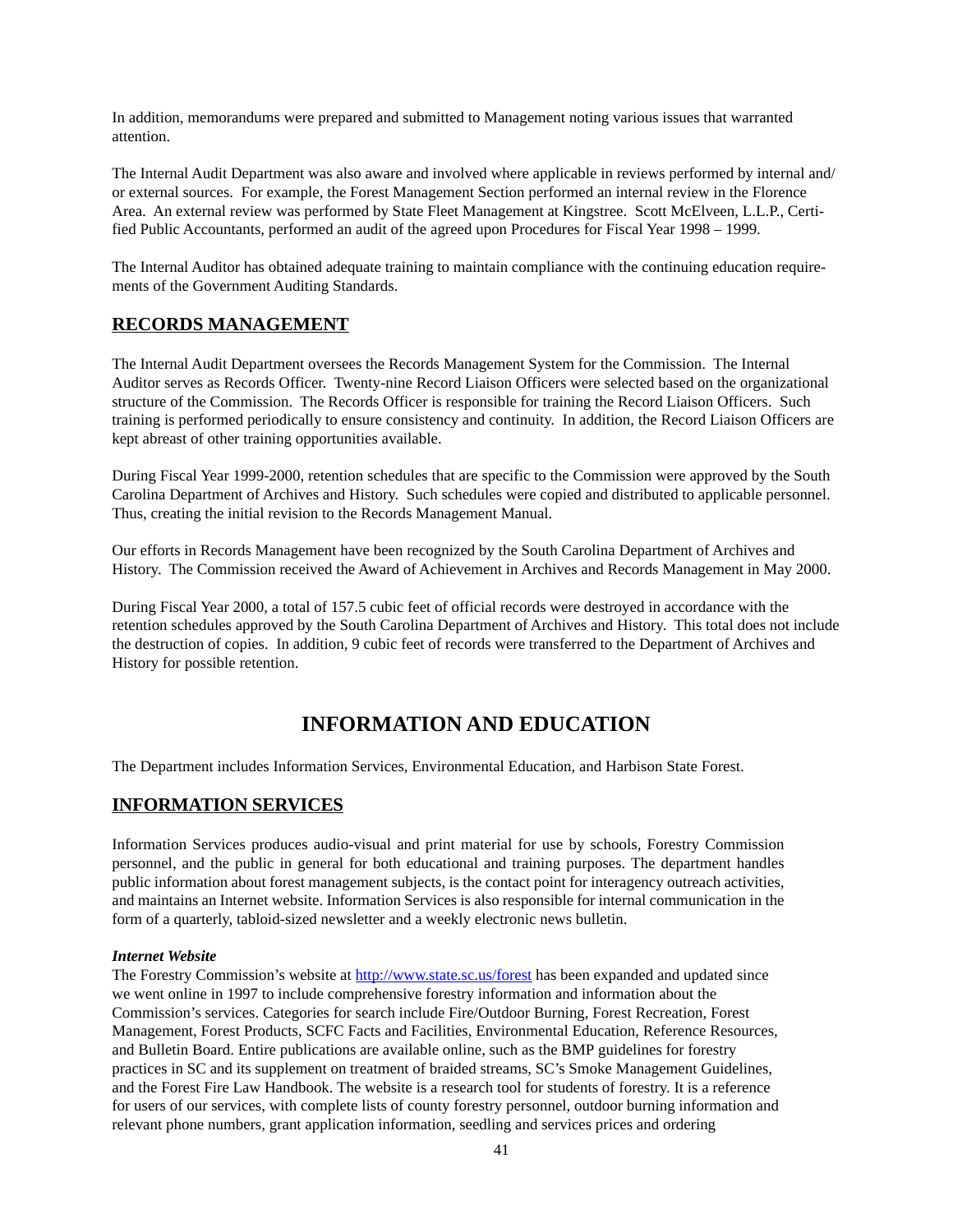information and forms, location and trail maps for the state forests and trail user permit applications. It is a continually updated source for fire weather and current news. And it provides convenient links to related online resources. During fiscal 99-00 the site was visited 202,267 times.

#### *Planning*

- 5-year I&E Plans completed for Coastal, Pee Dee, and Piedmont Regions
- Served on USDA Forest Service Southern Region 8 Conservation Education Strategy Team to complete regionwide cooperative plan

#### *Outreach*

- Served on statewide Small Farmers and Landowners Outreach Committee
- Served on State Outreach Committee
- Planned program and exhibit for the first Small Farmers and Landowners Workshop in Saluda, SC
- Participated in Hope for Kids outreach program at W.A. Perry Middle School, Columbia
- Ninety-six RC&D Woodland Clinic: participated and designed promotional hats and other materials

#### *Exhibits*

- Tabletop exhibit "Services of the Forestry Commission"
- "This is Your Backyard" prescribed fire exhibit for Winyah Bay Prescribed Fire Task Force
- Discovering the Urban Forest activity book tabletop exhibit
- Freestanding promotional exhibit, "South Carolina", for Economic and Rural Development
- Two outdoor classroom educational displays for Harbison State Forest: "Decomposition" and "Forests Renewed"
- Wood Magic Forest Fair banners and signage

#### *Exhibit Venues:*

- **SC** State Fair
- Wildlife Expo in Charleston
- SC Science Council convention in Greenville
- SC Urban Forestry Conference in Hartsville
- International Society of Arboriculture annual conference in Charleston
- Small Farmers and Landowners Workshop, Saluda, SC

#### *Print*

- Produced *Discovering the Urban Forest* activity book for the 13 states in the USFS Southern Region, the state of Georgia, Pacific Northwest "Toolbox" CD-ROM, and USFS in California
- **BMP** Monitoring Survey for 1999
- 1999-2000 Price Guide
- Two bookmarks to be used as handouts for students statewide
- Full color booklet, with photos, describing and promoting the Wood Magic Forest Fair

### *Video*

- In cooperation with US Forest Service and the Dept. of Natural Resources, produced and distributed 2 PSAs on the subject of prescribed fire: multiple benefits and hazard mitigation
- "The Wood Magic Forest Fair", short video with natural sound and graphic titles

#### *Training*

- "Fighting Wildfire with a Suppression Unit", 23 minute video
- Photographed and duplicated 35 new slides for S-305, "Firefighting in the Wildland-Urban Interface"
- Information Services staff taught classes in computer-based design and production for a graduate course in computer technology at the University of South Carolina and the Lowcountry Instructional Technology Workshop at the College of Charleston

#### *CD-ROM*

• "The Virtual Forest" – rewrote and supervised production, for distribution throughout the Southern Region, of a program originated by the state of Virginia

#### *Furniture/Signs*

- New outdoor signs for Harbison, Sand Hills, and Manchester State Forests
- Outdoor signs for various county offices and Sumter, Orangeburg, Newberry Area offices
- Book cases, literature racks, computer tables designed and built for field and Columia offices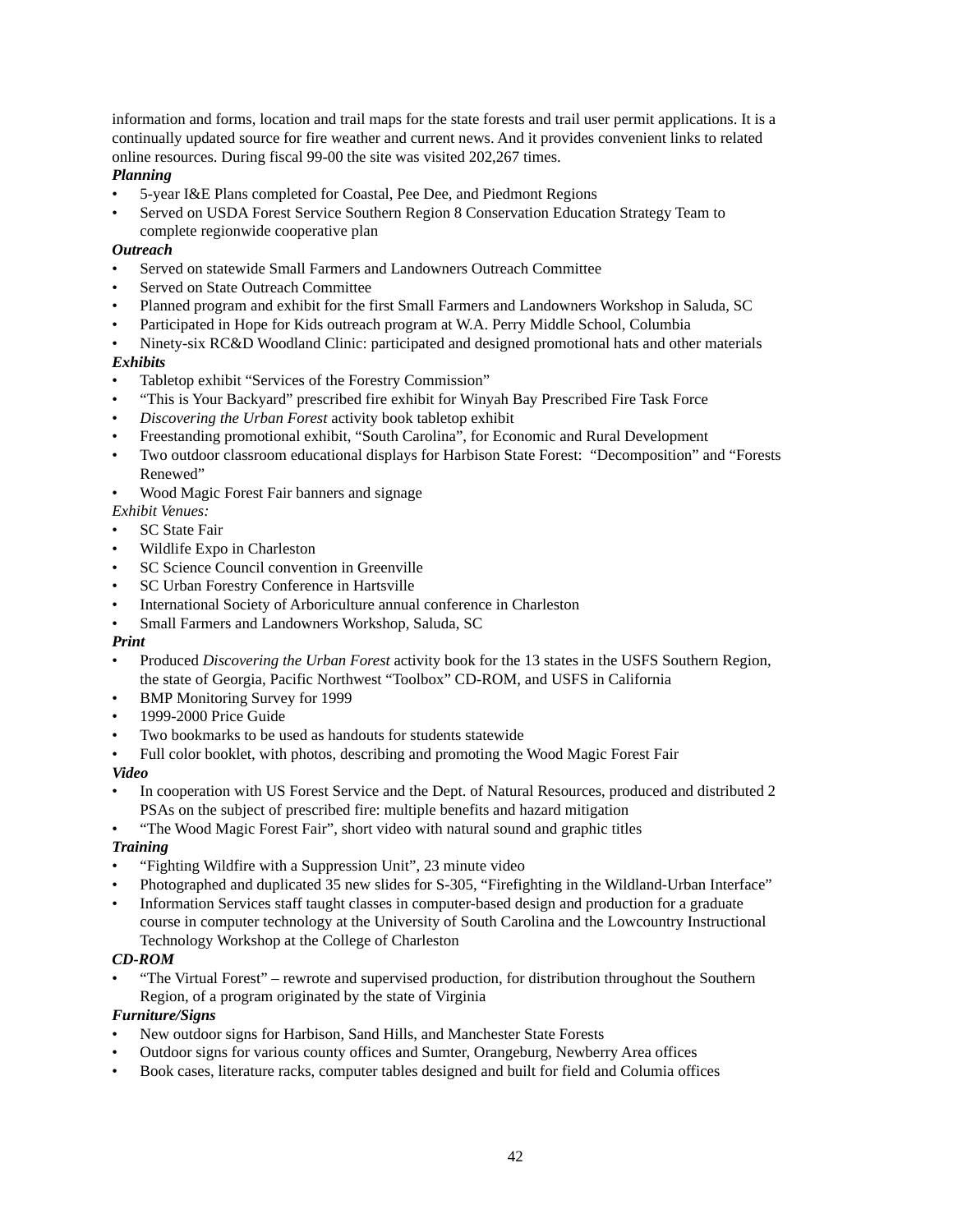### *Publicity*  10 News Releases

# **ENVIRONMENTAL EDUCATION**

The Environmental Education Coordinator plans, develops, supports, and coordinates the Forestry Commission's environmental education effort. The Coordinator oversees the development of Harbison State Forest's Environmental Education Center and serves as State Coordinator of Project Learning Tree (PLT) which is an international environmental education program designed for students in pre-kindergarten through high school. Last fiscal year (July '99 to June '00) SC PLT conducted 32 educator workshops throughout the state to train 453 teachers. In addition, PLT participated in 11 exhibits and/or presentations at various functions across the state to reach approximately 4000 participants. The Coordinator represents the Commission on the Coalition for Natural Resource Education and various other committees involved with environmental education throughout the state.

The Assistant Environmental Education Coordinator was instrumental in assisting the training and conducting of this year's state Envirothon competition. The Envirothon is a program for high school students to learn more about our natural environment. It tests the student's knowledge on topics such as soils, water resources, forestry, wildlife, and current issues. The Assistant Coordinator established contacts and training throughout the state, teaming Commission employees and high school teams in their areas, conducting a training session for the teachers and coordinating the forestry part of the competition and test. The Assistant Coordinator also coordinated the Wood Magic Forest Fair for October '99 which involved approximately 650 students and 125 teachers and adult chaperones. Due to the success of this program, the Wood Magic forest Fair is expanding to other sites throughout the state next year.

The Forestry Commission was instrumental in organizing the SC Teachers' Tour Coalition, an association of forest industry representatives, state and federal agencies, which conducted the SC Teachers' Tour in the Columbia/Sumter area in June of this year. This successful tour provided 34 teachers with a first-hand experience of the forest industry and forest management, and provided them with training, resources and information to conduct lessons dealing with sustainable forestry for their students.

The Forestry Commission continues to be a strong supporter of the Coalition for Natural Resources' environmental education efforts throughout the state. Foresters are trained to help conduct Teaching KATE (Kids About The Environment) environmental education lessons in forestry at Camp Long in Aiken County and Camp Cooper in Clarendon County.

# **Harbison Environmental Education Forest**

Harbison Environmental Education Forest, located within the city limits of Columbia, contains 2,177 acres. The tract is being managed as a public greenspace to emphasize environmental and forestry education, demonstrate forest management practices, and serve as a forest recreational area. The forest is open seven days a week, with estimated annual attendance of 75,000 – 80,000.

Harbison's education staff and other SCFC employees associated with Harbison conducted 79 programs this past year, serving approximately 4398 participants. Sixty-four programs were conducted at Harbison, with 3646 participants, and 13 programs were conducted outside of Harbison by the staff, serving approximately 752 participants. The Environmental Education Center was also one of the locations for the spring Pre-KATE (Teaching Kids About The Environment) program where 171 third and fourth graders were instructed in forestry, wildlife, soils and water related topics.

Harbison continues to offer support to the Scouting community. Fourteen Cub Scout programs, 5 Girl Scout programs, and two Boy Scout forestry merit badge programs were held at Harbison. Approximately 421 scouts and their leaders participated in these programs. Two Girl Scout Leadership adult training programs were conducted at Harbison. Scouts continue to use the facilities at Harbison for camping and other activities. Fifty-seven groups used the camping facilities with a total of 916 campers. They also give back to the Forest – 2 Eagle Scout projects were completed on Harbison State Forest during the 1999-00 fiscal year, with several more in progress. Scouts built 1 trail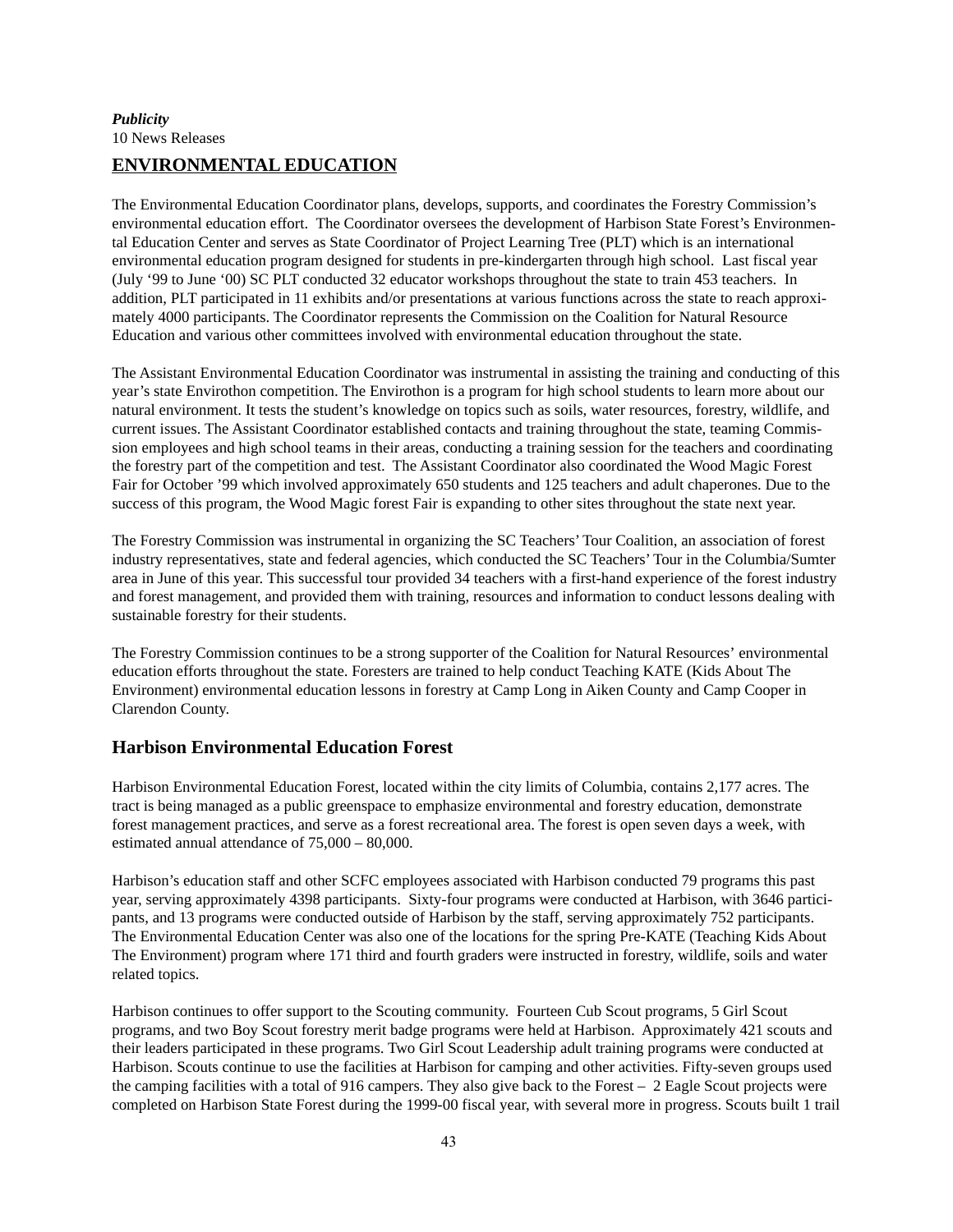bridge, installed 6 trail benches, and constructed and installed 1 firewood shelter to fulfill their Eagle Scout requirements.

The Harbison Environmental Education Center is a 5000 square foot log building containing three offices, a small conference room, a screened porch, a deck and a 100-seat conference room. The Center is offered free to groups or agencies conducting Environmental Education workshops or classes. Thirty environmental education meetings were held at the center free of charge last fiscal year. SCFC conducted 70 meetings using the Environmental Center at no charge. Seventy-two other groups or agencies used the facilities for a fee. A total of 172 meetings were held in the Environmental Center with 6166 participants. This generated an income of \$14,250.00.

Harbison State Forest contains over 15 miles of roads and trails for bicycling, hiking, jogging and nature study. A permit system for recreational users requires bikers to pay a user's fee and promotes donations from other users. Harbison sold 1080 bike permits for an income of \$13,376.00 and received \$684.00 in donations. The Gazebo and Eagle Shelter were used frequently by both school groups and visitors who may rent the facilities. One hundred-one groups used these facilities, for a total attendance of 5151. Among those were 61 paying groups, which generated an income of \$1750.00 and 40 educational groups that were not charged a fee.

Access to the Broad River is now available at canoe landing located on Middle Creek. One hundred and forty-six float plans were filed last year for approximately 400 canoeists.

Other projects this fiscal year included replacing one of the culverts on the main road and trail connection located along the Midlands Mountain Bike Trail. This was completed with a grant obtained from SCPRT. This project included replacing two culverts, refurbishing the two existing bridges along the road, and constructing a wooden guard rail/pedestrian rest along the road. A demonstration wildlife backyard habitat area is being established as part of the grounds improvement for the Environmental Education Center. An Urban and Community Forestry Grant made this project possible. A state of the art sprinkler system was installed on the grounds of the Education center by the Harbison staff. Work has been completed on installing a working sawmill and a steam loader, both of which were donated to Harbison, on the grounds surrounding the Environmental Education Center. These structures, along with a short fire tower and outdoor classrooms surrounding the complex, complement the educational facilities and mission of the Environmental Center.

### **Forest Management**

Two timber sales were conducted during the 1999-2000 fiscal year on Harbison State Forest. Both were advertised sales, one removing 219,320 board feet of pine sawtimber at \$420.92 per MBF and 138 cords of pine pulpwood at \$21.40 per cord for a total of \$95,268.50 in an 81-acre improvement cut. The other sale removed 92,543 board feet of pine sawtimber, 1.9 cords of pine pulpwood cords, 1,925 board feet of hardwood sawtimber, and 4.0 cords of hardwood for a total of \$27,557.00 in a 10-acre harvest cut.

Two prescribed burns were conducted last year, one encompassing two nearby areas with a total of 10 acres. The other prescribed burn involving 1 acre was conducted as part of an educational area. The smaller wildlife food plots were also burned to enhance lespedeza growth.

# **STATEWIDE INFORMATION AND EDUCATION ACTIVITIES**

| Exhibits               | 36  |                            |
|------------------------|-----|----------------------------|
| News Releases/Articles | 105 |                            |
| Interviews:            |     |                            |
| Television             | 141 | <b>Forestry Commission</b> |
| Newspaper              | 151 | approximately $1023$       |
| Radio                  | 77  | some $80,264$ peo ple.     |
| Parades                | 69  |                            |

mmission personnel participated in ly 1023 educational programs attended by